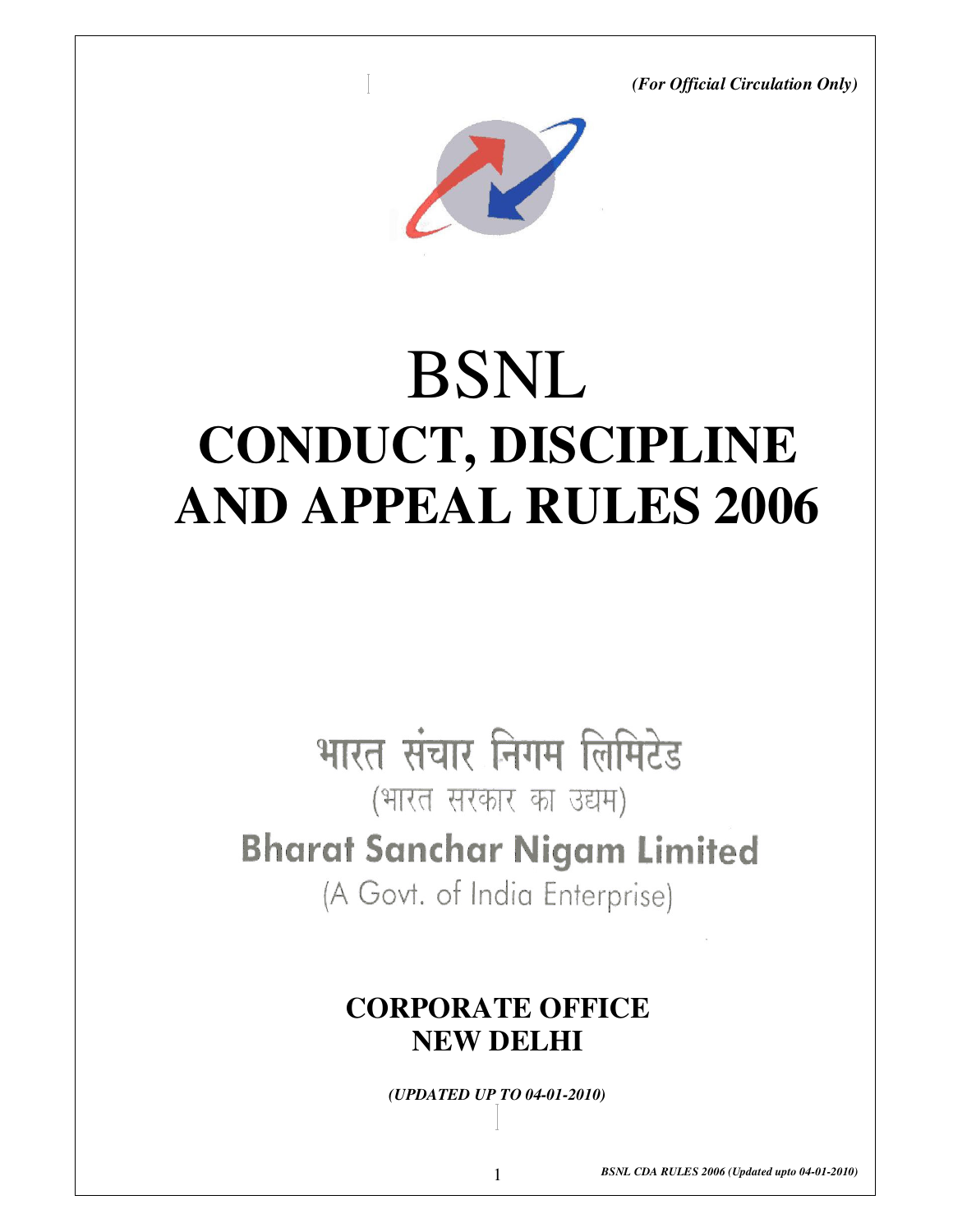# **BHARAT SANCHAR NIGAM LIMITED BSNL Conduct, Discipline and Appeal Rules, 2006**

# **INDEX**

| S.No.          | <b>Rule No./Description</b>                                                                                                                       | Page      |
|----------------|---------------------------------------------------------------------------------------------------------------------------------------------------|-----------|
|                |                                                                                                                                                   | No.       |
| $\mathbf{1}$   | <b>INDEX</b>                                                                                                                                      | $2 - 4$   |
| $\overline{2}$ | Rule 1 Short Title and Commencement                                                                                                               | 5         |
| 3              | Rule 2<br>Application                                                                                                                             | 5         |
| $\overline{4}$ | Definitions<br>Rule 3                                                                                                                             | $5-6$     |
| $\overline{5}$ | Rule 4<br>General                                                                                                                                 | 7         |
| 6              | Rule 5<br>Misconduct                                                                                                                              | $8 - 10$  |
| $\overline{7}$ | Employment of near relatives of the employees of the<br>Rule 6<br>company in any company or firm having business<br>relationship with the company | $10 - 11$ |
| 8              | Rule 7<br>Joining of unlawful association by employees                                                                                            | 11        |
| 9              | Demonstrations and strikes<br>Rule 8                                                                                                              | 11        |
| 10             | Connection with press or radio or television or other<br>Rule 9<br>media                                                                          | $11 - 12$ |
| 11             | Taking part in political activities<br>Rule 10                                                                                                    | 12        |
| 12             | Criticism of Government and / or of the company<br>Rule 11                                                                                        | 12        |
| 13             | Evidence before committee or any other authority<br>Rule 12                                                                                       | 13        |
| 14             | Unauthorized communication of information<br>Rule 13                                                                                              | 13        |
| 15             | Inventions<br>Rule 14                                                                                                                             | $13 - 14$ |
| 16             | Gifts<br>Rule 15                                                                                                                                  | $14 - 15$ |
| 17             | Rule 16<br>Dowry                                                                                                                                  | 15        |
| 18             | Rule 17<br>Private trade or employment                                                                                                            | $15 - 17$ |
| 19             | Rule 17A Subletting and vacation of company accommodation                                                                                         | 17        |
| 20             | Rule 18<br>Approaching foreign government for financial<br>assistance                                                                             | 17        |
| 21             | Rule 19<br>Investment, lending and borrowing                                                                                                      | 17        |
| 22             | Insolvency and habitual indebtedness<br>Rule 20                                                                                                   | 17        |
| 23             | Rule 21<br>Movable, immovable and valuable property                                                                                               | 18-20     |
| 24             | Rule 21A Restriction in relation to acquisition and disposal of                                                                                   | 20        |
|                | immovable property outside India and transaction with<br>foreigners etc.                                                                          |           |
| 25             | Rule 21B Dealing in Companies Shares(IPO/FPO)                                                                                                     | $20 - 21$ |
| 26             | Canvassing of non-official or other outside influence<br>Rule 22                                                                                  | 21        |

*BSNL CDA RULES 2006 (Updated upto 04-01-2010)* 2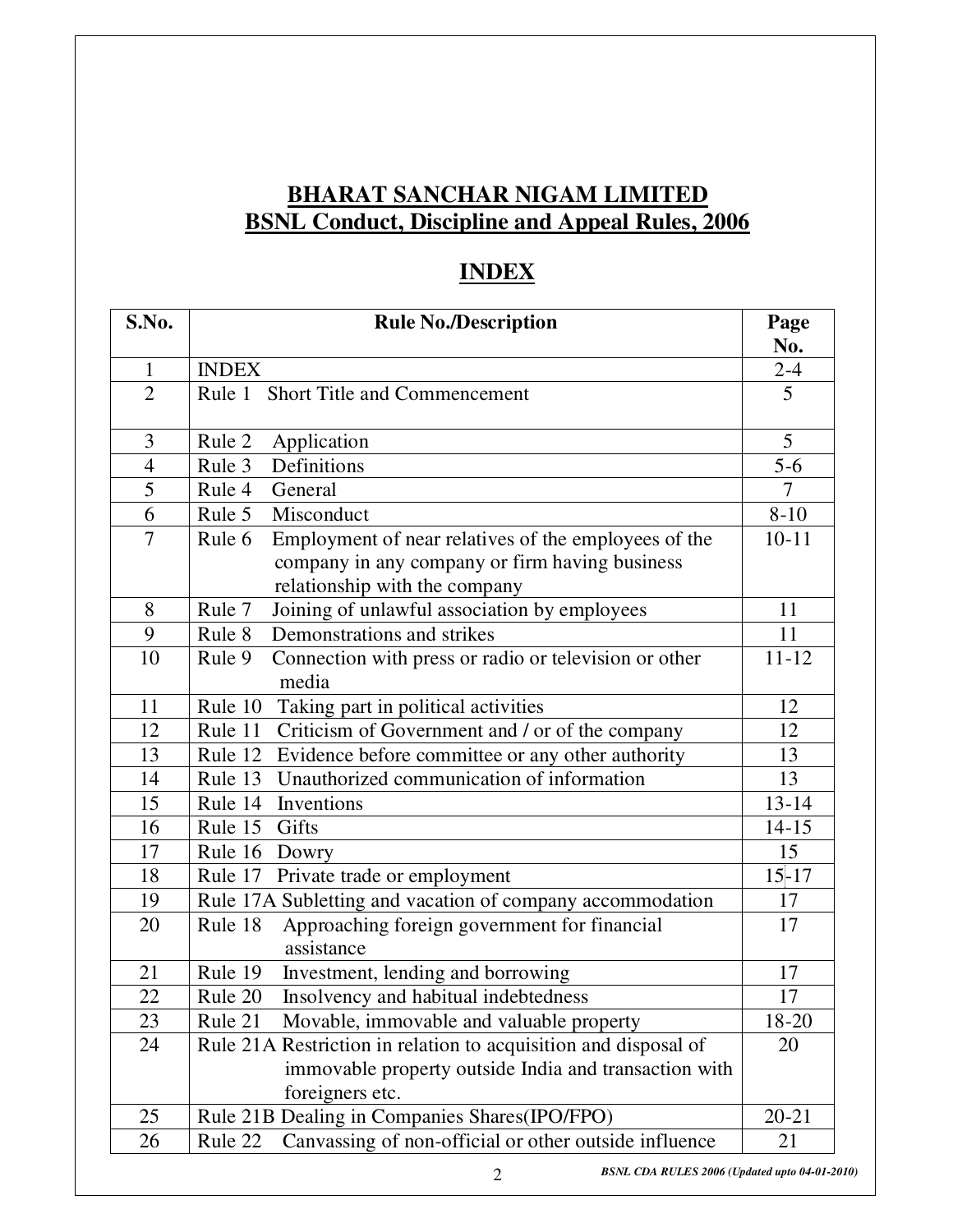| S.No. |                    | <b>Rule No./Description</b>                             | Page<br>No. |
|-------|--------------------|---------------------------------------------------------|-------------|
| 27    | Rule 23            | Restriction regarding marriage                          | 21          |
| 28    | Rule 24            | Consumption of intoxicating drinks and drugs            | 22          |
| 29    | Rule 25            | Vindication of official acts and character of employee  | 22          |
| 30    | Rule 26            | <b>Classification of services</b>                       | 22          |
| 31    | Rule 27            | Constitution of services                                | 22          |
| 32    | Rule 28            | Classification of posts                                 | 22          |
| 33    | Rule 29            |                                                         | 22          |
| 34    | Rule 30            | <b>Appointing Authority</b>                             | $23 - 24$   |
|       |                    | Suspension<br>Subsistence allowance                     |             |
| 35    | Rule 31<br>Rule 32 |                                                         | $24 - 25$   |
| 36    |                    | Treatment of the period of suspension<br>Penalties      | 25          |
| 37    | Rule 33            |                                                         | $25 - 27$   |
| 38    | Rule 34            | <b>Disciplinary Authority</b>                           | 27          |
| 39    | Rule 35            | Procedure for imposing minor penalties                  | 27          |
| 40    | Rule 36            | Procedure for imposing major penalties                  | $27 - 31$   |
| 41    | Rule 37            | Action on the Inquiry report                            | $31 - 32$   |
| 42    | Rule 38            | Communication of orders                                 | 32          |
| 43    | Rule 39            | Common proceedings                                      | 32          |
| 44    | Rule 40            | Special procedure in certain cases                      | 32-33       |
| 45    | Rule 41            | Procedure concerning officers on deputation from        | 33          |
|       |                    | Central Government or the State Government or           |             |
|       |                    | another public undertaking or a local authority         |             |
| 46    | Rule 42            | Provision regarding employees lent to Government/       | 34          |
|       |                    | Subsidiary Company or other Public Undertakings<br>Etc. |             |
| 47    | Rule 43            | Special provisions in respect of DOT staff on           | 34          |
|       |                    | permanent absorption in BSNL- conferring safeguards     |             |
|       |                    | relating to security of service on dismissal / removal  |             |
| 48    | Rule 44            | Orders against which no appeal lies                     | 35          |
| 49    | Rule 45            | Orders against which appeal lies                        | $35 - 36$   |
| 50    | Rule 46            | <b>Appellate Authority</b>                              | 36          |
| 51    | Rule 47            | Period of limitation of appeal                          | 36          |
| 52    | Rule 48            | Form and contents of appeal                             | 36          |
| 53    | Rule 49            | Withholding of appeal                                   | 37          |
| 54    | Rule 50            | Transmission of appeal                                  | 37          |
| 55    | Rule 51            | Consideration of appeal                                 | 37-38       |
| 56    | Rule 52            | Implementation of orders in appeal                      | 38          |
| 57    | Rule 53            | Power to relax time limit and to condone delay          | 38          |
| 58    | Rule 54            | Review                                                  | 38-39       |
| 59    | Rule 55            | Retirement                                              | 39          |
| 60    | Rule 56            | Termination                                             | 39-40       |
| 61    | Rule 57            | Service of orders, notice, etc.                         | 40          |
|       |                    |                                                         |             |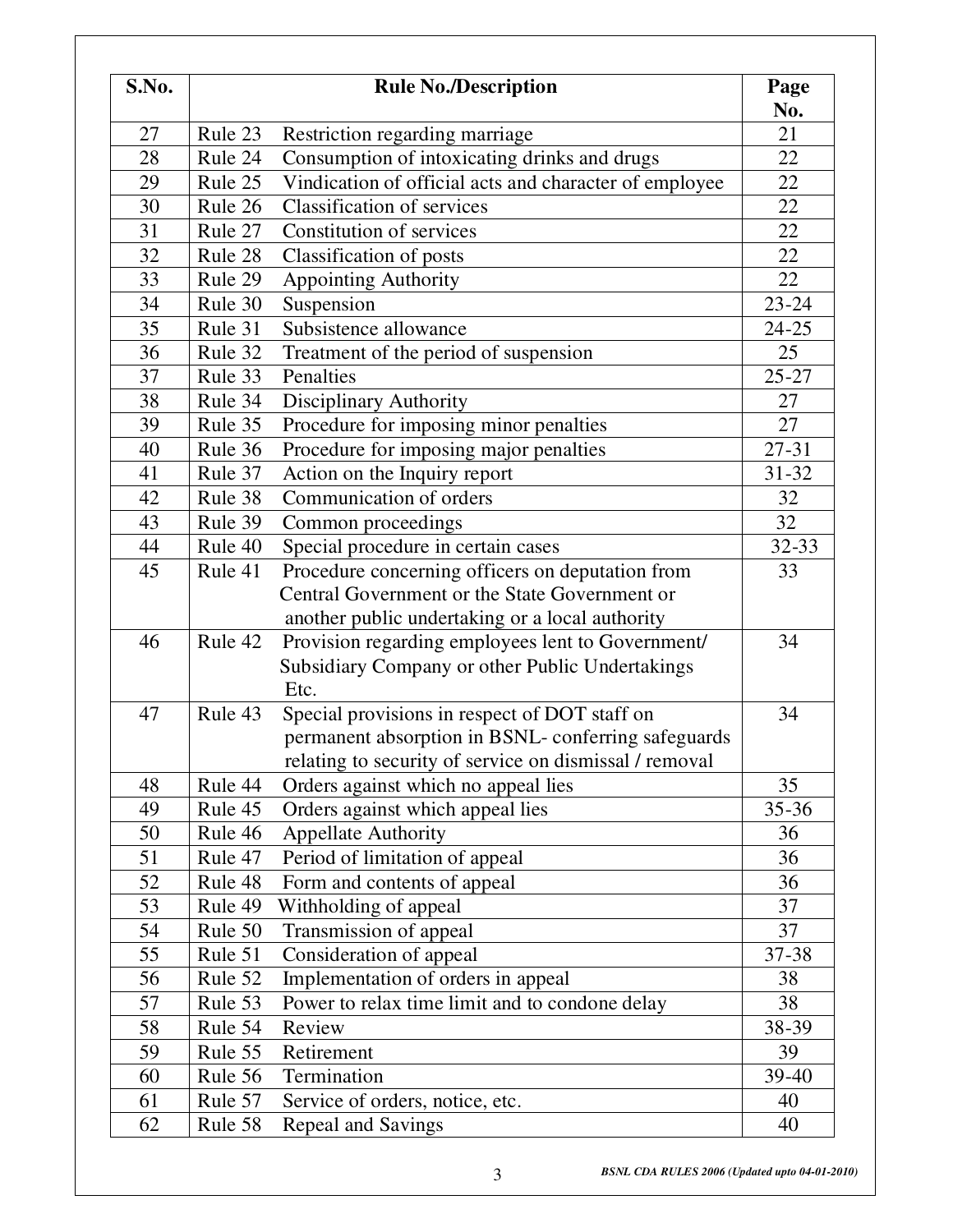| S.No. | <b>Rule No./Description</b>                                                                                                                                                      | Page<br>No. |
|-------|----------------------------------------------------------------------------------------------------------------------------------------------------------------------------------|-------------|
| 63    | Rule 59<br>Interpretation                                                                                                                                                        | 40          |
| 64    | Rule 60<br>Amendments                                                                                                                                                            | 41          |
| 65    | Disciplinary provisions for retiring employees<br>Rule 61                                                                                                                        | 41          |
| 66    | Prior intimation or seeking previous sanction in respect<br>Form-1<br>of acquisition/disposal of immovable/moveable<br>property                                                  | $42 - 43$   |
| 67    | Report/application for permission to the prescribed<br>Form-2<br>authority for the buildings or addition to a house                                                              | 44-45       |
| 68    | Report to the prescribed authority after completion of<br>Form-3<br>the building/extension of a house                                                                            | 46          |
| 69    | Statement of annual return of immovable property<br>Form-4                                                                                                                       | 47          |
| 70    | Form-5<br><b>Valuation Report</b>                                                                                                                                                | 48          |
| 71    | Application for permission to PSE executives to accept<br>Form-6<br>commercial employment within a period of two years<br>after retirement                                       | 49-50       |
| 72    | Form-A1 To be filled by BSNL employees about family details<br>on first employees                                                                                                | 51          |
| 73    | Annexure-I Extract from Indian Companies Act, 1956                                                                                                                               | 52          |
| 74    | Form-A2 For BSNL employees in respect of dependent status on<br>first appointment                                                                                                | 53          |
| 75    | Form-A3 For BSNL employees on first appointment for<br>nomination in respect of gratuity/leave encashment<br>and other admissible claims on retirement / death                   | 54          |
| 76    | Form-A4 Statement of movable property on first appointment                                                                                                                       | 55-56       |
| 77    | Form-A5 Statement of immovable property on first appointment                                                                                                                     | 57          |
| 78    | Form-A6<br>Statement of liquid assets on first appointment                                                                                                                       | 58          |
| 79    | Form-A7<br>Statement showing life insurance policy / policies on<br>first appointment                                                                                            | 59          |
| 80    | Statement of debts and other liabilities on first<br>Form-A8<br>appointment                                                                                                      | 60          |
| 81    | Schedule of Appointing, Disciplinary, Appellate and Reviewing<br>Authorities in BSNL for Non-Executives (Earlier Gr. 'C' & 'D'<br>and equivalent Direct Recruits Non-Executives) | 61          |
| 82    | Schedule of Appointing, Disciplinary, Appellate and Reviewing<br>Authorities in BSNL for Executives (Absorbed Gr. 'B' officers<br>and equivalent Direct Recruit Executives )     | 62          |
| 83    | Schedule of Appointing, Disciplinary, Appellate and Reviewing<br>Authorities in BSNL for executives (Absorbed Gr. 'A' Officers<br>and equivalent Direct Recruit Executives )     | 63          |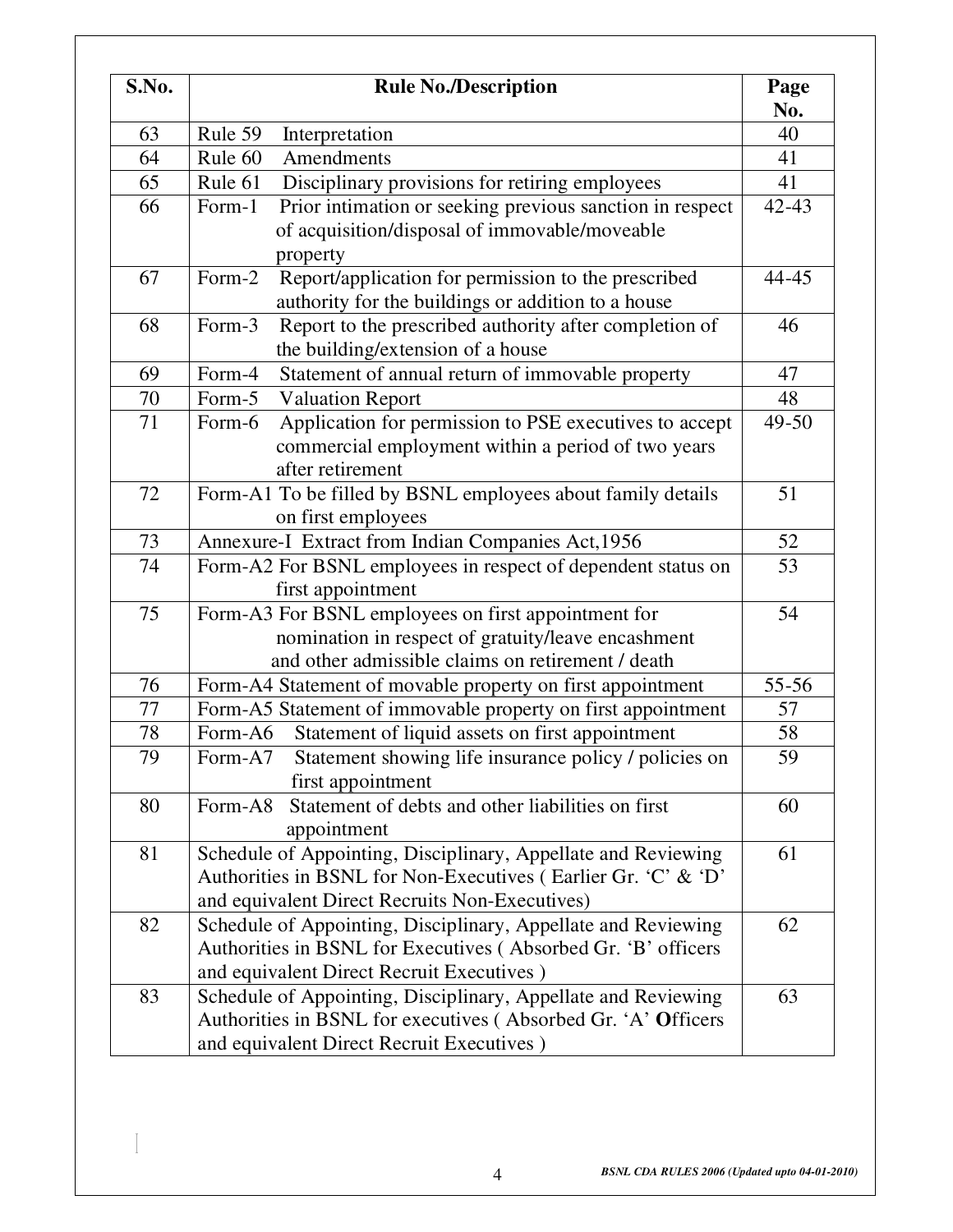## **BHARAT SANCHAR NIGAM LIMITED BSNL Conduct, Discipline and Appeal Rules, 2006**

#### **Rule 1. SHORT TITLE AND COMMENCEMENT**

- (1) **These rules may be called the Bharat Sanchar Nigam Limited (BSNL) Conduct, Discipline and Appeal Rules, 2006.**
- (2) **They shall come into force w.e.f 10th October 2006.**

#### **Rule 2. APPLICATION**

These Rules shall apply to all the employees of the BSNL (except those employees who are governed by the Industrial Employment (Standing Order) Act, 1946).

#### **Rule 3. DEFINITIONS**

In these Rules, unless the context otherwise requires:

- (1) **'Appellate Authority'** means, the authority specified in this behalf in the Schedule appended to these Rules, and empowered to function as such.
- (2) **'Appointing Authority'** means the authority empowered to make appointments to the service, grade or post as the case may be to which the employee for the time being holds.
- (3) **'Board'** means the Board of Directors of the Company and includes in relation to the exercise of powers, any Committee/Sub-Committee of the Board or any officer of the undertaking to whom the Board delegates any of its powers.
- (4) **'Chairman/Managing Director'** means the Chairman/ Managing Director of the Company.
- (5) **'Company'** means the Bharat Sanchar Nigam Limited (BSNL).
- (6) **'Competent Authority'** means the authority empowered by the Board of Directors by any general or special rule or order to discharge the function or use the powers specified in the schedule to these rules.
- (7) **'Disciplinary Authority'** means the authority specified in the Schedule appended to these rules and competent to impose any of the penalties specified in Rule 33 of BSNL Conduct, Discipline and Appeal Rules, 2006.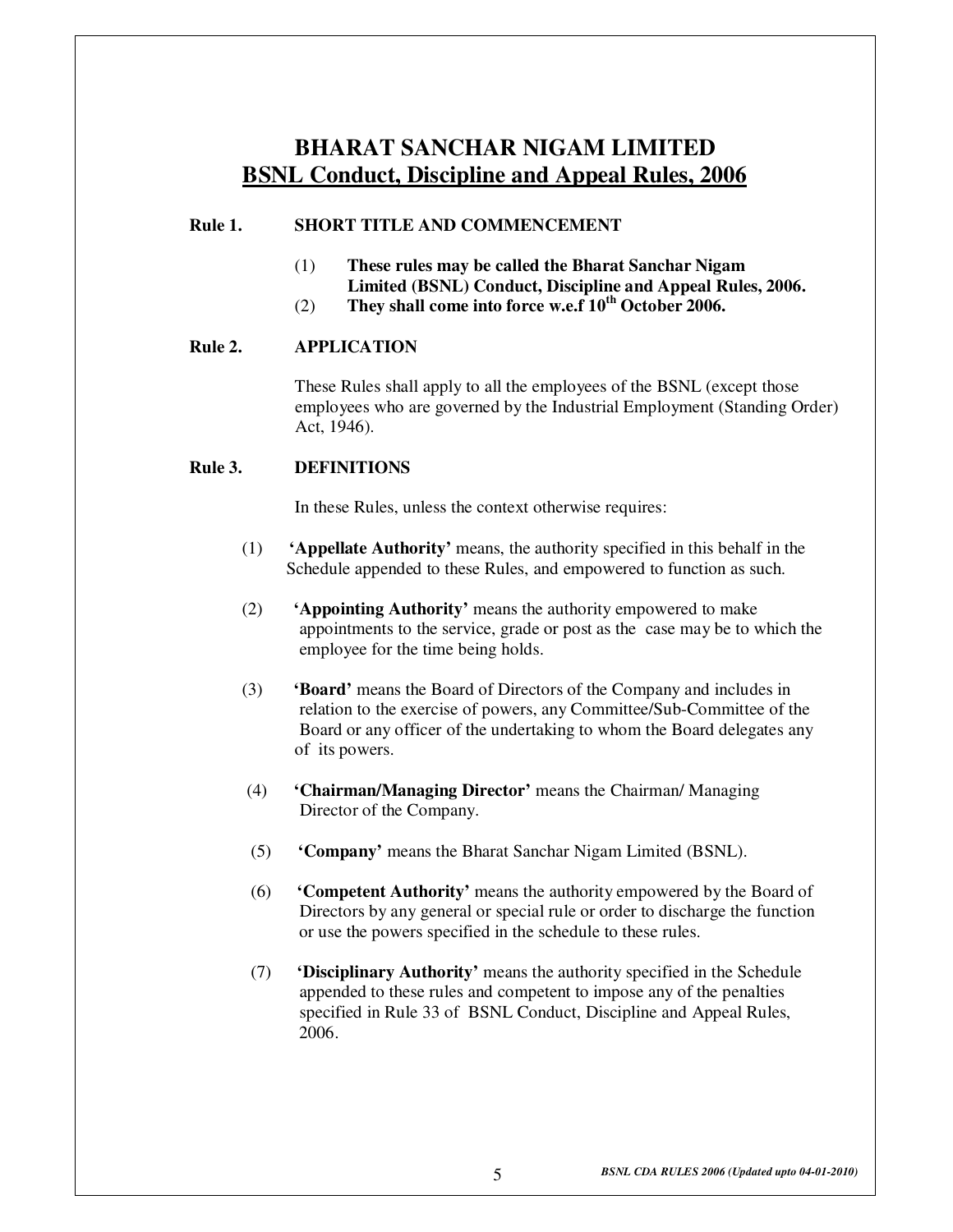- (8) **'Employee'** means
	- (a) a person in the employment of the Company including employees whose service are temporarily placed at the disposal of the company or a subsidiary or any PSU but does not include casual employee, work charged or contingent staff or workmen as defined in Industrial Disputes Act, 1947 and those governed by Industrial Employment (Standing orders) Act, 1946, and,
	- (b) persons on deputation to the company from Central/ State Govt. or a subsidiary of the company or any other PSU.
- **(9) 'Family'** in relation to an employee includes:
	- (a) the wife or husband as the case may be of the employee, whether residing with the employee or not, but does not include a wife or husband, as the case may be, separated from the employee by a decree or order of a competent court;
	- (b) son(s) or daughter(s) or step-son(s) or step-daughter(s) or legally adopted son(s) or legally adopted daughter(s) of the employee wholly dependent on him/her, but does not include a child or stepchild who is no longer in any way dependent on the employee or of whose custody the employee has been deprived by or under any law; and
	- (c) any other person related whether by blood or marriage to the employee or to such employee's wife or husband and wholly dependent on such employee.
- (10) **'Government'** means the Government of India.
- (11) **'Inquiring Authority'** or **'Inquiring Officer'** means any person or persons empowered by the Competent Authority from time-to-time under these Rules to inquire into misconduct.
- (12) **'Premises'** means any building adjunct, installation and any plot of land, wherever situated and owned/hired by the Company.
- (13) **'Public Servant'-** The term Public Servant shall have the same meaning assigned to it in Section 21 of the Indian Penal Code as amended from time-to-time.
- (14) **'Reviewing Authority'** means the authority specified in the Schedule attached to these rules and empowered to function as such.
- (15) **'Schedule'** means, the Schedule to these Rules, as specified from time to time.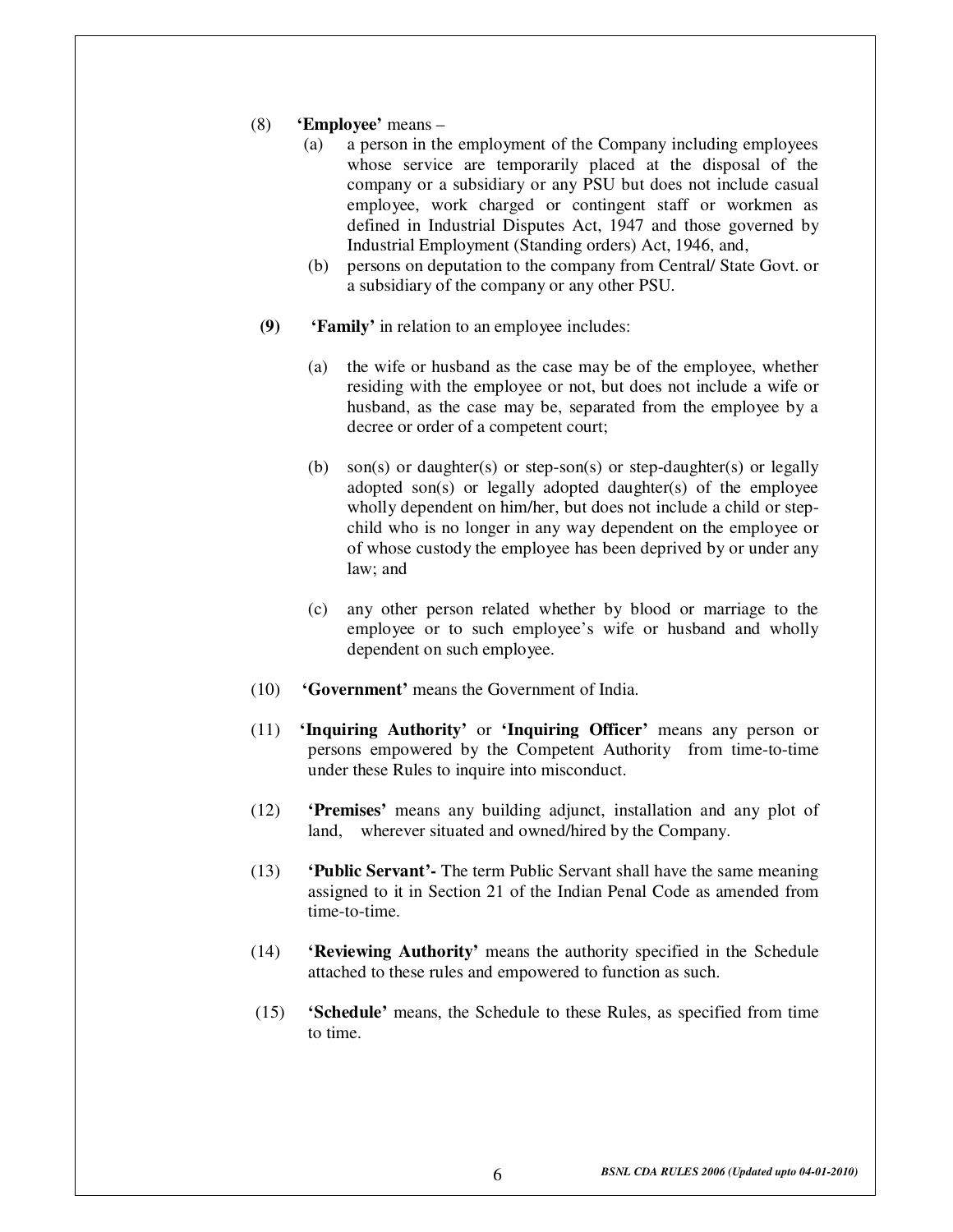#### **Rule 4. GENERAL**

- (1) Every employee of the Company shall at all times-
	- (a) maintain absolute integrity;
	- (b) maintain devotion to duty;
	- (c) do nothing which is unbecoming of a Public Servant;
	- (d) conduct at all times in a manner conducive to the best interest of the Company or which will enhance the reputation of the Company;
	- (e) do nothing to lower the image of the Company in the eyes of public;
	- (f) be courteous and prompt in his official dealings with the public.
- (2) (a) Every employee of the Company holding a supervisory position shall take all possible steps to ensure the integrity and devotion to duty of all employees for the time being under his control and authority.
	- (b) No employee shall, in the performance of his official duties, or in the exercise of powers conferred on him, act otherwise than in his best judgment except when he is acting under the direction of his official superior;
	- (c) The direction of the official superior shall ordinarily be in writing. Oral directions to subordinates shall be avoided, as far as possible. Where the issue of oral direction becomes unavoidable, the official superior shall confirm it in writing immediately thereafter;
	- (d) An employee who has received oral direction from his official superior shall seek confirmation of the same in writing as early as possible, whereupon it shall be the duty of the official superior to confirm the direction in writing.
- (3) (a) No employee shall indulge in any act of sexual harassment of any woman at her work place.
	- (b) Every employee holding a supervisory post shall take appropriate steps to prevent sexual harassment to any woman at such work place.

#### **Explanation:**

For the purpose of this rule, "sexual harassment" includes such unwelcome sexually determined behavior, whether directly or otherwise as: -

- (i) physical contact and advances;
- (ii) a demand or request for sexual favours;
- (iii) sexually coloured remarks;
- (iv) showing pornography;
- (v) any other unwelcome physical, verbal or non-verbal conduct of a sexual nature.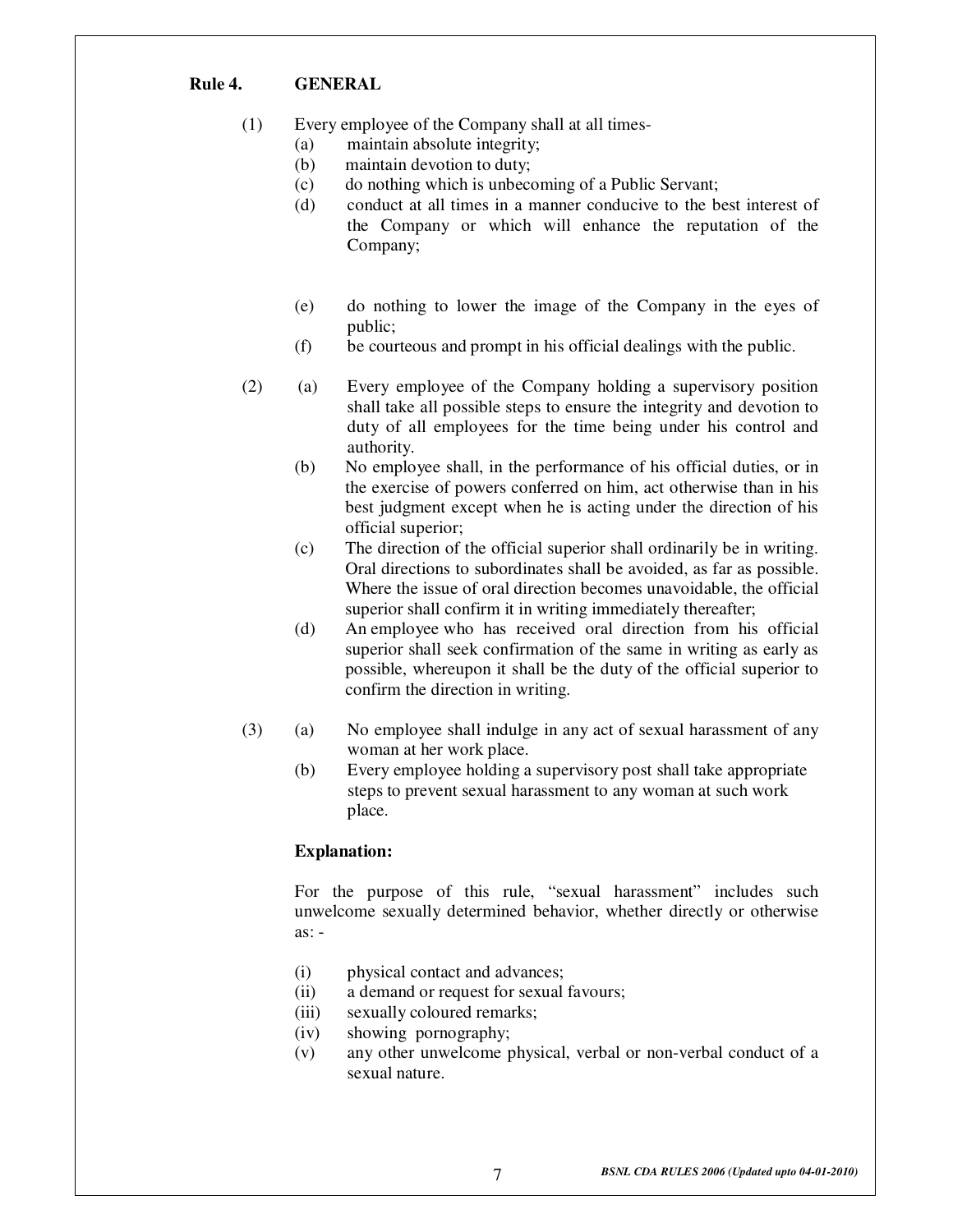#### **Rule 5. MISCONDUCT**

Without prejudice to the generality of the term **'misconduct'** the following acts of omission and commission shall be treated as misconduct:

- (1) Theft, fraud or dishonesty in connection with the business or property of the Company, or of property of another person within the premises of the Company.
- (2) Taking or giving bribes or any illegal gratification or indulging in corrupt practices.
- (3) Possession of pecuniary resources or property disproportionate to the known sources of income by the employee or on his behalf by another person, which the employee cannot satisfactorily account for.
- (4) Furnishing false information regarding name, age, father's name, qualifications, ability or previous service or any other matter germane to the employment at the time of employment or during the course of employment.
- (5) Willful insubordination or disobedience, whether or not in combination with others, of any lawful and reasonable order of his superior.
- (6) Absence without leave or over-staying the sanctioned leave without sufficient grounds or proper or satisfactory explanation.
- (7) Habitual late or irregular attendance.
- (8) Neglect of work or negligence in the performance of duty including malingering or slowing down of work.
- (9) Sabotage or damage to any property of the Company.
- (10) Acting in a manner prejudicial to the interests of the Company.
- (11) Interference or tampering with any safety devices installed in or about the premises of the Company or violating the safety or environmental regulations in or about the premises of the Company.
- (12) Drunkenness or riotous or disorderly or indecent behavior in the premises of the Company or outside such premises where such behaviour is related to or connected with the employment.
- (13) Gambling within the premises of the Company.
- (14) Smoking within the premises of the Company where it is prohibited.
- (15) Collection without the permission of the Competent Authority of any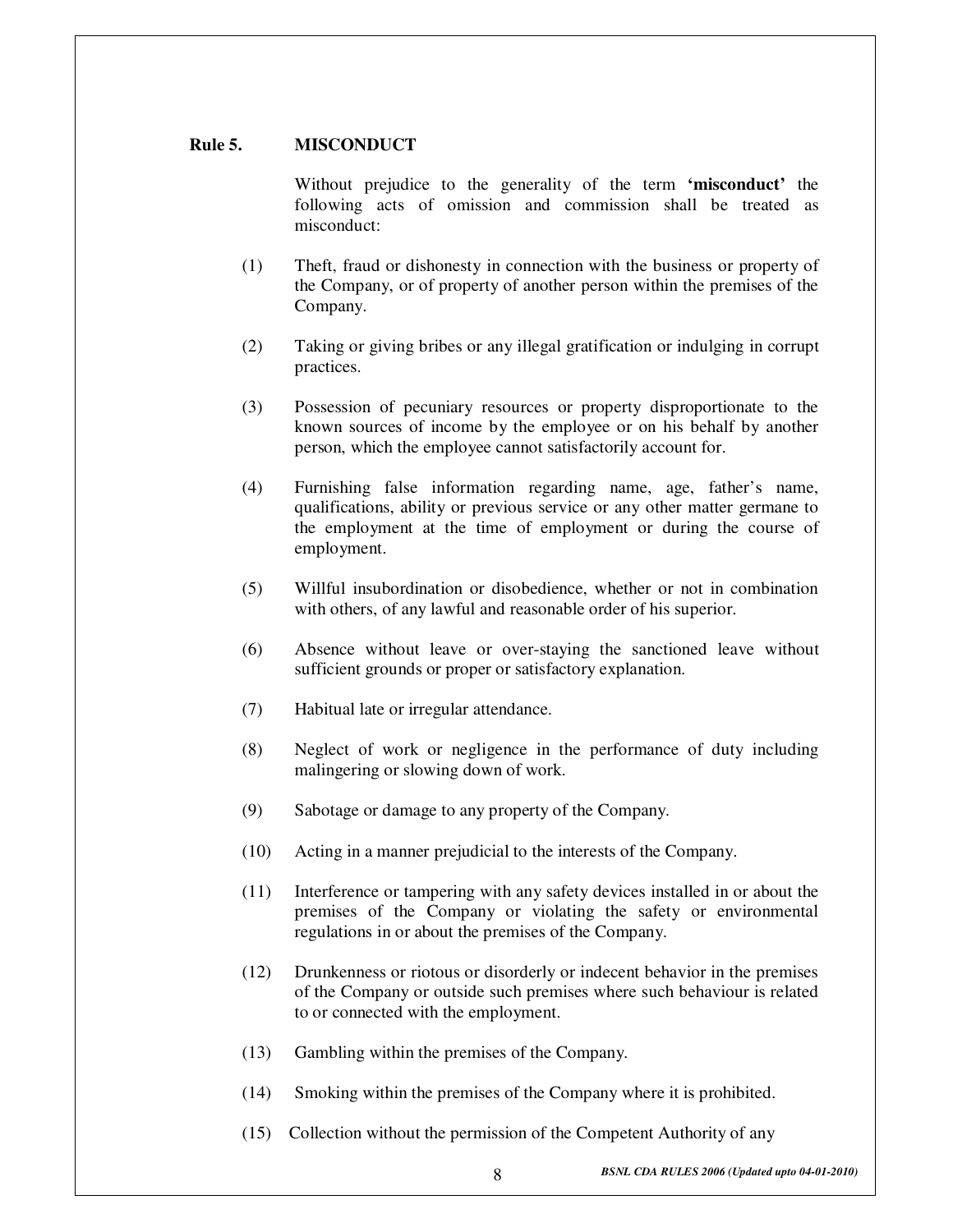money within the premises of the company except as sanctioned by any law of the land for the time being in force or rules of the Company.

- (16) Sleeping while on duty.
- (17) Commission of any act, which amounts to a criminal offence involving moral turpitude.
- (18) Absence from the employee's appointed place of work without permission or sufficient cause.
- (19) Purchasing properties, machinery, stores, etc., from/or selling properties, machinery, stores, etc. to the Company without express permission in writing from the Competent Authority.
- (20) Commission of any acts subversive of discipline or of good behaviour.
- (21) Subletting or unauthorized use of Company's premises, equipment, tools or any other property of the company.
- (22) Misuse of any amenity provided by the company.
- (23) Participation and/or inciting others to participate in strikes, gherao, goslow and similar other agitational activities, or abetting, inciting, instigating or acting in furtherance thereof.
- (24) An act of sexual harassment of any woman at her work place.
- (25) An act to lower the image of the Company in the eyes of the public.
- (26) Tempering with or willfully damaging or falsification of Company's records, impersonation or forgery.
- (27) Making representations in order to bring any political or any outside influence to bear upon any superior authority to further employee's interest in respect of matters pertaining to employment, postings or transfers.
- (28) Making representation or sending grievance petitions to the Members of the Board of Directors or the Senior Officers except through proper channels. (This does not prevent submission of appeals to the prescribed Appellate Authorities under these rules).
- (29) Attending or holding meeting other than in the course of duty within the Company's premises without prior written permission of the Competent Authority.
- (30) Distribution or exhibition of any newspapers, handbills, pamphlets, etc.
- (31) Deliberately making any false statement before a superior knowing it to be false.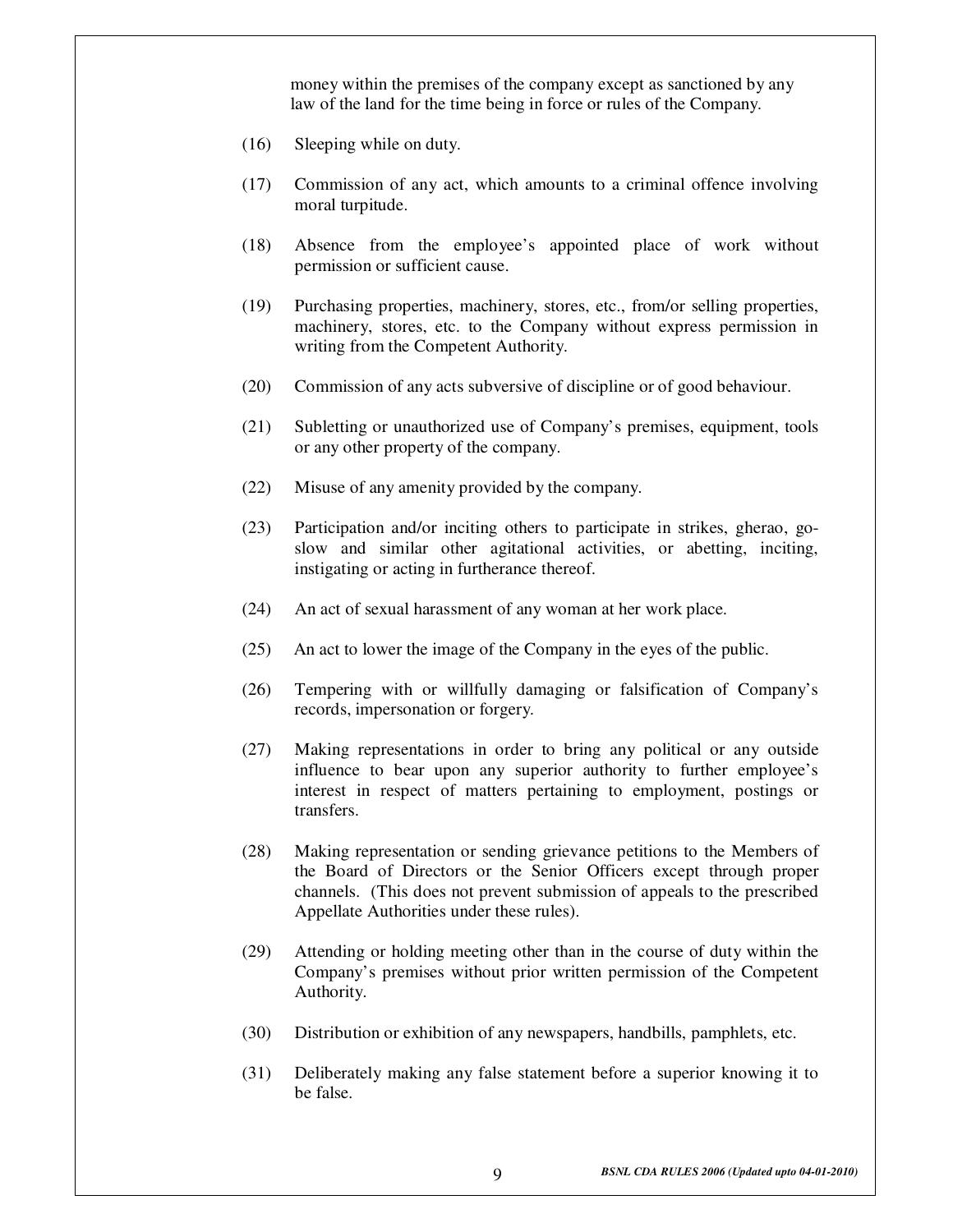- (32) Proxy registering of attendance or abetting in the act of registering attendance of another employee.
- (33) Spreading or encouraging casteism, regionalism or communalism.
- (34) Abetment of or attempt at abetment of, any act which amounts to misconduct.
- (35) Spreading false rumors or spreading false information.
- (36) Carrying on money lending or any other private business without the written permission of the Company.
- (37) Habitual indebtedness or insolvency.
- (38) Interference or riotous or disorderly or indecent behaviour in the premises of the company.
- (39) Writing of anonymous or pseudonymous letters or associating oneself in writing such letters in respect of Company affairs.
- (40) Misuse of any advance or non-compliance with the provisions of terms and conditions governing grant of such advance as specified in the respective rules relating to the advance(s).
- **Note:** The above instances of misconduct are illustrative in nature and not exhaustive.

#### **Rule 6. EMPLOYMENT OF NEAR RELATIVES OF THE EMPLOYEES OF THE COMPANY IN ANY COMPANY OR FIRM HAVING BUSINESS RELATIONSHIP WITH THE COMPANY.**

- (1) No employee shall use his position or influence directly or indirectly to secure employment for any person related, whether by blood or marriage to the employee or to the employee's wife or husband, whether such a person is dependent on the employee or not.
- (2) No employee shall, except with the previous sanction of the competent authority, permit his son, daughter or any other member of the family to accept employment with any Company or firm with which he or she has official dealings or with any other Company or firm having official dealings with the Company:

Provided that where the acceptance of the employment cannot await the prior permission of the competent authority, the employment may be accepted provisionally subject to the permission of the Competent Authority to whom the matter shall be reported forthwith. The competent Authority should communicate the decision within 60 days from the date of receipt of the request of the employee.

(3) The employee shall, as soon as, he becomes aware of the acceptance of an employment by a member of his family in any such company or firm,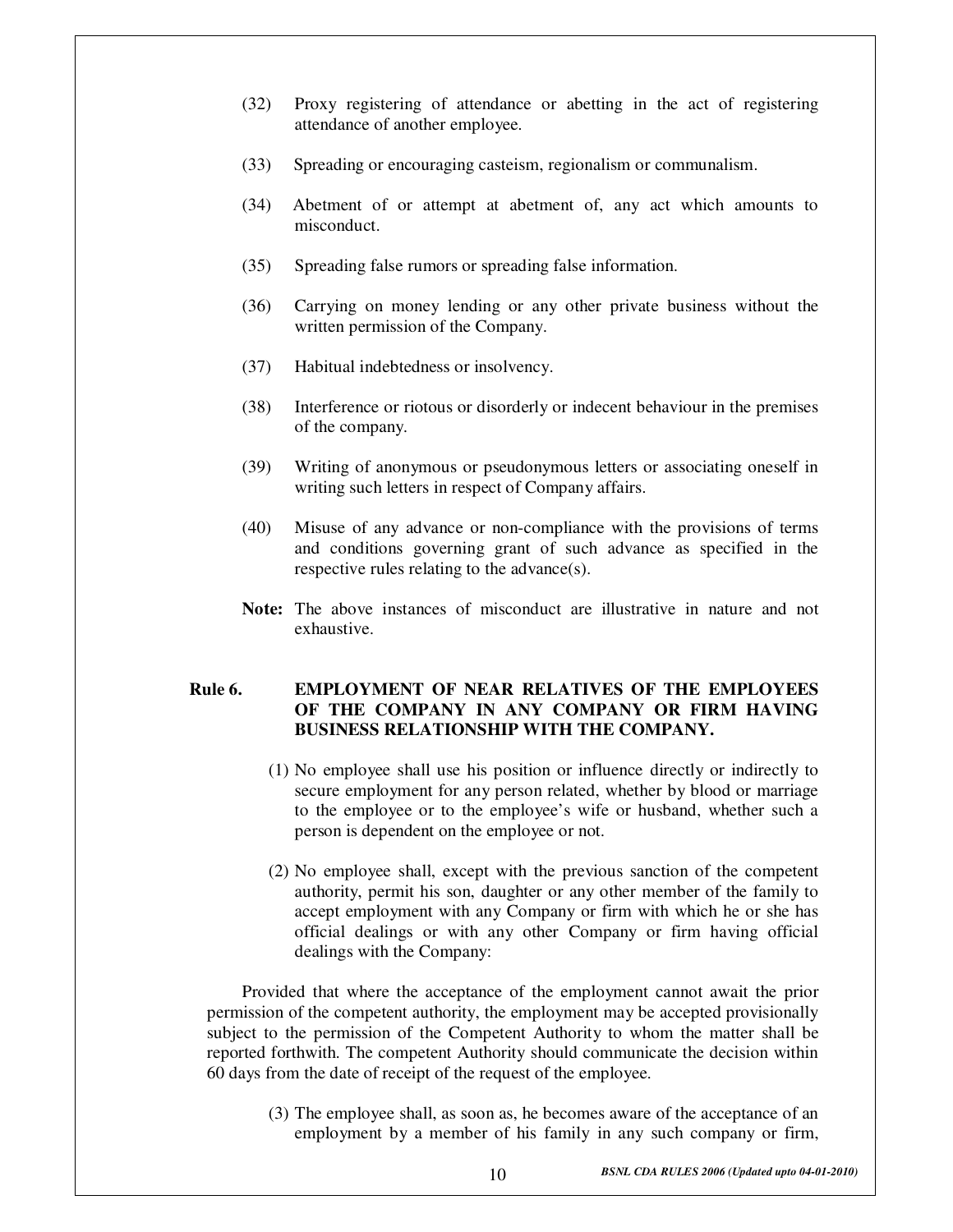intimate such acceptance to the competent authority and shall also intimate whether he has or has had any official dealings with that company.

- (4) No employee shall, in the discharge of his official duties, deal with any matter or give or sanction any contract to any Company or Firm/Corporation, or any other person if any member of his family is employed in that Company or Firm/ Corporation or under that person or if he or any member of his family is interested in such matter or contract in any other manner and the employee shall refer every such matter or contract to his official superior and the matter or the contract shall thereafter be disposed of according to the instructions of the authority to whom the reference is made.
- (5) Details in form A-1 is to be submitted by every employee on his first appointment in the company.

**Note: For purpose of this rule, the members of family will be as defined in schedule I of Section 6 of Indian Companies Act, 1956.** 

#### **Rule 7. JOINING OF UNLAWFUL ASSOCIATION BY EMPLOYEES**

No employee shall join, or continue to be a member of an association the objects or activities of which are prejudicial to the interest of the Company or of the sovereignty and integrity of India, or Public Order or morality.

#### **Rule 8. DEMONSTRATIONS AND STRIKES**

No employee shall-

- (1) engage himself or participate in any demonstration which is prejudicial to the interest of the sovereignty and integrity of India, the security of the state, friendly relations with foreign states, public order, decency or morality, or which involves contempt of court, defamation or incitement to an offence, or
- (2) resort to or in any way abets any form of strike or coercion or physical duress in connection with any matter pertaining to his service or the service of any other employee of the Company.

#### **Rule 9. CONNECTION WITH PRESS OR RADIO OR TELEVISION OR OTHER MEDIA**

(1) No employee shall, except with the previous sanction of the competent Authority, own wholly or in part, or conduct or participate in the editing or management of any newspaper or other periodical publication or electronic media. If he accepts an advisory post without any remuneration he shall intimate the fact with details of the periodical etc. to the Company which in its judgment may require the employee to disassociate himself from the newspaper, or periodical, if it considers such an association to be prejudicial to the Company/Government interest.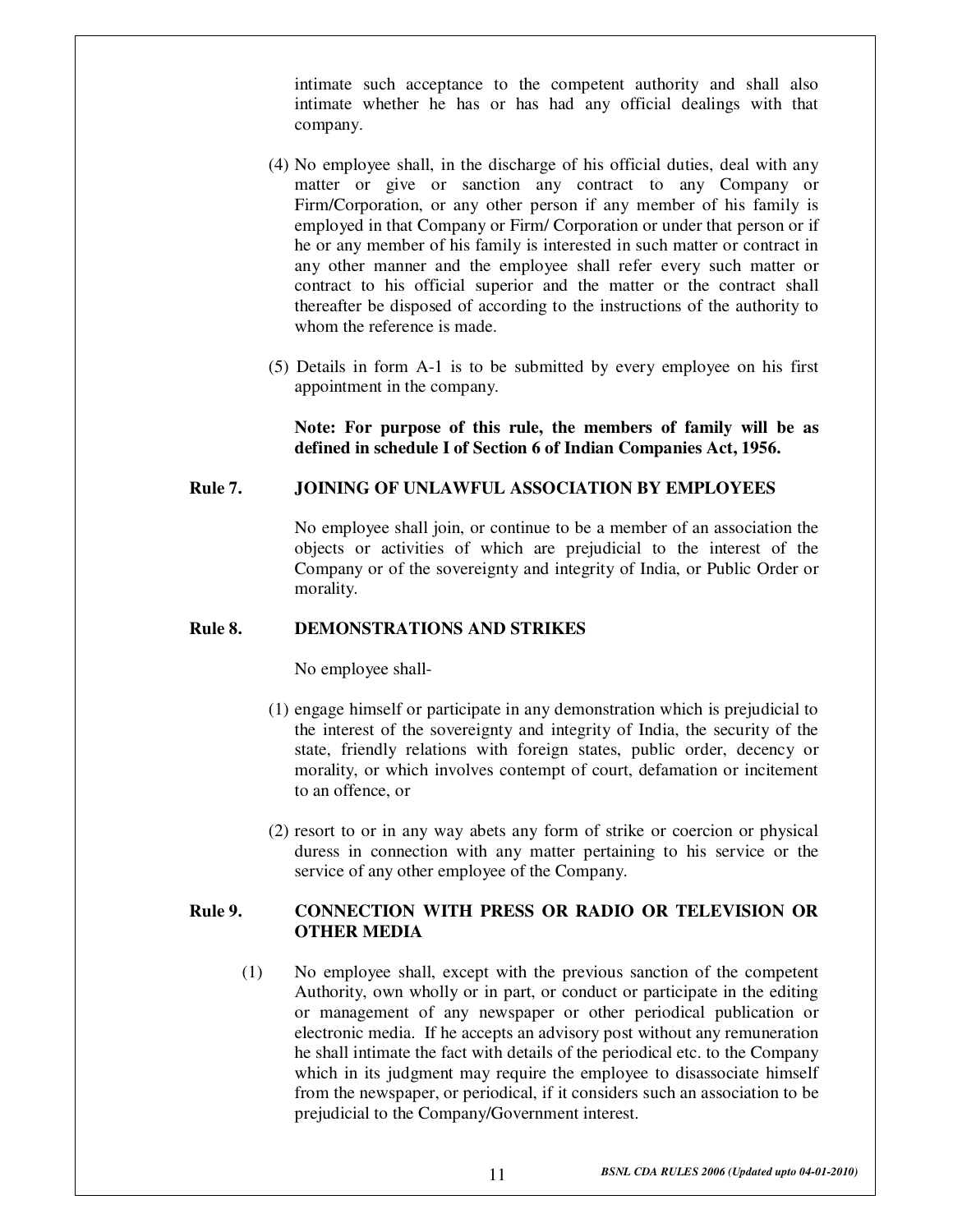(2) No employee shall, except with the previous sanction of the competent authority or in the bona fide discharge of his duties, publishes a book, participate in a radio/television broadcast or contribute any article or write any letter either in his own name or anonymously, pseudonymously or in the name of any other person to any newspaper or periodical or other vehicles of publicity, whatsoever:

Provided that no such sanction shall be required if such letter, broadcast or such contribution is of a purely literary, artistic or scientific or Engineering/ Sociological/ Historical character.

#### **Rule 10. TAKING PART IN POLITICAL ACTIVITIES**

- (1) No employee shall be a member of, or be otherwise associated with, any political party or an organization, which takes part in politics, nor shall he take part in, subscribe in aid of, or assist in any other manner, any political movement or activity.
- (2) No employee shall canvas or otherwise interfere with, or use his influence in connection with or take part in an election to any Legislature or Local Authority.
- (3) If any question arises whether a party is a political party or whether any organization takes part in politics or whether any movement or activity of the organization is subversive of the Government/Company by law established, the decision of the Government/Company thereon shall be final.

#### **Rule 11. CRITICISM OF GOVERNMENT AND/OR OF THE COMPANY**

No employee shall, in any radio broadcast or telecast through any electronic media or in any document published under his name or anonymously, pseudonymously or in the name of any other person or under any pen name or pseudonym, or in any communication to the press or in any public utterances, make any statement--

- (1) which has the effect of adverse criticism of any policy or action of the Central or State Government or of the Company; or
- (2) which is capable of embarrassing the relations between the Company and the public:

Provided that nothing in these rule; shall apply to any statement made or views expressed by an employee of purely factual nature which are not considered to be of confidential nature, in his official capacity or in due performance of the duties assigned to him:

Provided further that nothing contained in this clause shall apply to bonafide expression of views by him as an office bearer of a recognized Trade Union/ Association/Society/Institution for the purpose of safeguarding the conditions of service of such employees or for securing any improvement thereof.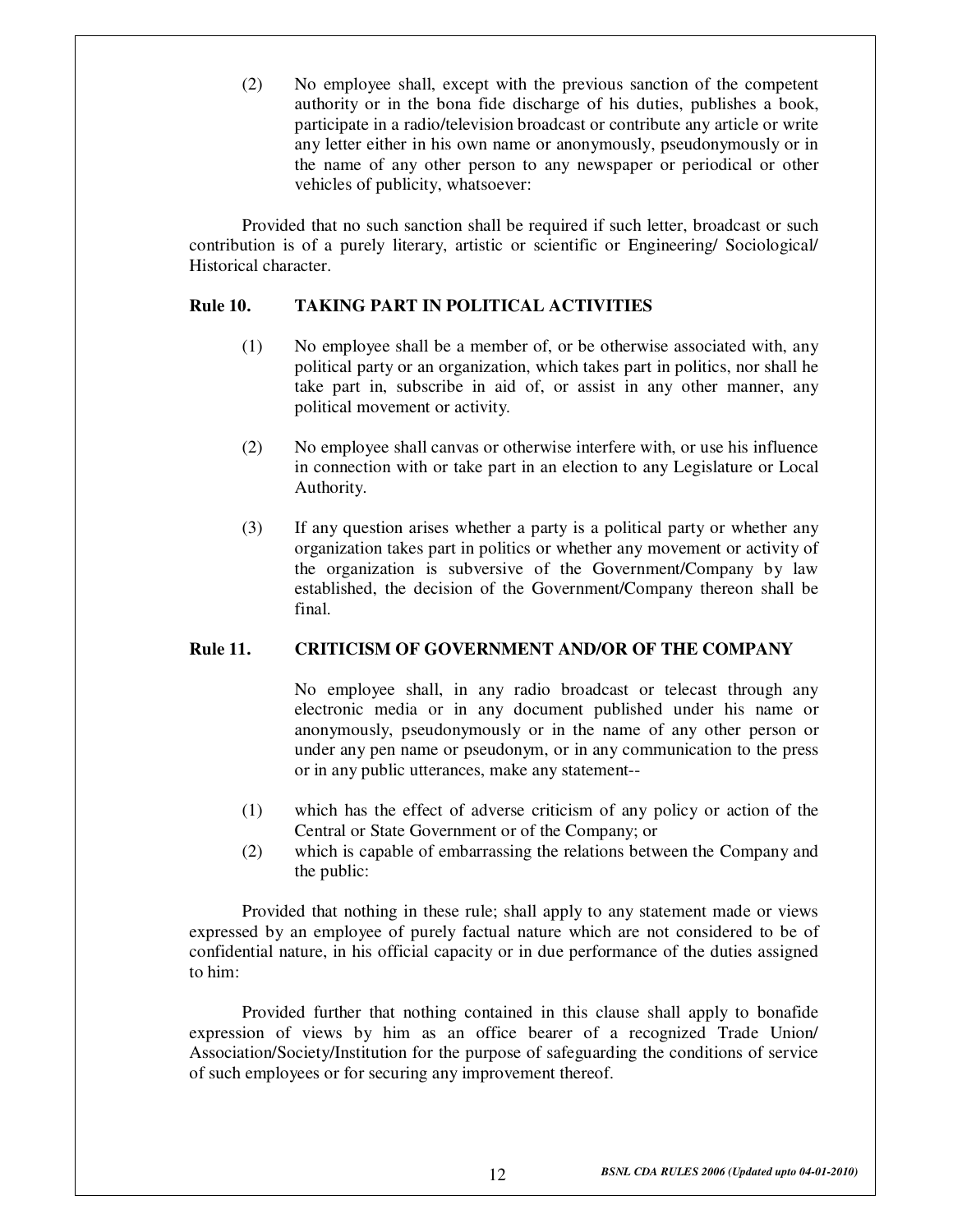#### **Rule 12. EVIDENCE BEFORE COMMITTEE OR ANY OTHER AUTHORITY**

- (1) Save as provided in sub-rule (3), no employee shall, except with the previous sanction of the competent authority, give evidence in connection with any enquiry conducted by any person, committee or authority.
- (2) Where any sanction has been accorded under sub-rule (1), no employee giving such evidence shall criticize the policy or any action of the Central Government or of State Governments or of the company.
- (3) Nothing in this rule shall apply to:
	- (a) evidence given at any enquiry before an authority appointed by the Government, Parliament or a State Legislature or the Company.
	- (b) evidence given in any judicial enquiry; or,
	- (c) evidence given at any departmental enquiry ordered or by authorities subordinate to the Government.

#### **Rule 13. UNAUTHORIZED COMMUNICATION OF INFORMATION**

(1) No employee shall, except in accordance with any general or special order of the Company or in the performance in good faith of the duties assigned to him, communicate, directly or indirectly, any official document or any part thereof or information to any employee or any other person to whom he is not authorized to communicate such document or information.

#### **Explanation:**

Quotation by an employee in his representation to the Chief Executive or to the Chairman or to the Board of Directors of the Company or to any authority of the Company/Government, or to any other person, from any letter, circular or office memorandum or from the notes on any file to which he is not authorized to have access, or which he is not authorized to keep in his personal custody or for personal purposes, shall amount to unauthorized communication of information within the meaning of this Rule.

(2) Every employee of the Company shall follow the instructions with regard to security of information, as issued from time to time.

#### **Rule 14. INVENTIONS**

- (1) An employee who, while in the service of the Company makes any discovery, invention or modification to any process or method or equipment resulting in improvement of the Company's services, operations and products, shall forthwith communicate the fact to the Company.
- (2) The employee shall furnish, at the request and expense of the Company all particulars thereof and if required, shall apply for all letters of patent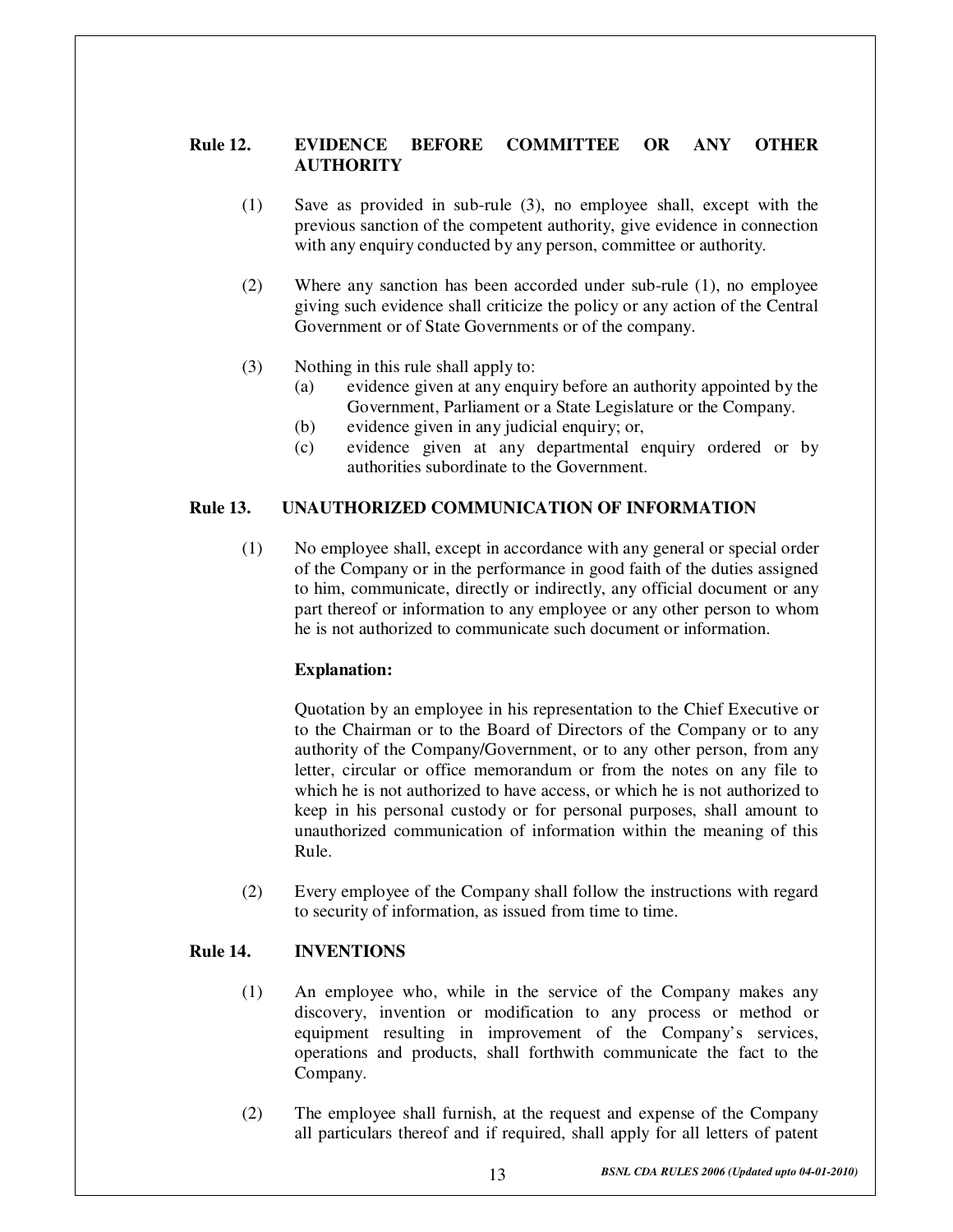and rights in India or elsewhere and give assignments and transfers to the Company or its nominees as may be directed by the Company.

(3) Letter of patent, if taken out shall belong to the Company, and any remuneration payable to the employee for any such invention, discovery or modification shall be at the discretion of the Company.

#### **Rule 15. GIFTS**

(1) Save as otherwise provided in these rules, no employee shall accept or permit any member of his family or any other person acting on his behalf, to accept any gift.

#### **Explanation:**

The expression 'Gift' shall include free transport, boarding, lodging or other service or any other pecuniary advantage when provided by any person other than a near relative or a personal friend having no official dealings with the employee. However, a causal meal or lift or other social hospitality shall not be deemed to be a gift.

#### **Note: An employee shall avoid acceptance of lavish hospitality or frequent hospitality from any individual or firm having official dealings with him.**

- (2) On occasions such as weddings, anniversaries, funerals or religious functions, when the making of gifts is in conformity with the prevailing religious or social practice, an employee may accept gifts from his near relatives or from his personal friends having no official dealings with him, but he shall make a report to the competent authority if the value of any gift exceeds:
	- (i) Rs.2, 000/- in case of Group 'D' and Group 'C' category. (Non-Executives)
	- (ii) Rs.5, 000/- in case of Group 'B' and above up to JAG category.
	- (iii) Rs.8, 000/- in case of SAG and HAG category.
	- (iv) Rs.10, 000/- in case of CMD and Board Directors (Full Time).
- (3) Gift received from foreign dignitaries/firms may be retained by the recipient if the value thereof does not exceed the amount mentioned in Para (2) above for different categories. The same shall, however, be intimated to the competent authority.
- (4) In any other case, an employee of the Company shall not accept or permit any other member of his family or any other person acting on his behalf to accept any gift without the sanction of the competent authority if the value thereof exceeds the amount mentioned in Para (2) above for different categories.
- (5) When more than one gift has been received from the same person/firm within a period of twelve months the matter shall be reported to the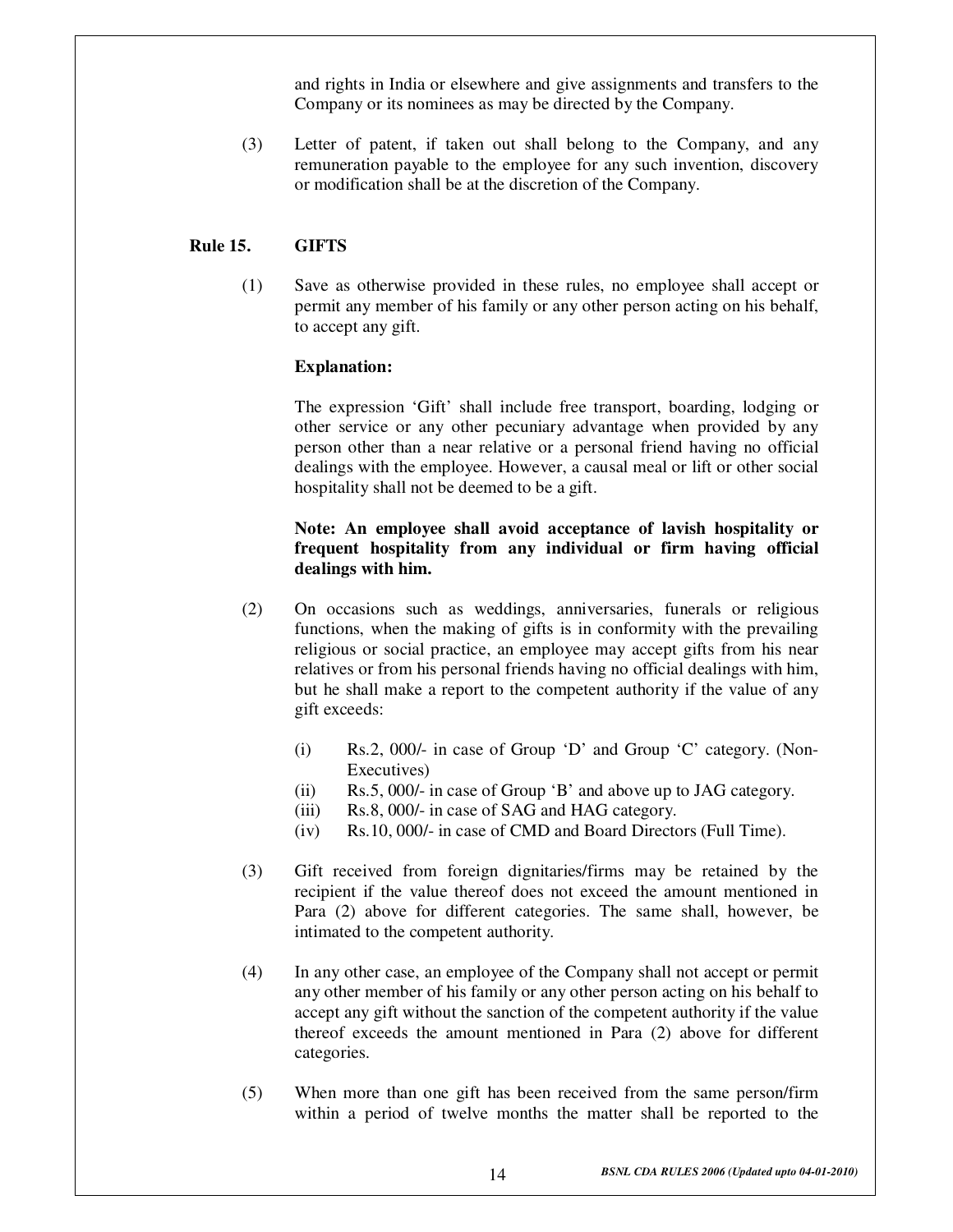competent authority if the aggregate value of the gifts exceeds the amount mentioned in Para (2) above for different categories.

#### **Rule 16. DOWRY**

No employee shall –

- (i ) give or take or abet the giving or taking of dowry; or,
- (ii) demand directly or indirectly from the parents or guardian of a bride or bridegroom, as the case may be, any dowry.

**Explanation :** For the purpose of this rule, dowry has the same meaning as in the Dowry Prohibition Act, 1961 (28 of 1961).

#### **Rule 17. PRIVATE TRADE OR EMPLOYMENT**

- (1) Subject to the provisions of sub-rule (2), no employee shall, except with the previous sanction of the Competent Authority-
	- (a) engage directly or indirectly in any trade or business; or
	- (b) negotiate for, or undertake, any other employment, or
	- (c) hold an elective office, or canvass for a candidate or candidates for an elective office, in any body, whether incorporated or not, or
	- (d) canvass in support of any business of insurance agency, commission agency, etc., owned or managed by any member of his family, or
	- (e) take part, except in the discharge of his official duties, in the registration, promotion or management of any Bank or other company registered or required to be registered, under the Companies Act, 1956(2 of 1956), or any other law for the time being in force, or of any co-operative society for commercial purposes.
	- (f) participate in or associate himself in any manner in the making of-
		- (i) a sponsored media (radio or television) programme; or
		- (ii) a media programme commissioned by Government media but produced by a private agency; or
		- (iii) a privately produced media programme including video magazine :

Provided that no previous permission shall be necessary in case where the employee participates in a programme produced or commissioned by Government /Company in his official capacity.

- (2) An employee may, without the previous sanction of the Competent Authority-
	- (a) undertake honorary work of a social or charitable nature, or
	- (b) undertake occasional work of a literary, artistic or scientific character, or
	- (c) participate in sports activities as an amateur, or
	- (d) take part in the registration, promotion or management (not involving the holding of an elective office) of a literary, scientific or charitable society or of a club or similar organization, the aims or objects of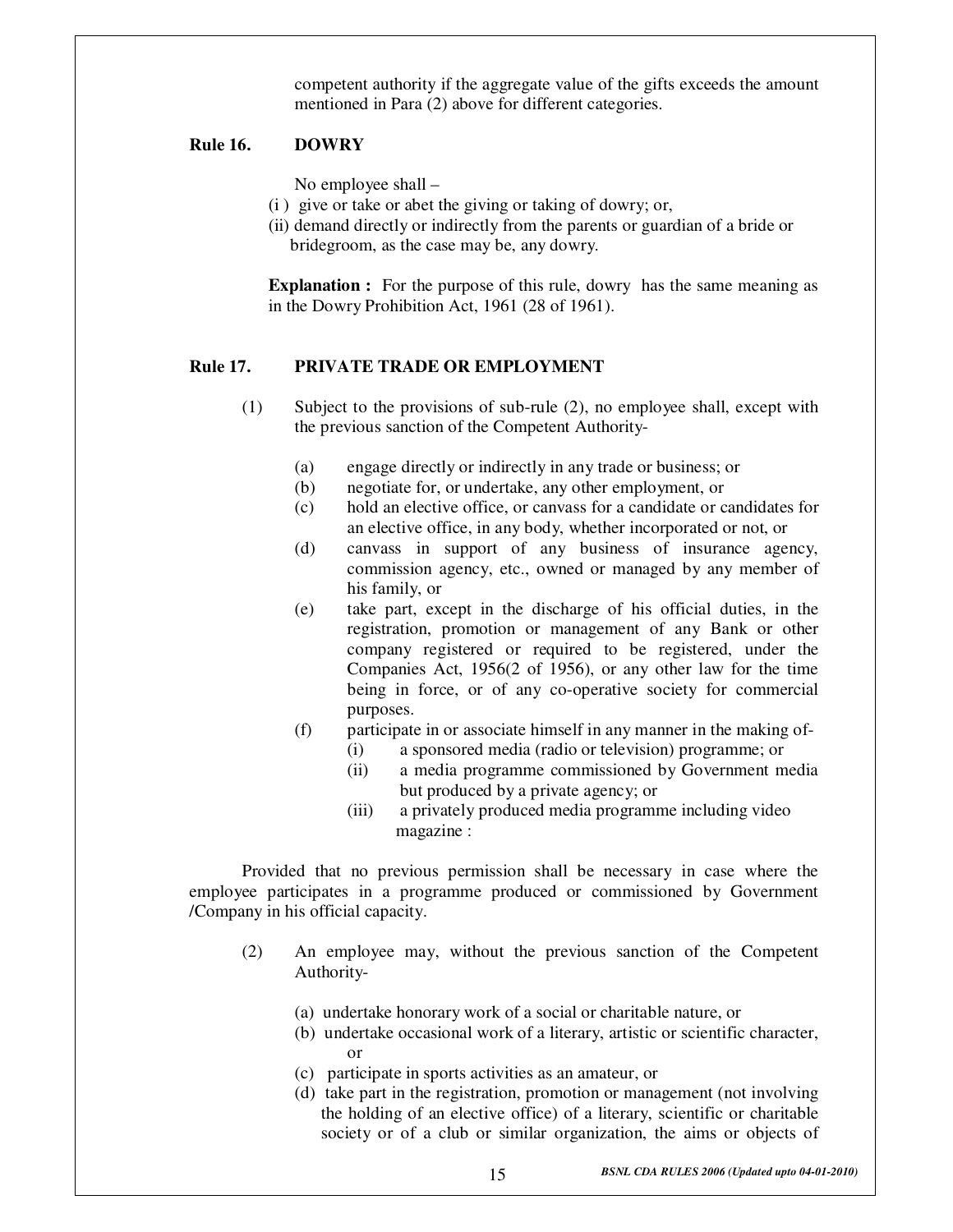which relate to promotion of sports, cultural or recreational activities, registered under the Societies Registration Act, 1860 (21 of 1860), or any other law for the time being force, or

(e) take part in the registration, promotion or management (not involving the holding of elective office) of a co-operative society substantially for the benefit of employees of the Company, registered under the Cooperative Societies Act, 1912 (2 of 1912), or any other law for the time being in force :

#### **Provided that-**

- (i) his official duties shall not suffer thereby.
- (ii) he shall, within a period of one month of his taking part in such activity, report to the Company giving details of the nature of his participation, and
- (iii) he shall discontinue taking part in such activities, if so directed by the company.
- (3) (a) Every employee, on his initial appointment in the Company shall report to the Competent authority if any member of his family is engaged in a trade or business or owns or manages an insurance agency or commission agency within two months of his joining the duty.
	- (b) If any member of family of an employee, who is already in service in the Company, engages in such trade or business etc., a report thereon shall be submitted by the employee within two months of commencement of such business.
	- (c) No employee shall accept any employment with any of the companies/ business houses/ firms engaged in the same line of business as that of the Bharat Sanchar Nigam Limited (BSNL), for a period two years from the date of resignation/ superannuation / retirement/ removal from service as the case may be.
- (4) Unless otherwise provided by general or special orders of the Company, no employee may accept any fee or any pecuniary advantage for any work done by him for any private or public body or any private person without the sanction of the competent authority.
- (5) Functional Director of the Company, including the Chief Executive, who has retired from the service of the company, after such retirement, seeking post-retirement employment within two years from the date of his retirement should send application, in prescribed form i.e. **Form-6,** for seeking permission to accept commercial employment.

#### **Explanation:**

As per DPE vide OM No- 2(22)/99-GM-31 dt 10/5/2001 and No-.  $2(22)/99$ -GM-GL-039 dated  $2<sup>nd</sup>$  September, 2002), it is decided that the administrative Ministries/Departments will be competent to consider and decide requests for post-retirement employment received in **Form-6** from former Board level executives of PSUs under their administrative control in consultation with DPE without involving the CVC, with the approval of their Minister-in-charge.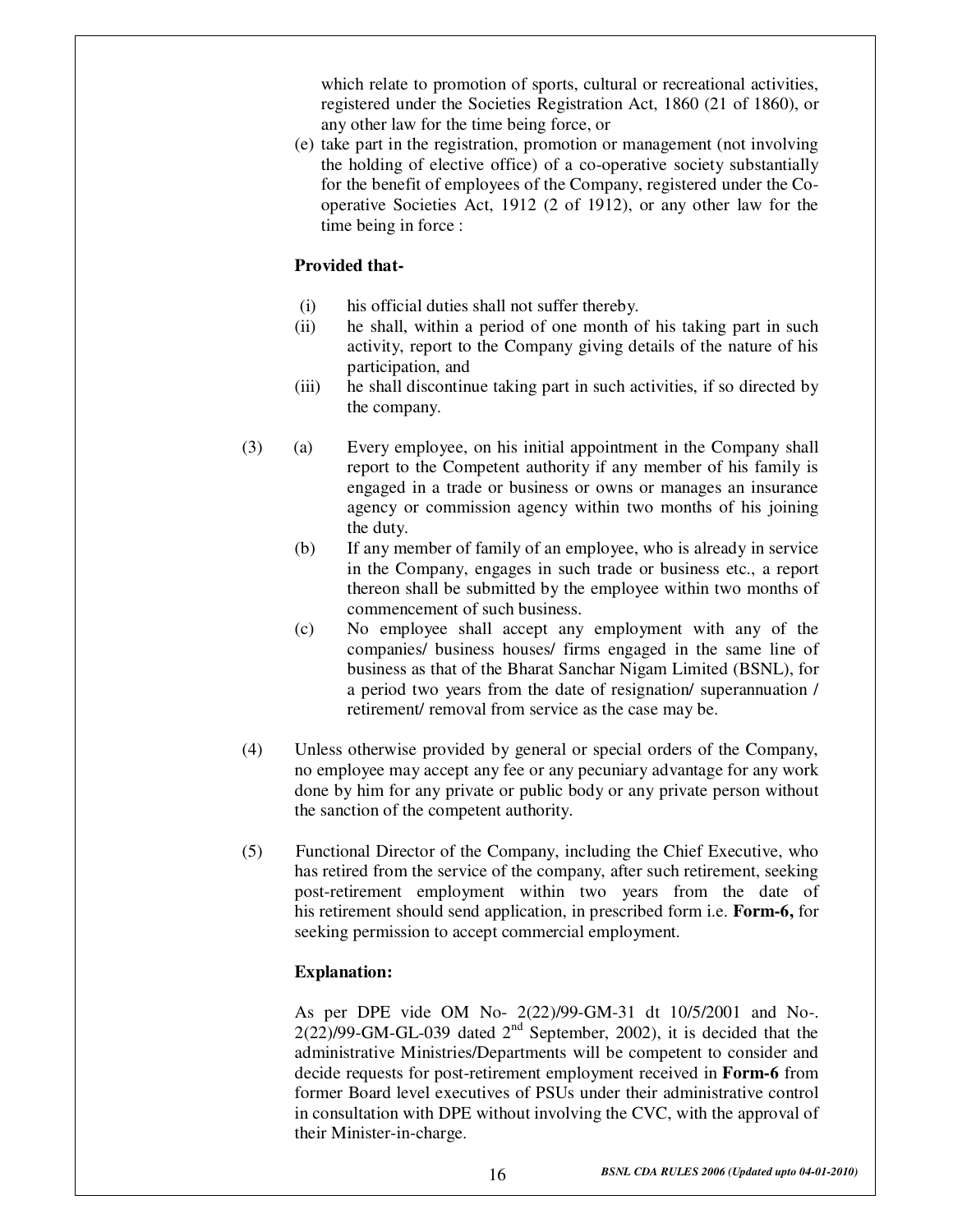#### **Note:**

**The term "retirement" includes resignation; but not cases of those whose term of appointment was not extended by Government for reasons other than proven misconduct.** 

 **The term "business relations " includes " official dealings" as well.** 

#### **Rule 17-A. SUBLETTING AND VACATION OF COMPANY ACCOMMODATION**

- (1) Save as otherwise provided in any other law for the time being in force, no employee shall sublet, lease or otherwise allow occupation by any other person of company accommodation which has been allotted to him.
- (2) The employee shall, after the cancellation of his allotment of company accommodation vacate the same within time limit prescribed by the allotting authority.

#### **Rule 18. APPROACHING FOREIGN GOVERNMENT FOR FINANCIAL ASSISTANCE**

No employee shall approach directly or indirectly a foreign Government or a foreign organization for financial assistance for visiting a foreign country or attending a course abroad without the prior permission of the Company.

#### **Rule 19. INVESTMENT, LENDING AND BORROWING**

No employee shall, save in the ordinary course of business with a Bank, Unit Trust of India, the Life Insurance Corporation, Housing Urban Development Corporation, City Industrial Development Corporation, Housing Development Finance Corporation or a firm etc. of standing, borrow money from or lend money to or otherwise place himself under pecuniary obligation to any person with whom he has or is likely to have official dealings or permit any such borrowing, lending or pecuniary obligation in his name or for his benefit or for the benefit of any member of his family.

#### **Rule 20. INSOLVENCY AND HABITUAL INDEBTEDNESS**

- (1) An employee shall avoid habitual indebtedness unless he proves that such indebtedness or insolvency is the result of circumstances beyond his control and does not proceed from extravagance or dissipation.
- (2) An employee who applies to be, or is adjudged or declared, insolvent shall forthwith report the fact to his competent authority.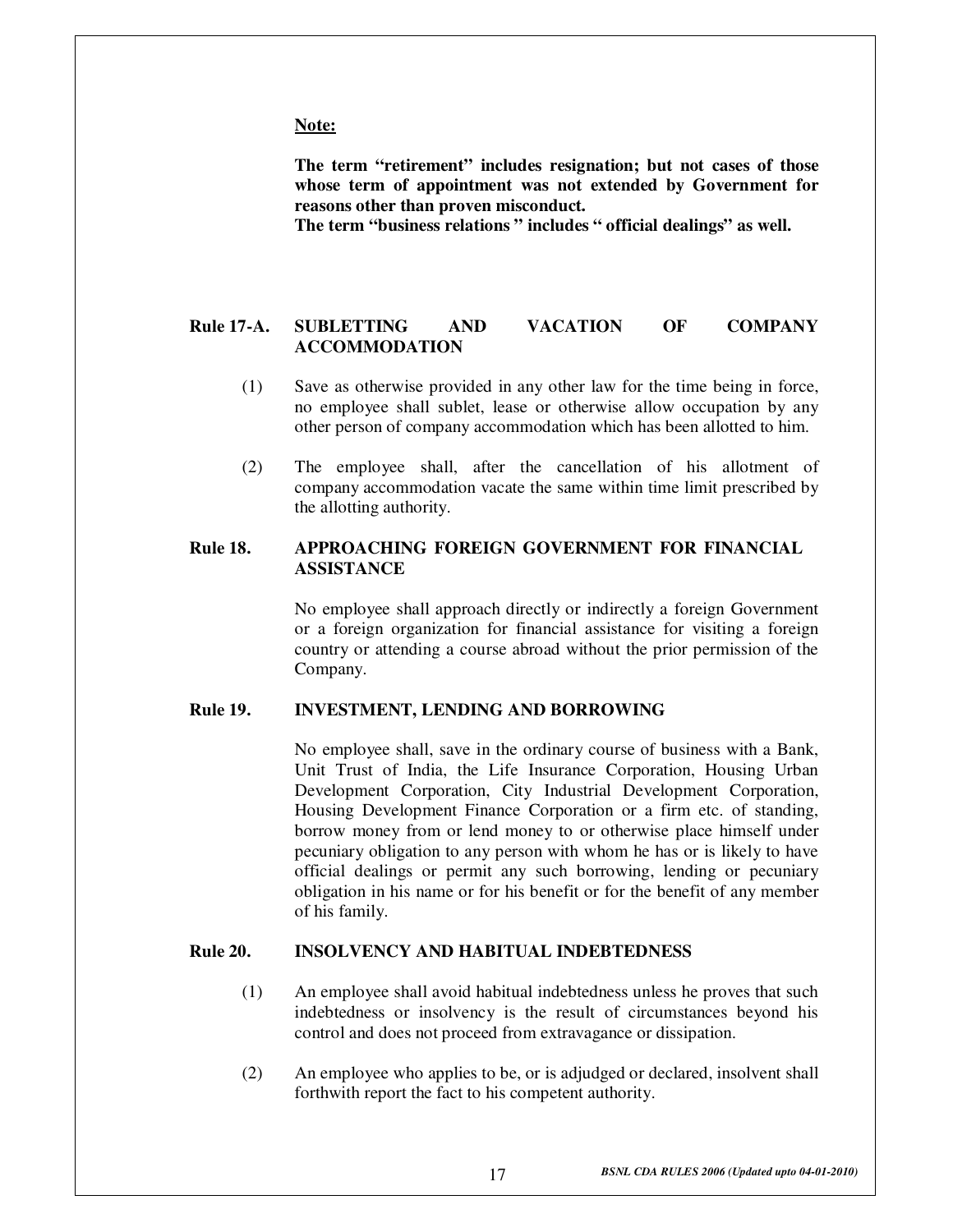#### **Rule 21. MOVABLE, IMMOVABLE AND VALUABLE PROPERTY**

- **(**1) (a) No employee shall, except with the previous knowledge of the competent authority, acquire or dispose of any immovable property by lease, mortgage, purchase, sale, gift or otherwise, either in his own name or in the name of any member of his family . ( **Form-1 ).** 
	- (b) Any addition/extension in the immovable property subsequently shall be intimated/sanctioned.( **Form- 2&3&5 )**.
- (2) No employee shall, except with the previous sanction of the competent authority, enter into any transaction concerning any immovable or movable property with a person or firm having official dealings with the employee or his subordinate.
- (3) Every employee shall report within a month to the competent authority every transaction concerning movable property owned or held by him in his own name or in the name of a member of his family, if the value of such property exceeds:
	- (i) Rs.*100000/-* in case of employees in the Non-Executive category.
	- (ii) Rs.*200000/-* in case of employees in the Executive category.

#### **Explanation No. I**

The term 'movable property' includes jewellary, vehicles, household articles, shares, securities, debentures, units of Mutual Funds/ UTI, Loans and Advances , insurance facilities with annual premia exceeding above limits.

#### **Explanation No. II**

The transaction entered into by spouse or any other member of the family of an employee of the company out of his or her own funds (including stridhan, gifts, inheritance, etc.) as distinct from the funds of the employee himself or herself, in his or her own name and in his/her own right, would not attract the provisions of the above sub-rule.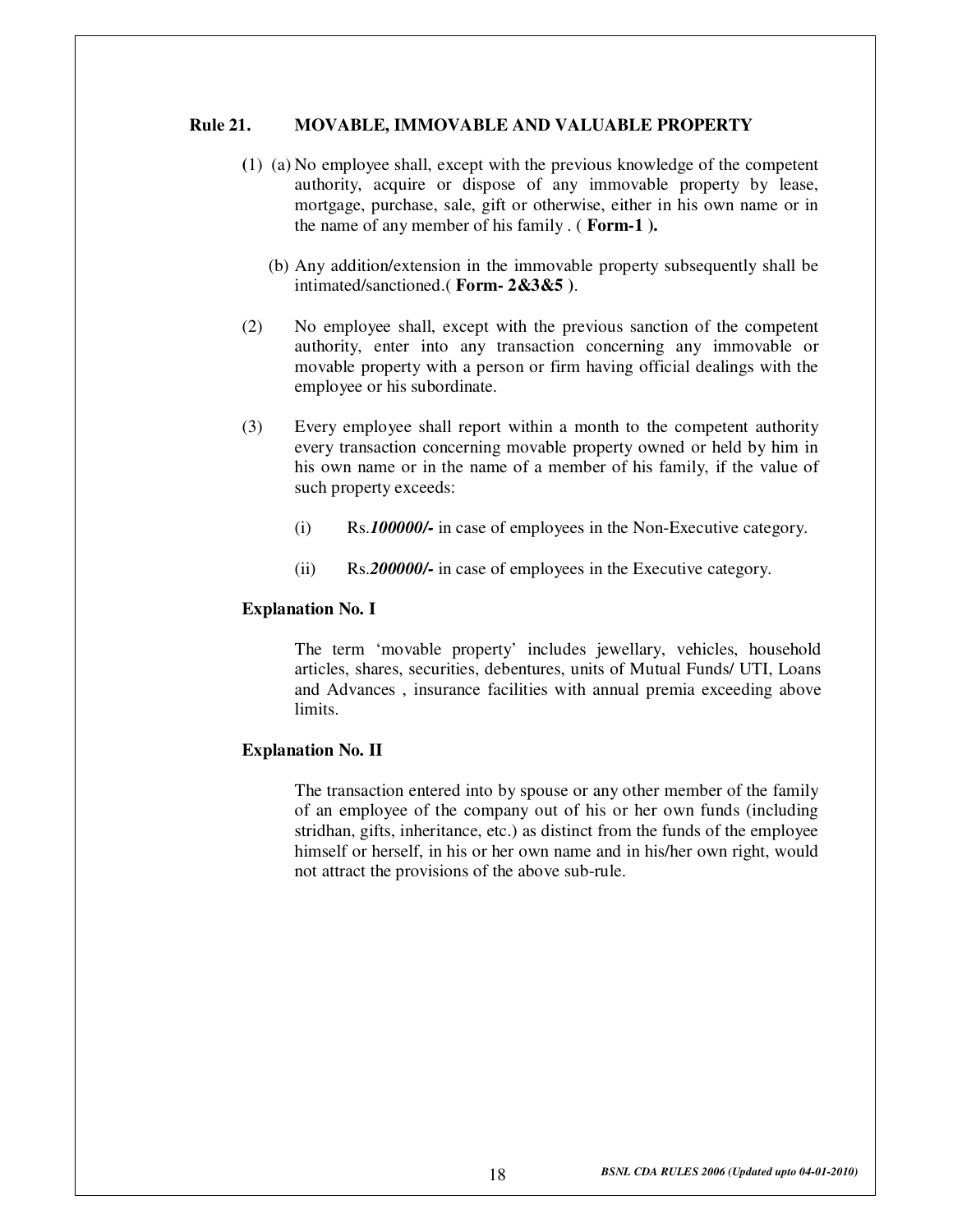- (4) Every employee shall, on his first appointment in the Company, submit a return of his assets and liabilities etc **{Form A (2 to 8)}** within three months of joining giving the particulars regarding: -
	- (a) the immovable property inherited by him or owned or acquired by him or held by him on lease or mortgage either in his own name or in the name of any member of his family or in the name of any other person;
	- (b) shares, debentures and cash including bank deposits inherited by him or similarly owned acquired or held by him;
	- (c) other movable property inherited by him or similarly owned acquired or held by him if the value of such property exceeds:
		- (i) Rs.*100000/-* in case of Non-Executive employees.
		- (ii) Rs.*200000/-* in case of Executive employees.
	- (d) debts and other liabilities incurred by him directly or indirectly.

#### **Note: The value of articles of daily use such as clothes, utensils, crockery, books, etc. need not be included in such return.**

- (5) Every employee shall beginning  $1<sup>st</sup>$  January submit a return of immovable property inherited/owned/acquired by him either in his own name or in the name of any member of his family in January, as on  $1<sup>st</sup>$  January in the prescribed **Form-4.**
- (6) The competent authority may at any time, by general or special order require an employee to submit within a period specified in the order a full and complete statement of such movable or immovable property held or acquired by him or on his behalf or by any member of his family as may be specified in the order. Such statement shall, if so required by the competent authority, includes details of the means by which, or the source from which, such property was acquired.
- (7) Every Return submitted under this rule shall be handled as secret document and the provisions of Rule 13 shall apply thereto.
- (8) In the event of no change in the list of the immovable property mentioned in sub-rule (4) above a **'No change'** Return shall be filed by the employee.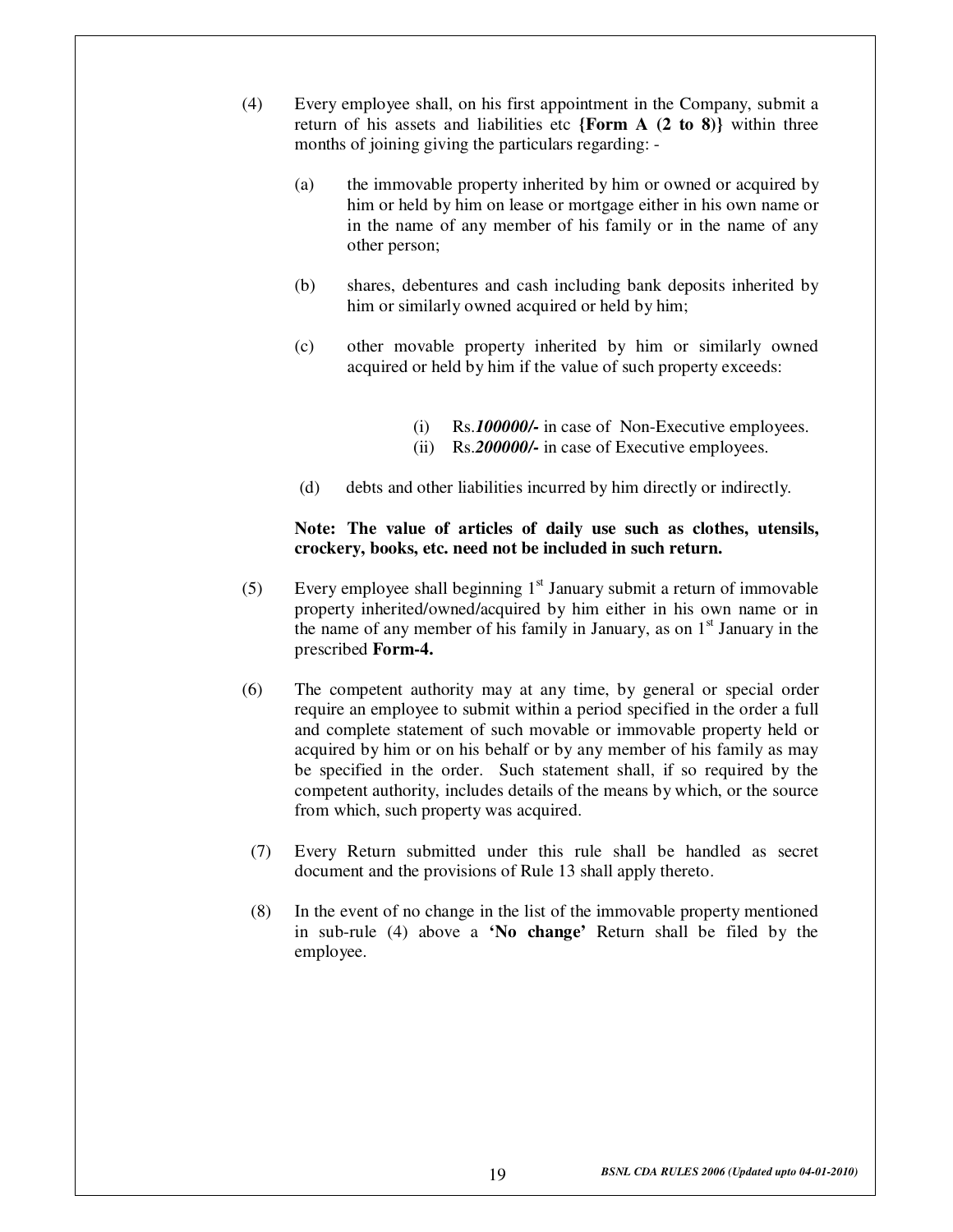#### **Explanation**:- **For the purpose of Rules** *5*,6,9,12,15,21,21-A,*21-B* & 23, **the competent authority is as under:-**

| SSA level staff<br>Circle level staff<br>All India level staff | $\ddot{\phantom{1}}$<br>$\mathbf{L}$ | SSA Head.<br>Circle Head.<br>Circle Head where the staff is posted. For<br>the circle Head, the competent authority                                                                                        |
|----------------------------------------------------------------|--------------------------------------|------------------------------------------------------------------------------------------------------------------------------------------------------------------------------------------------------------|
| Corporate office                                               | $\sim$ 100                           | will be <i>Director(HR)</i> .<br>Concerned PGM BSNL CO /GM BSNL CO<br>/Head of the Division.<br>For the PGMs, BSNL CO/ GM, BSNL CO/<br>Head of Division, the competent authority<br>will be Director (HR). |

Papers and documents relating to these transactions shall be kept on record with the Vigilance Department at respective SSA/Circle/ Corporate office. The position will be reviewed by CMD for modification as and when necessary.

#### **Rule 21-A. RESTRICTION IN RELATION TO ACQUISITION AND DISPOSAL OF IMMOVABLE PROPERTY OUTSIDE INDIA AND TRANSACTIONS WITH FOREIGNERS ETC.**

Notwithstanding anything contained in sub-rule (1) of Rule 21, no employee shall, except with the previous sanction of the competent authority: -

- (a) acquire or dispose of any immovable property situated outside India by lease, mortgage, purchase, sale, gift or otherwise, either in his own name or in the name of any member of his family,
- (b) enter into any transaction with any foreigner, foreign government, foreign organization or concern mission including international organizations, the acquisition or disposal of any immovable property by lease, mortgage, purchase, sale, gift or otherwise either in his own name or in the name of any member of his family.

#### **Explanation:**

In this rule the competent authority has the same meaning as in Rule 21.

#### **Rule 21-B DEALING IN COMPANY'S SHARES (IPO/FPO).**

Notwithstanding anything contained in Rule 21**,** 

(a) A full-time Director or any executive/ employee involved in the decision making process of fixation of price of an IPO/FPO of shares of a Company shall not apply either himself/herself or through any member of his/her family or through any other person acting on his/her behalf for allotment of shares (which includes all types of equity related instruments) in an IPO(Initial Public Offer)/FPO(Follow on Public Offer) of Company, even out of the category of preferential quota reserved for employees/ Directors of the Company.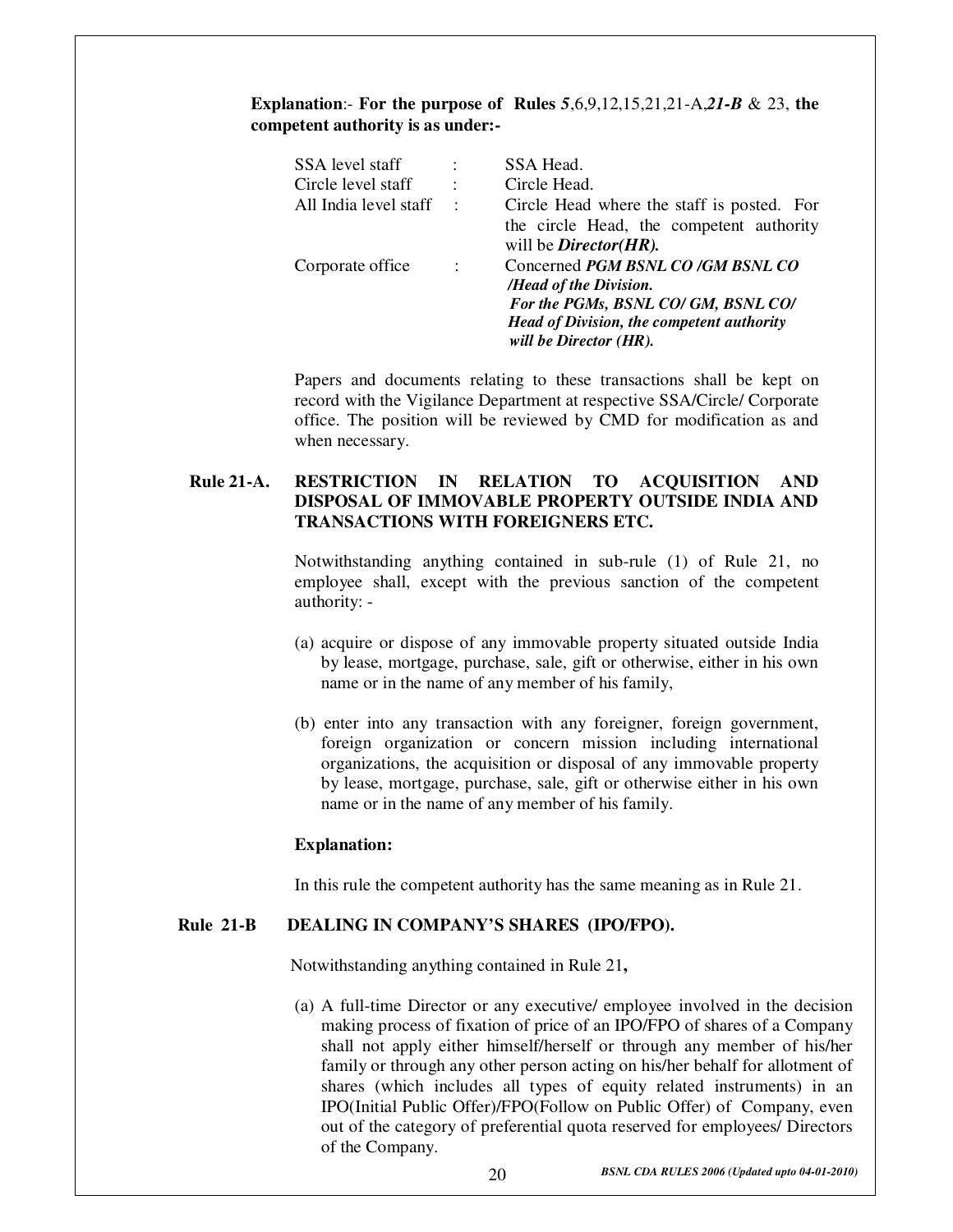- (b) All executives/ employees including full time Directors of Company who are in possession of unpublished price sensitive information would be prohibited from dealing/ transacting either in their own name or through any member of their family in the shares of their own company.
- (c) Full-time Director or executives /employees of Company or any member of his/her family or any person acting on his/her behalf shall not apply for shares out of any preferential quota reserved for employees/Directors of other companies.
- (d) All employees of the Company would be required to disclose to the company all transactions of purchase/sale in shares worth Rs. 20,000/- or more in value or existing holding/interest in the shares worth Rs. 20,000/ or more in his/her own company either in his/her own name or in the name of any family member to report to the Competent Authority\* indicating quantity, price, date of transaction and nature of interest within 4 working days.

 **\***NOTE:- In this rule Competent Authority means the Competent Authority defined in Rule 21.

#### **Rule 22. CANVASSING OF NON-OFFICIAL OR OTHER OUTSIDE INFLUENCE**

No employee shall bring or attempt to bring any political or other outside influence to bear upon any superior authority to further his interests in respects of matters pertaining to his service in the Company.

#### **Rule 23. RESTRICTION REGARDING MARRIAGE**

- (1) No employee shall enter into or contract marriage with a person having a spouse living;
- (2) No employee having a spouse living shall enter into or contract a marriage with any person,

 Provided that the Board may permit an employee to enter into or contract any such marriage as is referred to clause  $(1)$  or clause  $(2)$  above if it is satisfied that-

- (a) such marriage is permissible under the personal law applicable to such employee and the other party to the marriage; and
- (b) there are other grounds for so doing.
- (3) An employee who has married or marries a person other than that of Indian Nationality shall forthwith intimate the fact to the competent authority.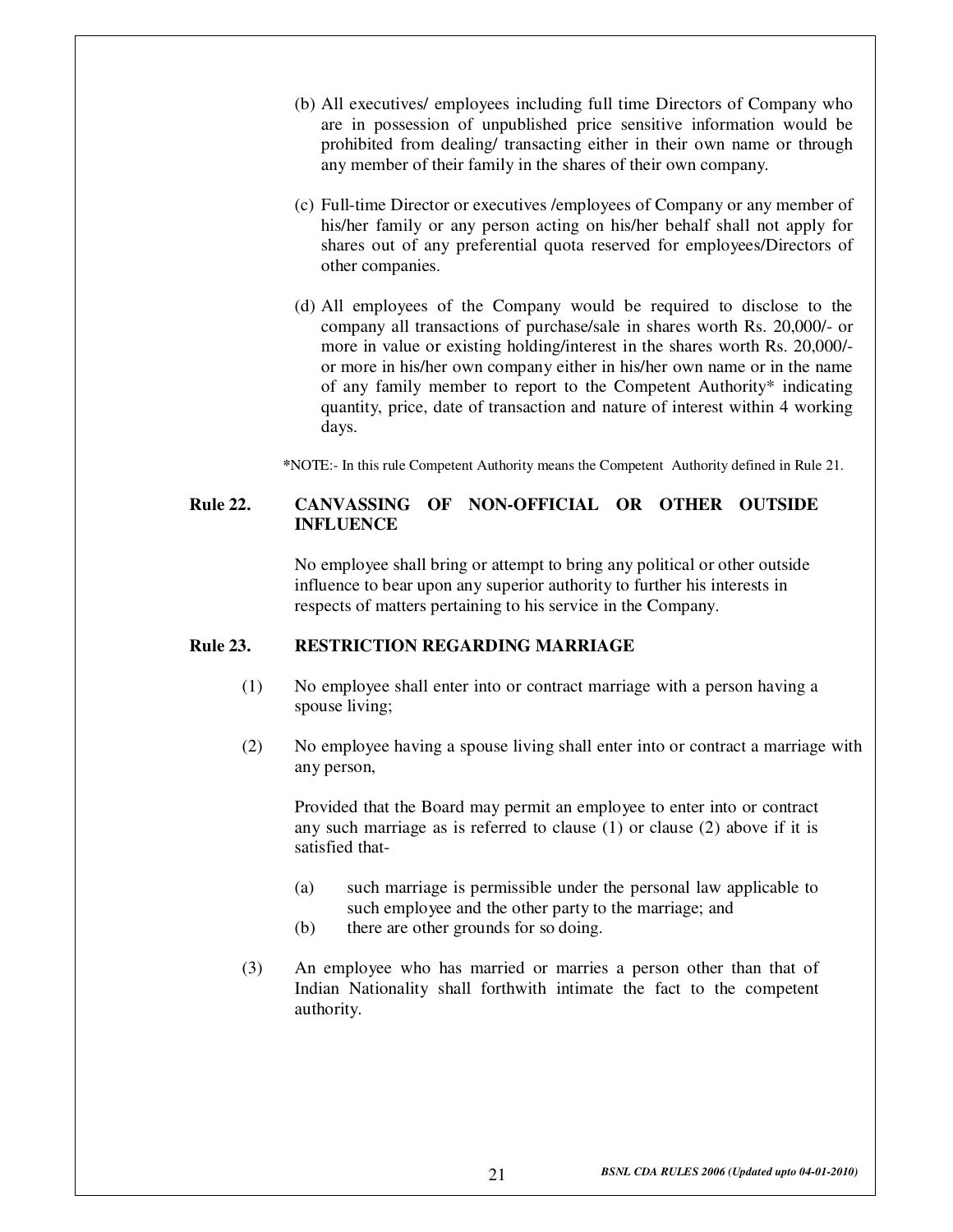#### **Rule 24. CONSUMPTION OF INTOXICATING DRINKS AND DRUGS**

An employee of the Company shall: -

- (a) strictly abide by any law relating to intoxicating drinks or drugs in force in any area in which he may happen to be for the time being,
- (b) not be under the influence of any intoxicating drink or drug during the course of his duty and shall also take due care that the performance of his duties at any time is not affected in any way by the influence of such drink or drug.

#### **Rule 25. VINDICATION OF OFFICIAL ACTS AND CHARACTER OF EMPLOYEE**

(1) No employee shall, except with the previous sanction of the competent authority, have recourse to any court or to the press for the vindication of any official act which has been the subject matter of adverse criticism or any attack of defamatory character:

Provided that if no such sanction is received by the employee within a period of three months from the date of receipt of his request by the competent authority, he shall be free to assume that the permission sought for has been granted to him.

(2). Nothing in this rule shall be deemed to prohibit an employee from vindicating his private character or any act done by him in his private/personal capacity and where any action for vindicating his private character or any act done by him in private capacity is taken, the employee shall submit a report to the appointing authority regarding such action.

#### **Rule 26. CLASSIFICATION OF SERVICES**

The services of the employees of the Company are classified as follows: -

(i) Executive (ii) Non-executive.

#### **Rule 27. CONSTITUTION OF SERVICES**

The services of employees in the Company shall consist of Executive and Non-Executive and various grades in these services are specified in the schedule.

#### **Rule 28. CLASSIFICATION OF POSTS**

The posts in Company are classified in Executive and Non-Executive categories. The details are given in the schedule.

#### **Rule 29. APPOINTING AUTHORITY**

The appointing authority for various grades in Executive and Non-Executive categories is specified in the schedule.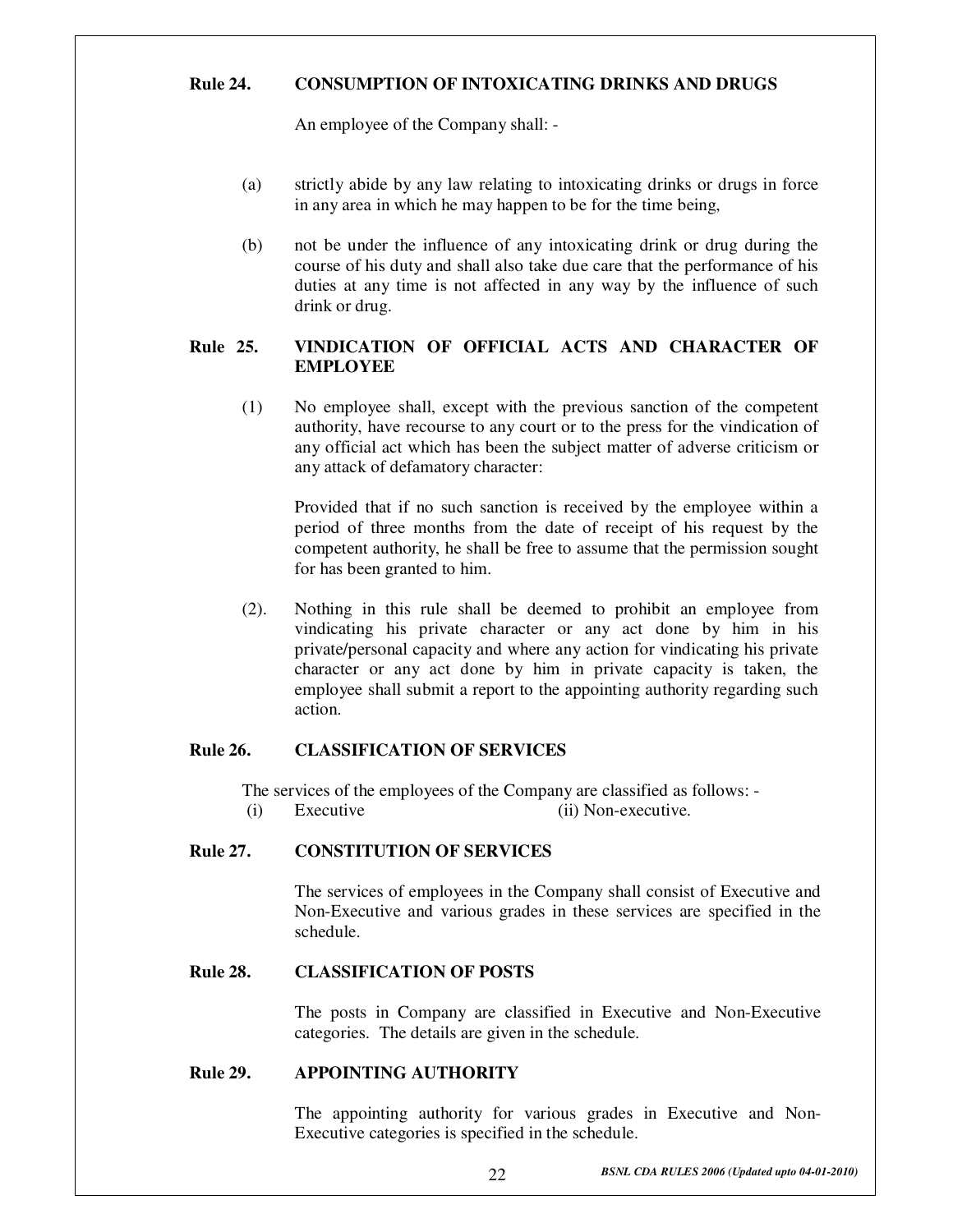#### **Rule 30. SUSPENSION**

- (1) The appointing authority or any authority to which it is subordinate or the disciplinary authority or any other authority empowered in that behalf by the Management by general or special order, may place an employee under suspension-
	- (a) where a disciplinary proceeding against him is contemplated or pending, or
	- (b) where, in the opinion of the authority aforesaid he has engaged himself in activities prejudicial to the interest of the Company, or
	- (c) where a case against him in respect of any criminal offence is under investigation or trial.
- (2) An employee who is detained in custody, whether on a criminal charge or otherwise, for a period exceeding 48 hours shall be deemed to have been suspended with effect from the date of detention by an order of the competent authority and shall remain under suspension until further orders. Similarly an employee who has been convicted for an offence, has been sentenced to a term of imprisonment exceeding forty eight hours and is not forthwith dismissed or removed or compulsory retired consequent of such conviction shall deemed to have been placed under suspension from the date of his conviction by an order of the competent authority and shall remain under suspension until further orders.
- (3) Where a penalty of dismissal or removal from service imposed upon an employee under suspension is set aside on appeal or on review under these rules and the case is remitted for further inquiry or action or with any other directions the order of his suspension shall be deemed to have continued in force on and from the date of the original order of dismissal or removal and shall remain in force until further orders.
- (4) Where a penalty of dismissal or removal from service imposed upon an employee is set aside or declared or rendered void in consequence of or by a decision of a court of law and the competent authority on consideration of the circumstances of the case decides to hold a further inquiry against him on the allegations on which the penalty of dismissal or removal was originally imposed, the employee shall be deemed to have been placed under suspension by the competent authority from the date of the original order of dismissal or removal and shall continue to remain under suspension until further orders.
- (5) (a) Subject to the provisions contained in  $30(5)(e)$ , an order of suspension made or deemed to have been made under this rule shall continue to remain in force until it is modified or revoked by the authority competent to do so.
	- (b)Where an employee is suspended or is deemed to have been suspended ( whether in connection with any disciplinary proceeding or otherwise), and any other disciplinary proceeding is commenced against him during the continuance of that suspension, the authority competent to place him under suspension may, for reasons to be recorded by him in writing, direct that the employee shall continue to be under suspension until the termination of all or any of such proceedings.
	- (c)An order of suspension made or deemed to have been made under this rule may at any time be modified or revoked by the authority, which made or is deemed to have made the order or by any authority to which that authority is subordinate.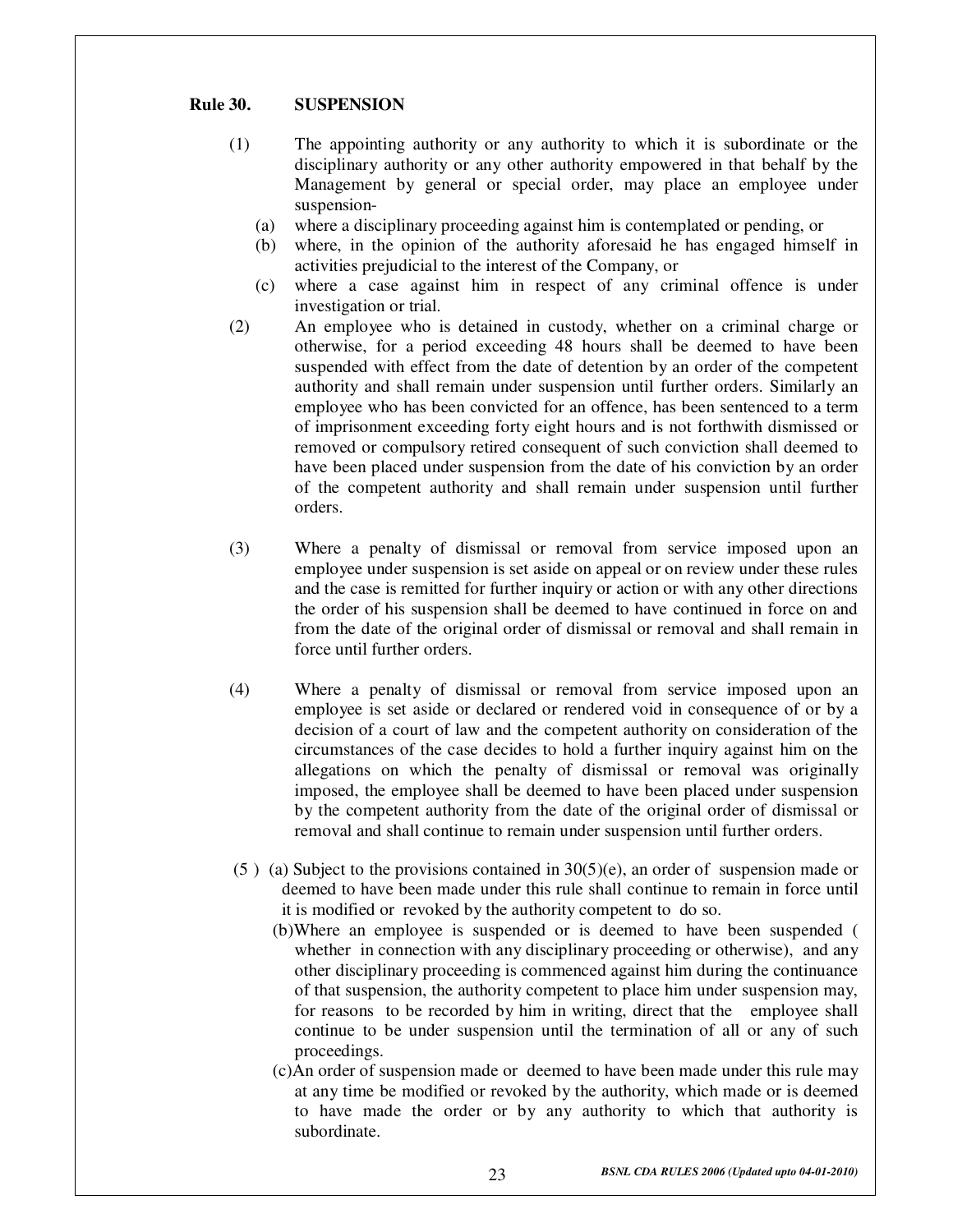- (d) An order of suspension made or deemed to have been made under this rule shall be reviewed by the authority which is competent to modify or revoke the suspension before the expiry of ninety days from the date of order of suspension on the recommendation of the Review Committee\*\* constituted for the purpose and pass orders either extending or revoking the suspension . Subsequent reviews shall be made before the expiry of the extended period of suspension. Extension of suspension shall not be for a period exceeding one hundred and eighty days at a time.
- (e) An order of suspension made or deemed to have been made under sub-rule 30(1) or 30(2) of this rule shall not be valid after a period of ninety days unless it is extended after reviews, for a further period before the expiry of ninety days:

Provided that no such review of suspension shall be necessary in the case of deemed suspension under sub- rule 30(2), if the employee continues to be under detention at the time of completion of ninety days of suspension and the ninety days period in such case will count from the date the employee detained in custody is released from detention or the date on which the fact of his release from detention is intimated to his Appointing Authority, whichever is later.

#### **Rule 31. SUBSISTENCE ALLOWANCE**

- (1) Subject to provisions of sub-rule (3) an employee under suspension shall be entitled to draw subsistence allowance equal to fifty percent of his basic pay provided the competent authority is satisfied that the employee is not engaged any other employment or business or profession or vocation. In addition he shall be entitled to Dearness Allowance admissible on such subsistence allowance and any other compensatory allowance, which he was in receipt on the date of suspension provided the competent authority is satisfied that the employee continues to meet the expenditure for which the allowance was granted.
- (2) Where the period of suspension exceeds six months, the authority, which made or is deemed to have made the order of suspension shall be competent to vary the amount of subsistence allowance for any period subsequent to the period of the first six months as follows:
	- (i) The amount of subsistence allowance may be increased to 75% of basic pay and allowance thereon if in the opinion of the said authority, the period of suspension has been prolonged for reasons to be recorded in writing not directly attributable to the employee under suspension.
	- (ii) The amount of subsistence allowance may be reduced to 25 % of basic pay and allowances thereon if in the opinion of the said authority the period of suspension has been prolonged due to the reasons to be recorded in writing directly attributable to the employee under suspension.
	- (iii) If an employee is arrested by the police on a criminal charge and bail is not granted, no subsistence allowance is payable. On grant of bail, if the competent authority decides to continue the suspension, the employee shall be entitled to subsistence allowance from, the date he is granted bail.
- (3) The subsistence allowance shall be paid only when the employee furnishes a certificate that he is not engaged in any other employment, business or profession or vocation and the competent authority is satisfied with the certificate.

\*\*(Guidelines at Para (4) issued by CVO vide their letter no. 212-52/2007-VM-V dated 17th Aug 2007 for composition of Review Committee may be followed till further orders).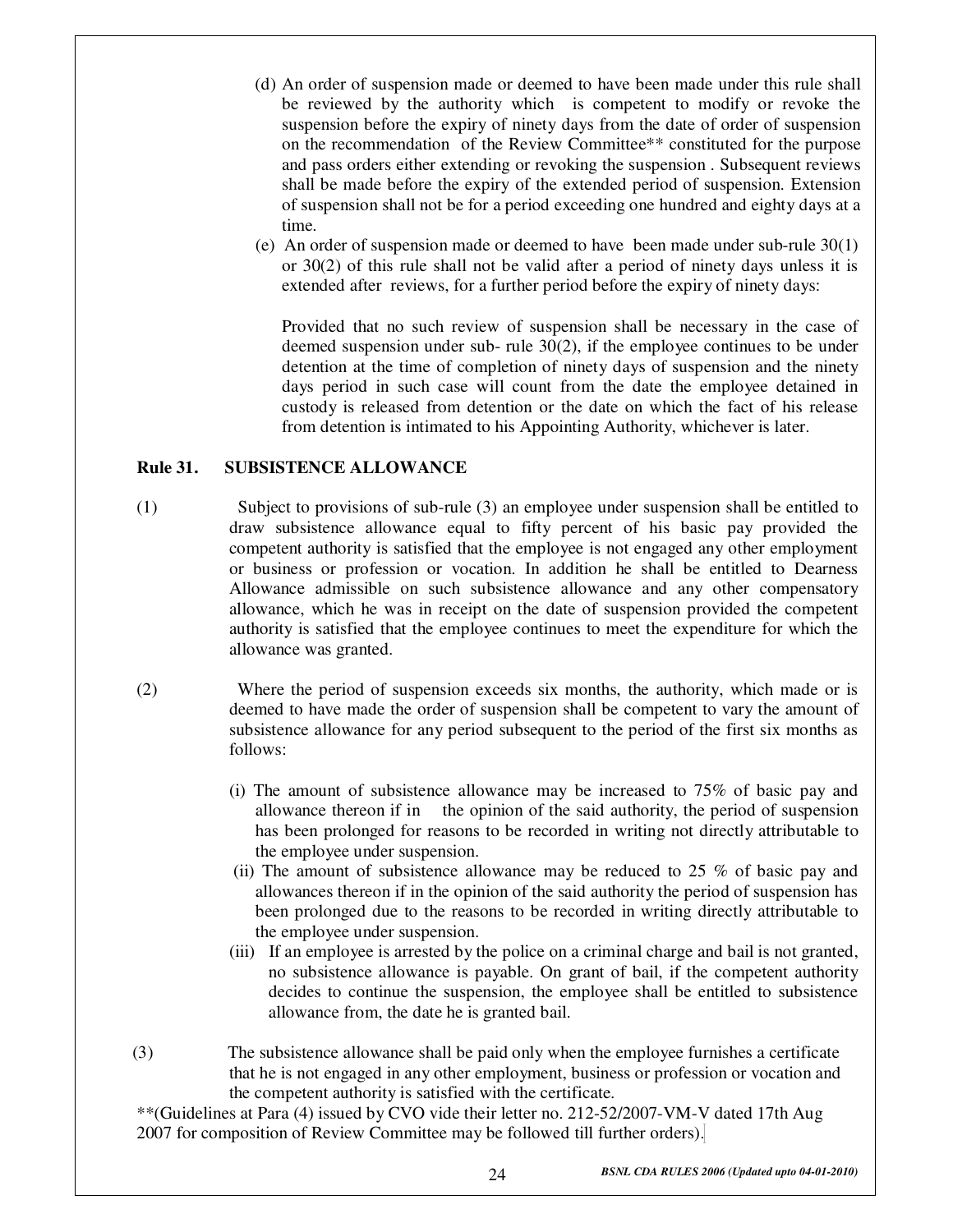- $(4)$  (i) The following compulsory deduction should be enforced from the subsistence allowance: -
	- (a) Income tax, wherever justified.
	- (b) House rent and allied charges i.e. electricity, water, furniture etc.
	- (c) Repayment of loans and advances taken by the employee.
	- (d) Contribution towards Employees Groups Insurance Scheme.
	- (e) CGHS Contributions.
	- (ii) The following deductions are optional and should not be made except with the written consent of the employee: -
	- (a) Premium due on Postal Life Insurance Policies.
	- (b) Amount due to co-operative stores and co-operative credit societies.
	- (c) Refund of advance taken from General Provident fund.
	- (iii) The following deductions should not be made from the subsistence allowance: -
	- (a) Subscription to General Provident fund.
	- (b) Amount due on Court attachments.
	- (c) Recovery of loss to BSNL for which the employee is responsible.

#### **Rule 32. TREATMENT OF THE PERIOD OF SUSPENSION**

- (1) When the employee under suspension is reinstated, the competent authority may grant him the following pay and allowance for the period of suspension;
	- (a) If the employee is exonerated and not awarded any of the penalties mentioned in Rule 33, the full pay and allowances which he would have been entitled to if he had not been suspended, less the subsistence allowance already paid to him; and,
	- (b) If otherwise, such proportion of pay and allowances as the competent authority may prescribe.
- (2) In a case falling under sub-clause (a), the period of absence from duty will be treated as a period spent on duty. In case falling under sub-clause (b) it will not be treated as a period spent on duty unless the competent authority so directs.

#### **Rule 33. PENALTIES**

The following penalties may be imposed, on an employee, as hereinafter provided, for misconduct committed by him or for any good and sufficient reasons:

#### **(A) Minor Penalties**

- (a) Censure,
- (b) Withholding of promotion,
- (c) Withholding of increments of pay with or without cumulative effect,
- (d) Recovery from pay of the whole or part of any pecuniary loss caused by him to the company by negligence or breach of orders,
- (e) Reduction to a lower stage in the time scale of pay *by one stage* for a period not exceeding three years, without cumulative effect and not adversely affecting his pension / terminal benefits.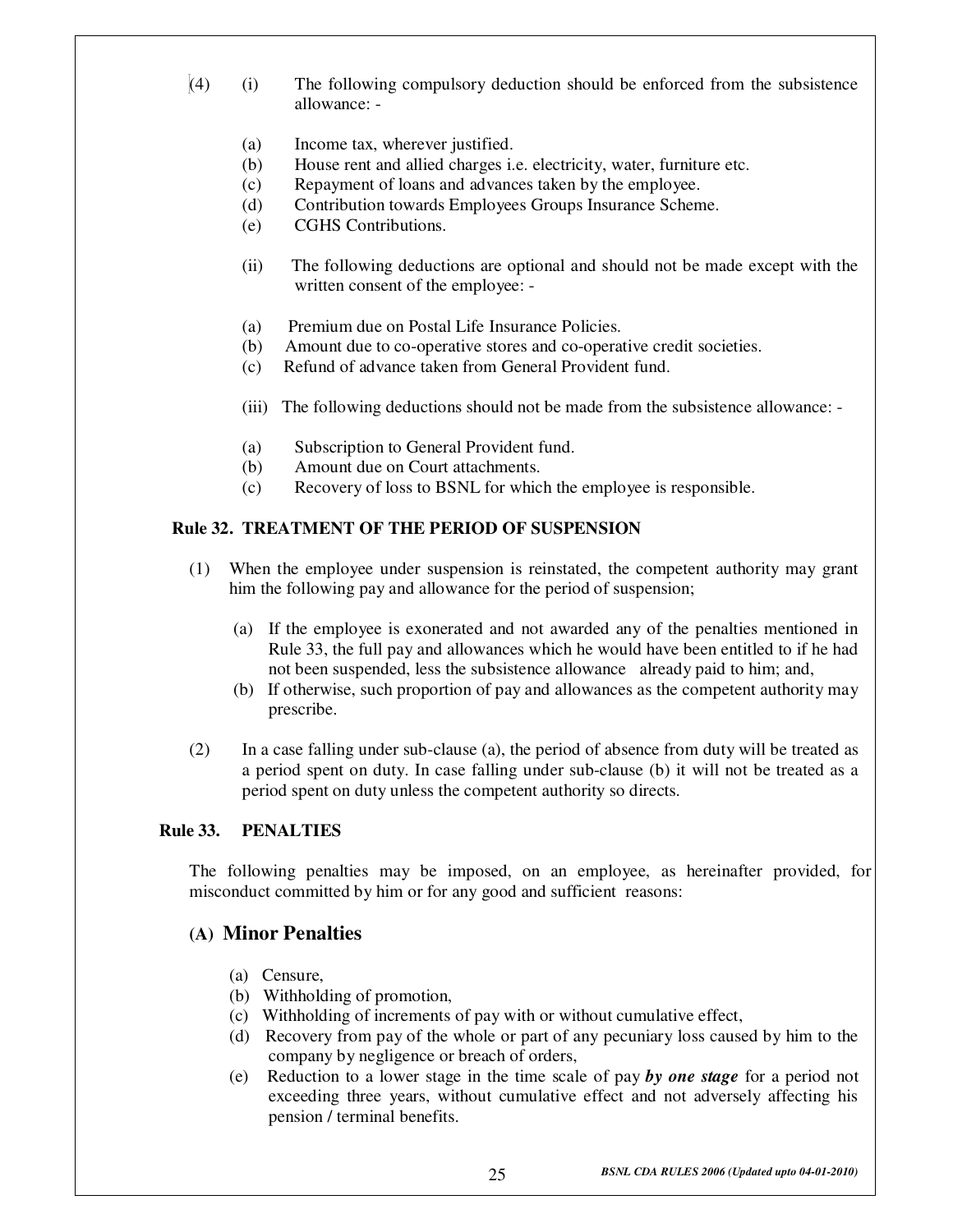#### **(B) Major Penalties**

- (f) Save as provided for in clause (e) above, reduction to a lower stage in the time scale of pay for a specified period, with further directions as to whether or not the employee will earn increments of pay during the period of such reduction and whether on expiry of such period, the reduction will or will not have the effect of postponing the future increments of his pay,
- (g) Reduction to a lower time scale of pay, grade, post or service which shall ordinarily be a bar to the promotion of the employee to the time scale of pay, grade, post or service from which he was reduced, with or without further directions regarding conditions of restoration to the grade or post from which the employee was reduced and his seniority and pay on such restoration to that grade or post.
- (h) Compulsory retirement,
- (i) Removal from service which shall not be a disqualification for future employment under Govt./or the Corporation / Company owns or controlled by the Govt.
- (j) Dismissal from service which shall ordinarily be a disqualification for future employment under the Govt. or the Corporation/ Company owned or controlled by the Government.

 Provided that, in every case in which the charge of possession of assets disproportionate to known sources of income or the charge of acceptance from any person of any gratification, other than legal remuneration, as a motive or reward for doing or forbearing to do any official act is established, the penalty mentioned in clause (i) or clause (j) shall be imposed:

 Provided further that in any exceptional case and for special reasons recorded in writing, any other penalty may be imposed.

#### **Explanations:**

The following shall not amount to a penalty within the meaning of this rule: -

- (i) Withholding of increment of an employee for failure to pass a prescribed test or examination;
- (ii) Stoppage of an employee at the efficiency bar time scale on the ground of his unfitness to cross the bar;
- (iii) Non-promotion, whether in an officiating capacity or otherwise, of an employee to a higher post for which he may be eligible for consideration but for which he is found unsuitable after consideration of his case;
- (iv) Reversion of an employee officiating in a higher grade or post to a lower grade or post on the ground that he is considered, to be unsuitable for such higher grade or post or on any administrative grounds unconnected with his conduct;
- (v) Reversion of an employee appointed on probation to another grade or post to his permanent grade or post during or at the end of the period of probation in accordance with the terms of his appointment or the rules and orders governing such probation;
- (vi) Compulsory retirement of an employee in accordance with the provision relating to his superannuation or retirement;
- (vii) Termination of service
	- of an employee appointed on probation during or at the end of the period of probation, in accordance with the terms of his appointment;
	- of an employee appointed in a temporary capacity on the expiry of the period for which he was appointed or earlier in accordance with the terms of his appointment;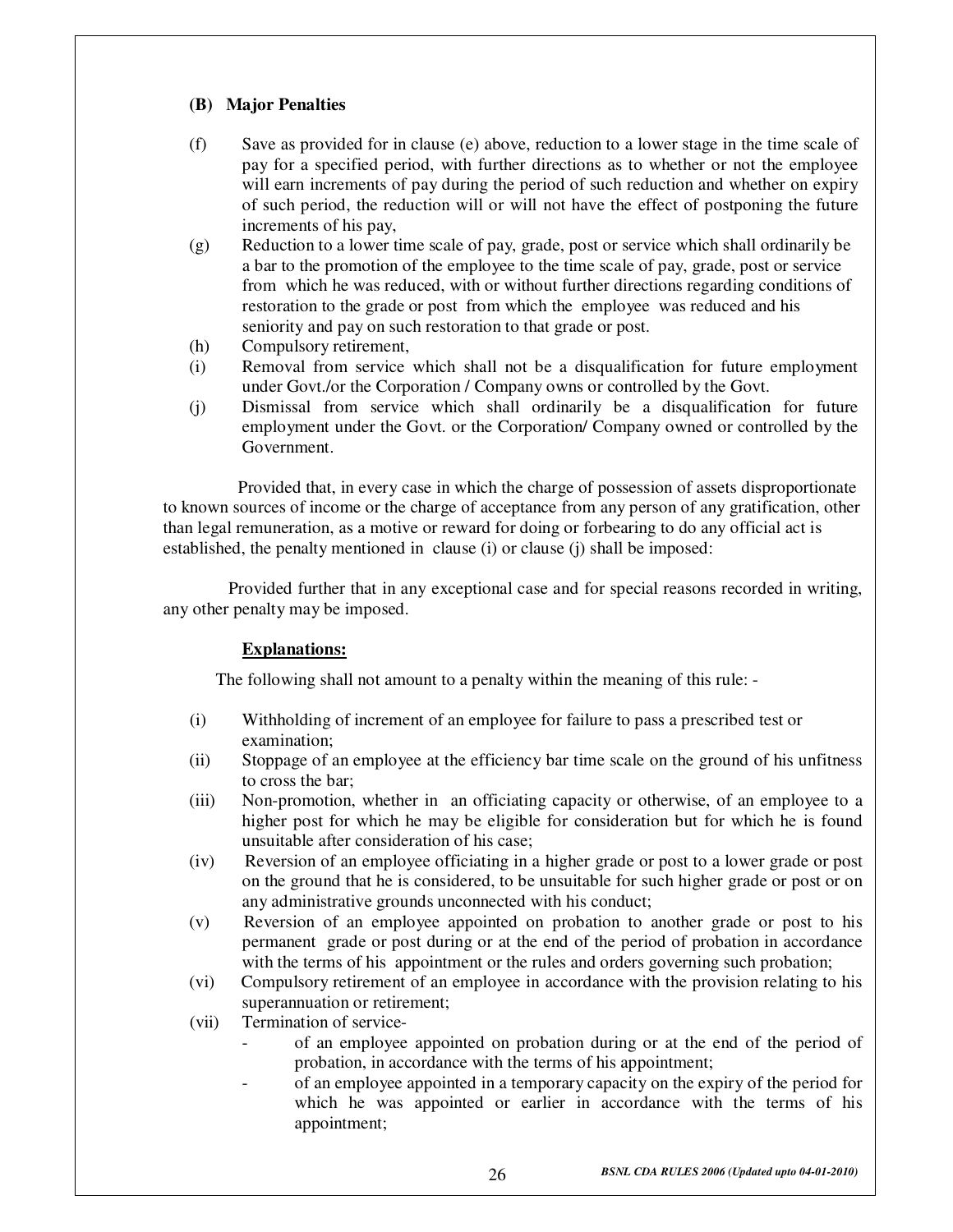- of an employee appointed under a contract or agreement in accordance with the terms of such contract or agreement; and,
- of an employee on reduction of establishment.

#### **Rule 34. DISCIPLINARY AUTHORITY**

- (1) The Disciplinary Authority, as specified in the schedule or any authority higher than it may impose any of the penalties specified in Rule 33 on any employee.
- (2) The Disciplinary authority competent to impose any of the penalties specified in Rule 33 can institute disciplinary proceedings against the employee. Any authority higher than the Disciplinary Authority can direct the Disciplinary Authority to institute disciplinary proceedings against any employee.
- (3) The Disciplinary Authority competent to impose penalties specifies in clause (a) to (e) of Rule 33 can institute disciplinary proceedings against any employee for the imposition of any of the penalties in clause (f) to (j) of Rule 33, *Not withstanding that such disciplinary authority is not competent under these rules to impose any of the later penalties. However, the competent Disciplinary Authority as per the schedule shall issue the final orders imposing Major Penalty.*

#### **Rule 35. PROCEDURE FOR IMPOSING MINOR PENALTIES Subject to the provisions of sub-rule 4 of Rule 37,**

- (1) Where it is proposed to impose any of the minor penalties specified in Clause (a) to (d) of Rule 33,the employee concerned shall be informed in writing of the imputation of the misconduct or misbehavior against him and shall be given an opportunity to submit his written statement of defence within a specified period (not exceeding 15 days). The defence statement, if any, submitted by the employee shall be taken into consideration by the disciplinary authority before passing orders.
- *(1-A)**Whenever the disciplinary authority is of the opinion that there are grounds for inquiring into the truth of any imputation of misconduct or misbehavior against an employee, he should hold an inquiry in the manner laid down in sub rule (2) to(22) of Rule 36.*
- (2) The record of the proceeding shall include:
	- (a) a copy of statement of imputations of misconduct or misbehavior delivered to the employee;
	- (b) his defence statement if any.
	- (c*) the evidence produced during the inquiry.*
	- (d) the orders of the competent authority together with the reason thereof.

#### **Rule 36. PROCEDURE FOR IMPOSING MAJOR PENALTIES**

- (1) No order for imposing any of the penalties specified in clause (e) (minor penalty) and (f) to (j) of Rule 33 shall be made except after an inquiry is held in accordance with this rule.
- (2) Whenever the disciplinary authority is of the opinion that there are grounds for inquiring into the truth of any imputation of misconduct or misbehavior against an employee, it may itself inquire into, or appoint any public servant, **or appoint any retired employee of DOT/BSNL** (herein after called the Inquiring Authority)**in consultation with the Chief Vigilance Officer\*** to inquire into the truth thereof.

 *\*(As per the directions issued by CVC vide letter No.98/MSC/23,dated 25.3.03 & dated 1.8.2003/No.004/VGL/63 dated 18.11.2004)* 

- (3) Where it is proposed to hold an inquiry, the disciplinary authority shall draw up or cause to be drawn up.
	- (a) the substance of the imputation of misconduct or misbehavior into definite and distinct articles of charge.
	- (b) each article of charge to be supported by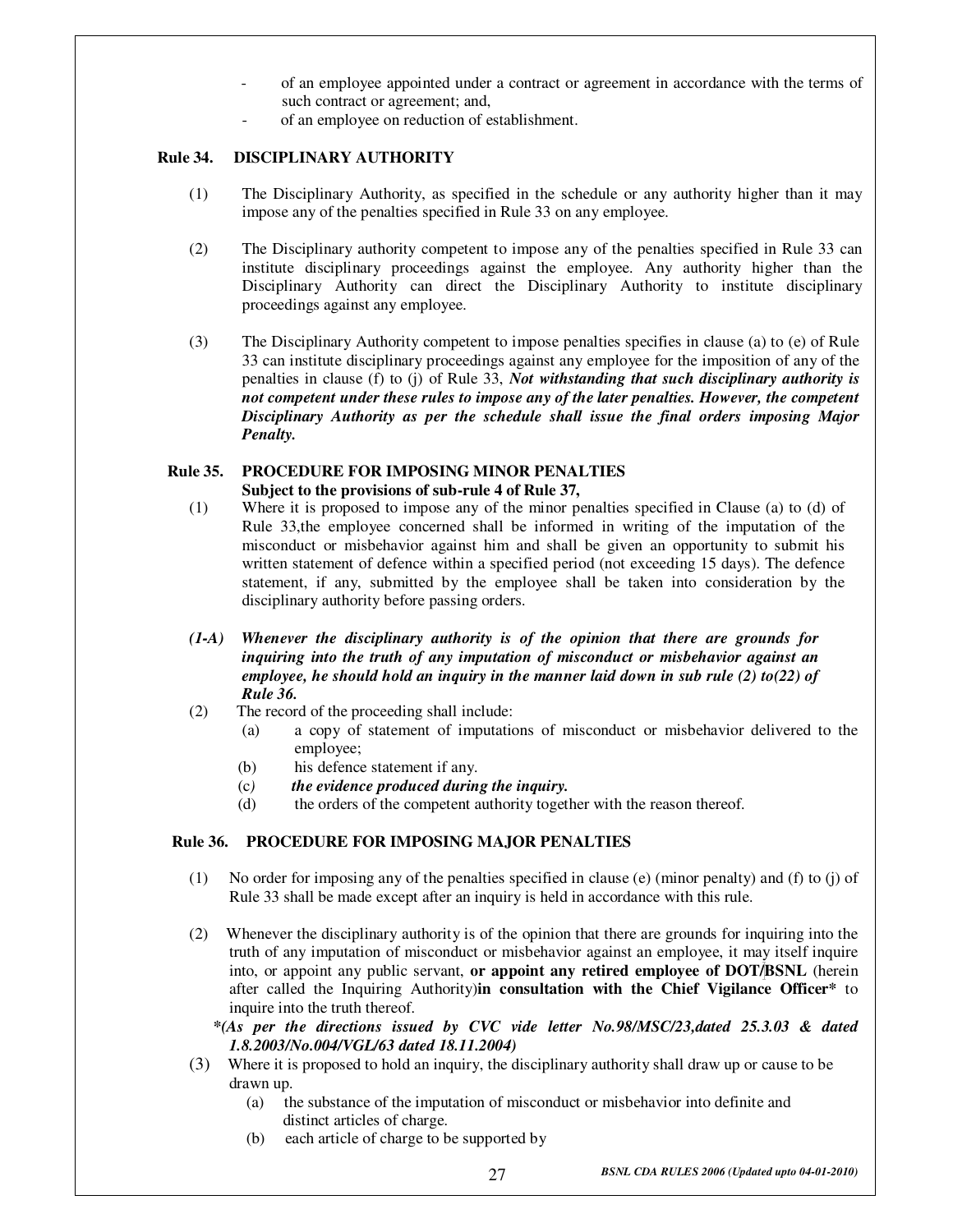- (i) a statement of all relevant facts including any admission or confession made by the employee,
- (ii) a list of documents by which and a list of witnesses by whom, the articles of charge are proposed to be sustained.

#### **Explanation:**

It will not be necessary to show the documents listed with the charge sheet or any other document to the employee at this stage.

- (4) The Disciplinary Authority shall deliver or cause to be delivered to the employee a copy of the articles of charge, the statement of the imputation of misconduct or misbehavior and list of documents and witnesses by which each article of charge is proposed to be sustained and shall require the employee to submit, within such time as may be specified by Disciplinary Authority (not exceeding 15 days), a written statement of his defence and state whether he desires to be heard in person.
- (5) (a) On receipt of written statement of the employee, the Disciplinary Authority may itself inquire into such of the articles of charges as are not admitted, or appoint an Inquiring Authority for the purpose under sub-rule (2).
	- (b) If all the articles of charge have been admitted by the employee in his written statement, the Disciplinary Authority shall record its finding on each charge after taking such evidence as it may think fit and shall act in the manner laid down in Rule 37.
	- (c) Where the Disciplinary Authority itself inquires into any articles of charge or appoints an Inquiring Authority for holding any inquiry into such charge, it may, by an order, appoint a public servant to be known as "Presenting Officer" to present on its behalf the case in support of the articles of charge.
- (6) The Disciplinary Authority shall, where it is not the Inquiring Authority, forward to Inquiring Authority:
	- (a) A copy of the articles of charge and the statement of the imputations of misconduct or misbehavior;
	- (b) A copy of the written statement of the defence, if any, submitted by the employee;
	- (c) A copy of the statement of witnesses, if any, referred to in sub-rule (3) ;
	- (d) Evidence proving the delivery of the documents referred in sub-rule (3) to the employee;
	- (e) A copy of the order appointing the "Presenting Officer".
- (7) On the date fixed by the Inquiring Authority the employee shall appear before the Inquiring Authority at the time, place and date specified in the notice. The Inquiring Authority shall ask the employee whether he pleads guilty or has any defence to make and if he pleads guilty to any of the articles of charge, the Inquiring Authority shall record the plea, sign the record and obtain the signature of the employee concerned thereon. The Inquiring Authority shall return a finding of guilt in respect of those articles of charge to which the employees concerned pleads guilty.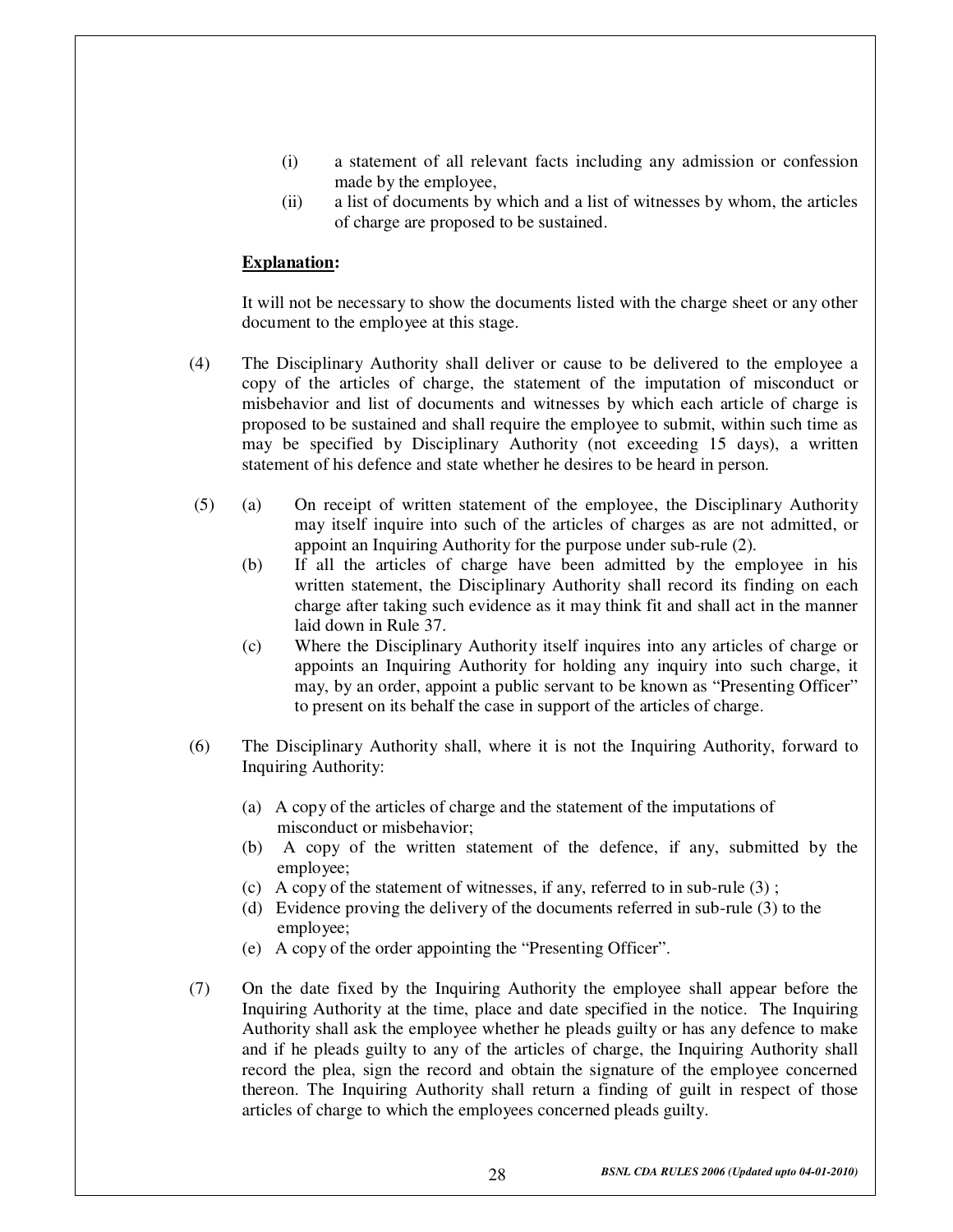- (8) (a) An employee may take the assistance of any other public servant*/retired employee of DoT/BSNL* but may not engage a legal practitioner for the purpose, unless the presenting officer appointed by disciplinary authority is a legal practitioner or, the disciplinary authority having regard to circumstances of the case so permits.
	- (b) The employee shall not take the assistance of any public servant*/retired employee of DoT/BSNL* who has *seven* pending disciplinary cases on hand in which he has to function as Defence Assistant.
	- (c) An employee against whom disciplinary proceedings are pending under these Rules shall not be entitled to assist another employee in disciplinary proceedings under these rules till the completion of such proceedings.
- (9) If the employee does not plead guilty, the Inquiring Authority shall adjourn the case to a later date not exceeding thirty days, after recording an order that the employee may, for the purpose of preparing his defence :
	- (a) Inspect the documents listed with the charge-sheet:
	- (b) Submit a list of additional documents that he wants to examine; and
	- (c) be supplied with the copies of the statement of witness, if any, listed in the charge-sheet.

**Note:** Relevancy of the additional documents referred to 9 (b) and the copies of statements of witnesses referred to in sub-rule 9 (c) above will have to be given by the employee concerned, and the documents and witnesses shall be summoned if the Inquiring Authority is satisfied about their relevance to the charge under inquiry.

(10) The Inquiring Authority shall, on receipt of the notice for the discovery or production of documents, forward the same or copies thereof to the authority in whose custody or possession the documents are kept, with a requisition for the production of the documents by such date as may be specified in the requisition:

 Provided that the Inquiring Authority may, for reasons to be recorded by it in writing, refuse to requisition such of the documents as are, in its opinion, not relevant to the case.

(11) The authority, in whose custody or possession the requisitioned documents are, shall arrange to produce the same before the Inquiring Authority on the date, place and time specified in the requisition notice:

 Provided that the authority having the custody or possession of the requisitioned documents may claim privilege, for reasons to be recorded by it in writing, if the production of such documents will be against public interest or the interest of the Company. In that event, it shall inform the Inquiring Authority accordingly. The Inquiring Authority shall, on being so informed, communicate the information to the employee and withdraw the requisition.

(12) On the date fixed for the inquiry, the oral and documentary evidence by which the articles of charge are proposed to be proved shall be produced by or on behalf of the Disciplinary Authority. The witnesses shall be examined by or on behalf of the Presenting Officer and may be cross-examined by or on behalf of the employee. The Presenting Officer shall be entitled to re-examine the witnesses on any points on which they have been cross-examined, but not on a new matter, without the leave of the Inquiring Authority. The Inquiring Authority may also put such questions to the witnesses as it thinks fit.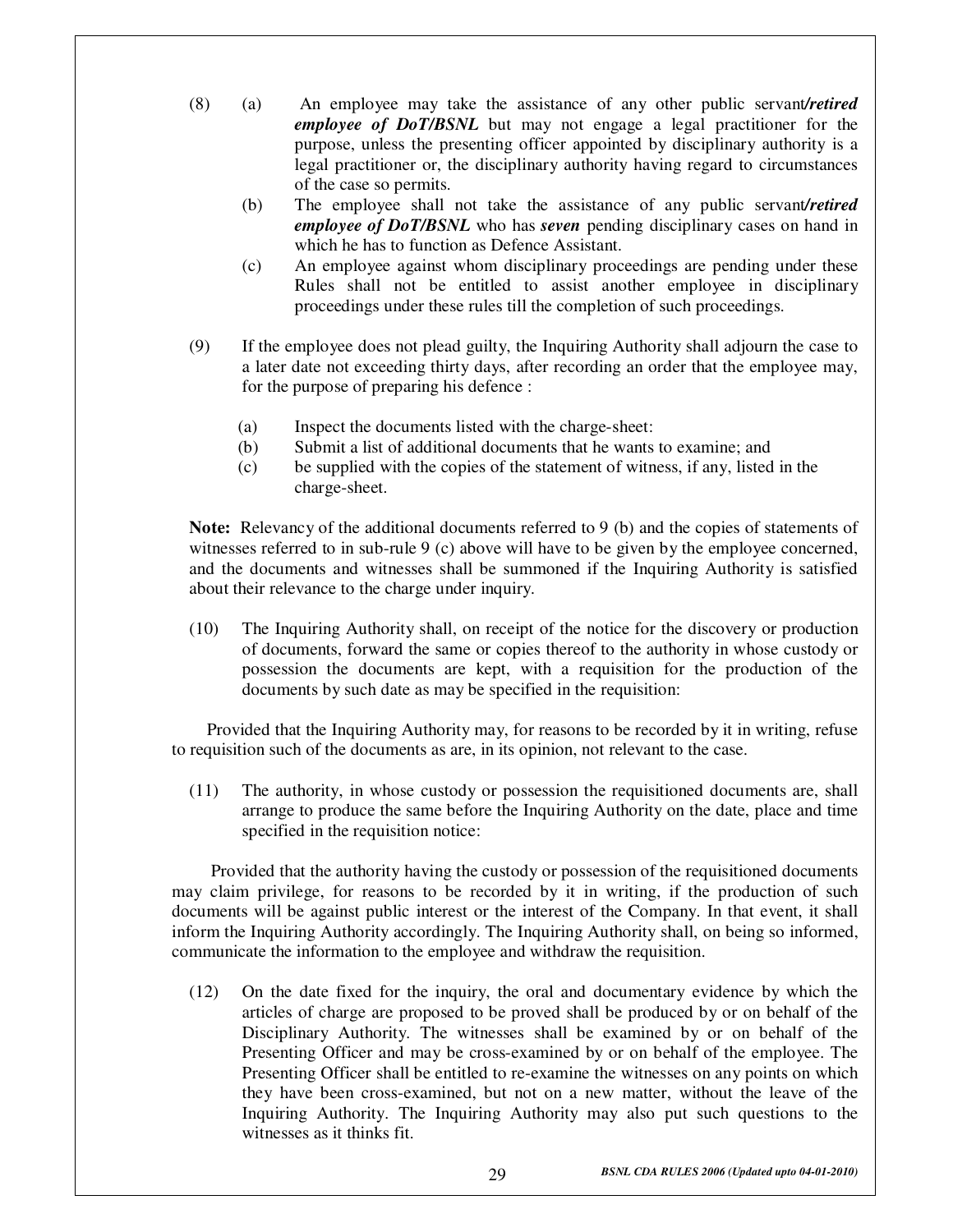- (13) Before the close of the prosecution case, the Inquiring Authority may, in its discretion, allow the Presenting Officer to produce evidence not included in the charge-sheet or may itself call for new evidence or recall or re-examine any witness. In such a case the employee shall be given opportunity to inspect the documentary evidence before it is taken on record or to cross-examine a witness, who has been so summoned. The Inquiring Authority may also allow the employee to produce new evidence, if it is of the opinion that the production of such evidence is necessary in the interest of justice.
- (14) When the case for the *Disciplinary* Authority is closed, the employee shall be required to state his defence, orally or in writing, as he may prefer. If the defence is made orally, it shall be recorded and the employee shall be required to sign the record. In either case, a copy of the statement of defence shall be given to the Presenting Officer, if any, appointed.
- (15) The evidence on behalf of the employee shall then be produced. The employee may examine himself in his own behalf if he so prefers. The witnesses produced by the employee shall then be examined and shall be liable to cross-examination, reexamination and examination by the Inquiring Authority according to the provisions applicable to the witnesses for the Disciplinary Authority.
- (16) The Inquiring Authority may, after the employee closes his case, and shall, if the employee has not examined himself, generally question him on the circumstances appearing against him in the evidence for the purpose of enabling the employee to explain any circumstances appearing in the evidence against him.
- (17) The Inquiring Authority may, after completion of the production of evidence, hear the presenting Officer, if any, appointed, and the employee, or permit them to file written briefs of their respective case, if they so desire.
- (18) If the employee to whom a copy of the articles of charge has been delivered, does not submit the written statement of defence referred to in sub-rule (3) on or before the date specified for the purpose or does not appear in person, before the Inquiring Authority or otherwise fails or refuses to comply with any of the provisions of these rules, the Inquiring Authority may hold the inquiry 'Exparte'.
- (19) (a) Where a Disciplinary Authority competent to impose any of the penalties specified in Clause (a) to (e) of Rule 33 (but not competent to impose any of the penalties specified in clause (f) to (j) of Rule 33) , has itself inquired into or caused to be inquired into the articles of any charge and that authority, having regard to its own findings or having regard to its decision on any of the findings of any Inquiring Authority appointed by it, is of the opinion that penalties specified in clause (f) to (j) of Rule 33 should be imposed on the employee, that authority shall forward the records of the inquiry to such Disciplinary Authority as is competent to impose the last mentioned penalties.
	- (b) The Disciplinary Authority to which the records are so forwarded may act on the evidence on the record or may, if it is of the opinion that further examination of any of the witnesses is necessary in the interests of justice recall the witness and examine, cross-examine and re-examine the witness and may impose on the employee such penalty as it may deem fit in accordance with these rules.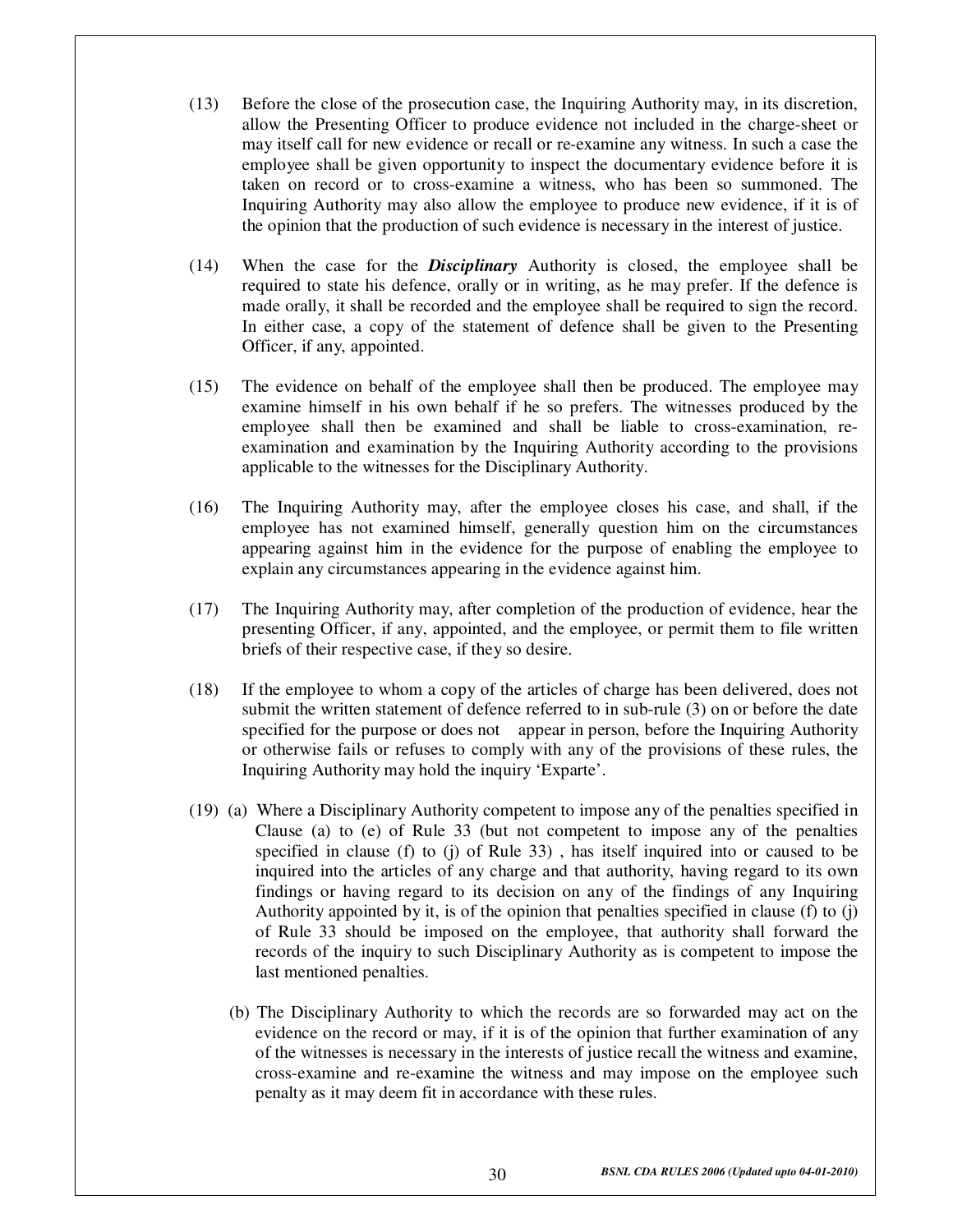(20) Whenever any Inquiring Authority after having heard and recorded the whole or any part of the evidence in an inquiry ceases to exercise jurisdiction therein, and is succeeded by another Inquiring Authority which has, and which exercises, such jurisdiction, the Inquiring Authority so succeeding may act on the evidence so recorded by its predecessor, or partly recorded by its predecessor and partly recorded by itself :

 Provided that if the succeeding Inquiring Authority is of the opinion that further examination of any of the witnesses whose evidence has already been recorded is necessary in the interest of justice, it may recall, examine, cross-examine and re-examine any such witnesses as herein before provided.

- (21) After the conclusion of the inquiry, a report shall be prepared by the Inquiring Authority and it shall contain: -
	- (a) the articles of charge and the statement of the imputations of misconduct or misbehavior;
	- (b) the defence of the employee in respect of each article of charge;
	- (c) an assessment of the evidence in respect of each article of charge;
	- (d) the findings on each article of charge and reasons therefor.

#### **Explanation:**

If in the opinion of the Inquiring Authority the proceedings of the inquiry establish any article of charge different from the original articles of charge, it may record its finding on such article of charge:

 Provided that the finding on such articles of charge shall not be recorded unless the employee has either admitted the facts on which such article of charge is based or has had a reasonable opportunity of defending himself against such article of charge.

- (22) The Inquiring Authority where it is not itself the Disciplinary Authority, shall forward to the Disciplinary Authority the records of inquiry which shall include-
	- (a) the report of the inquiry prepared by it under sub-rule (21) above;
	- (b) the written statement of defence, if any, submitted by the employee referred to in sub rule  $(14)$ ;
	- (c) the oral and documentary evidence produced in the course of the inquiry;
	- (d) written briefs, if any, filed by the Presenting Officer or the employee or both during the course of the inquiry referred to in sub-rule (17) and ;
	- (e) the orders, if any, made by the Disciplinary Authority and the Inquiring Authority in regard to the inquiry.

#### **Rule 37. ACTION ON THE INQUIRY REPORT**

- (1) The Disciplinary Authority, if it is not itself the Inquiring Authority may, for reasons to be recorded by it in writing remit the case to the Inquiring Authority for fresh or further inquiry and report and the Inquiring Authority shall there upon proceed to hold the further inquiry according to the provisions of Rule 36, as far as may be.
- (2) (a) The Disciplinary Authority shall forward or cause to be forwarded a copy of the report of the inquiry, if any, held by the Disciplinary Authority or where the Disciplinary Authority is not the Inquiring Authority, a copy of the report of the Inquiring Authority together with its own tentative reasons for disagreement, if any, with the finding of the Inquiring Authority on any articles of charge to the employee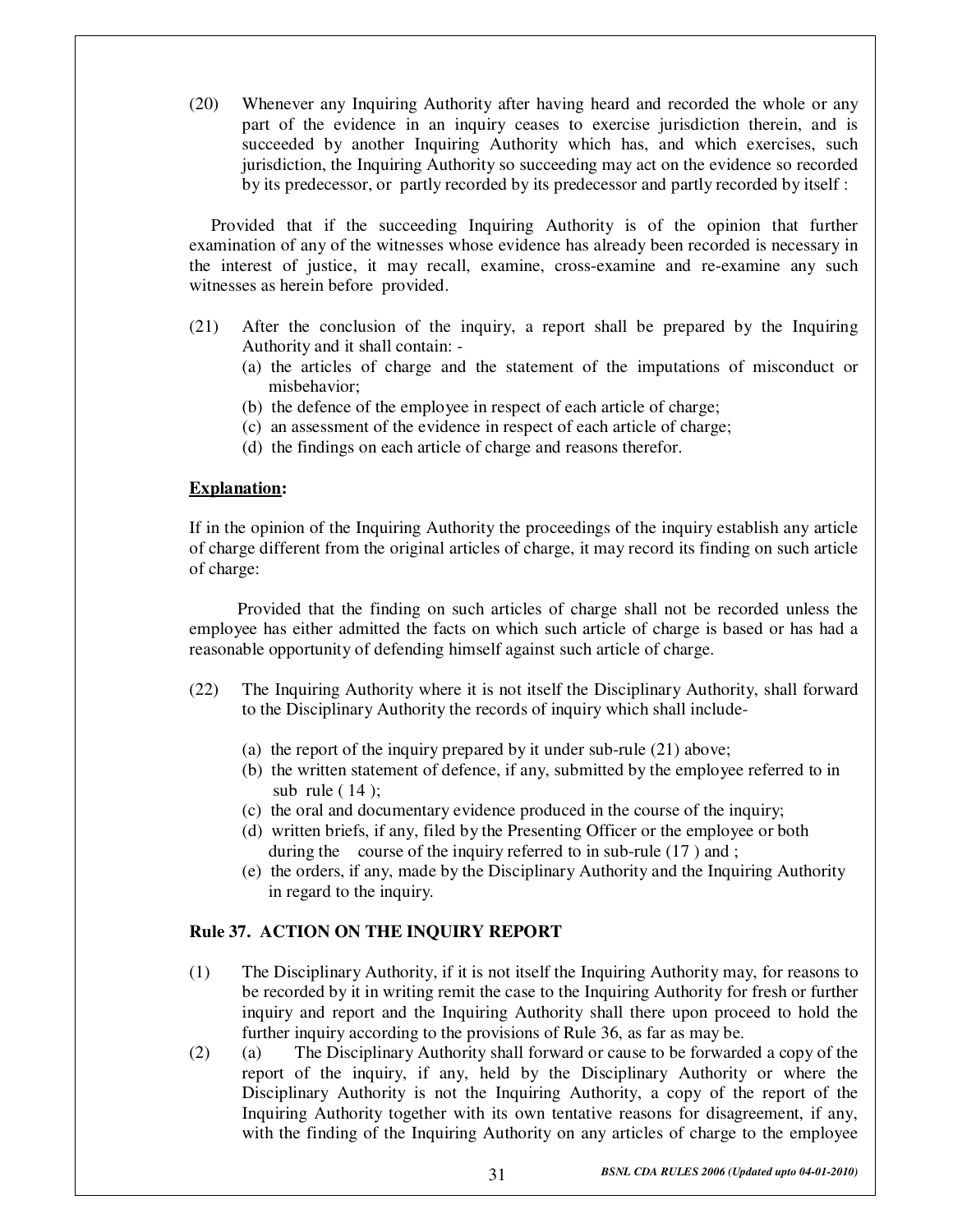who shall be required to submit, if he so desires, his written representation or submission to the Disciplinary Authority within 15 days, irrespective of whether the report is favourable or not to the employee.

 (b) The Disciplinary Authority shall consider the representation, if any, submitted by the employee and record its findings before proceeding further in the manner as specified in sub-rule (3) to (6).

- (3) The Disciplinary Authority shall, if it disagrees with the findings of the Inquiring Authority on any Article of Charge, record its reasons for such disagreements and record its own findings on such charge, if the evidence on record is sufficient for the purpose.
- (4) If the Disciplinary Authority having regard to its finding on all or any of the articles of charge is of the opinion that any of the penalties specified in Clause (a) to (e) of Rule 33 should be imposed on the employee, it shall, notwithstanding anything contained in Rule 35, make an order imposing such penalty.
- (5) If the Disciplinary Authority having regard to its finding on all or any of the articles of charge and on the basis of the evidence adduced during the inquiry is of the opinion that any of the penalties specified in Clause (f) to (j) of Rule 33 should be imposed on the employee, it shall make an order imposing such penalty and it shall not be necessary to give the employee any opportunity of making representation on the penalty proposed to be imposed. *Disciplinary authorities specified in BSNL CDA Rules 2006 can initiate major penalty proceedings but before imposing any major penalty prior approval of the appointing authority is necessary.*
- (6) If the Disciplinary Authority having regard to its findings on all or any of the articles of charge is of the opinion that no penalty is called for, it may pass an order exonerating the employee concerned.

#### **Rule 38. COMMUNICATION OF ORDERS**

Orders made by the Disciplinary Authority under Rule 35 or Rule 37 shall be communicated to the employee concerned, who shall also be supplied with a copy of the report of inquiry, if any.

#### **Rule 39. COMMON PROCEEDINGS**

Where two or more employees are concerned in a case, the authority competent to impose a major penalty on all such employees may make an order directing that disciplinary proceedings against all of them may be taken in a common proceedings and the competent authority shall also specify the authority, which may function as the Disciplinary Authority for the purpose of such common proceedings, the penalties specified in Rule 33 in which such Disciplinary Authority shall be competent to impose and whether the procedure laid in Rule 35 or 36 and 37 shall be followed in the proceedings.

#### **Rule 40. SPECIAL PROCEDURE IN CERTAIN CASES**

Notwithstanding anything contained in Rule 35 or 36 or 37, the Disciplinary Authority may impose any of the penalties specified in Rule 33 in any of the following circumstances:

- (a) the employee has been convicted on a criminal charge or on the strength of facts or conclusions arrived by a judicial trial ; or
- (b) where the Disciplinary Authority is satisfied for reasons to be recorded by it in writing that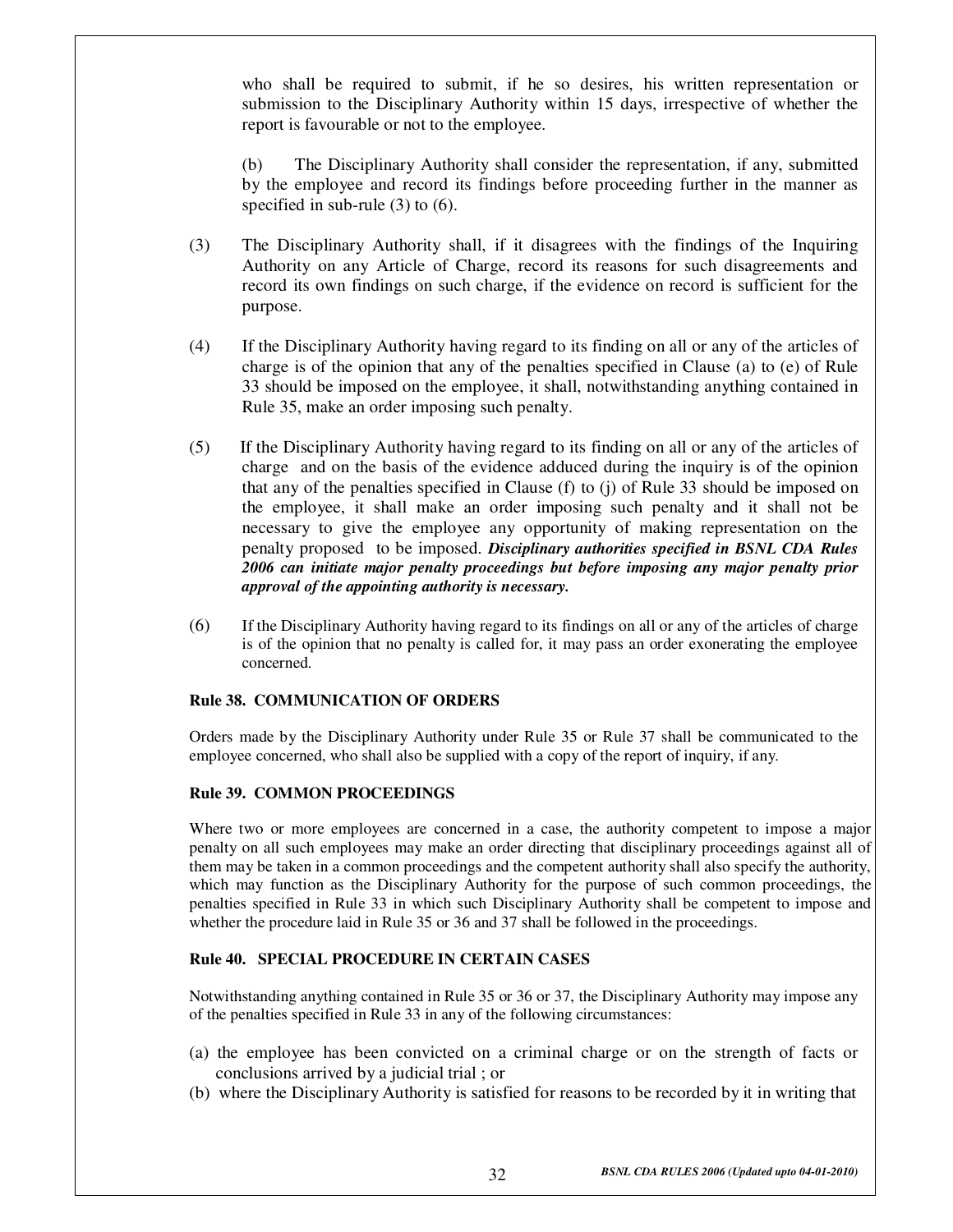it is not reasonably practicable to hold an inquiry in the manner provided in these rules; or (c) where the disciplinary authority is satisfied that in the interest of the security of State or of the Company it is not expedient to hold an inquiry in the manner provided in these Rules.

#### **Rule 41. PROCEDURE CONCERNING OFFICERS ON DEPUTATION FROM CENTRAL GOVERNMENT OR THE STATE GOVERNMENT OR ANOTHER PUBLIC UNDERTAKING OR A LOCAL AUTHORITY**

- (1) where the services of a Government servant are lent to BSNL or services of an employee of a public undertaking are lent to BSNL (herein after in this rule referred as "the borrowing authority"), the borrowing authority shall have the powers of the Appointing Authority for the purpose of placing such Government servant or public undertaking employee under suspension and of the Disciplinary Authority for the purpose of conducting disciplinary proceeding against him.
- (2) where an order of suspension is made or disciplinary proceedings are taken against an employee who is on deputation to the Company from the Central or State Government or another Public undertaking or a local authority, the authority lending his services (hereinafter referred to as the "Lending Authority") shall forthwith be informed by the borrowing authority of the circumstances leading to the order of his suspension or the commencement of the disciplinary proceedings, as the case may be.
- (3) In the light of the findings in the disciplinary proceedings, conducted against the employee: -
- (a) If the borrowing authority is of the opinion that any of the penalties specified in Clause (a) to (e) of Rule 33 should be imposed on him, it may pass such orders on the case as it deems necessary after consultation with Lending Authority:

 Provided that in the event of a difference of opinion between the borrowing and the lending authorities, the services of the employee shall be placed at the disposal of the Lending Authority.

- (b) If the borrowing authority is of the opinion that any of the penalties specified in Clause (f) to (j) of Rule 33 should be imposed on him, it shall replace his services at the disposal of the Lending Authority and transmit to it the proceedings of the inquiry for such action, as it deems necessary.
- (4) If the employee submits an appeal against an order imposing any of the penalty on him under sub-rule 3 (a) above it will be disposed of after consultation with the Lending Authority:

 Provided that if there is a difference of opinion between the Appellate Authority and the Lending Authority, the services of the employee shall be placed at the disposal of the Lending Authority and the proceedings of the case shall be transmitted to that authority for such action as it deems necessary.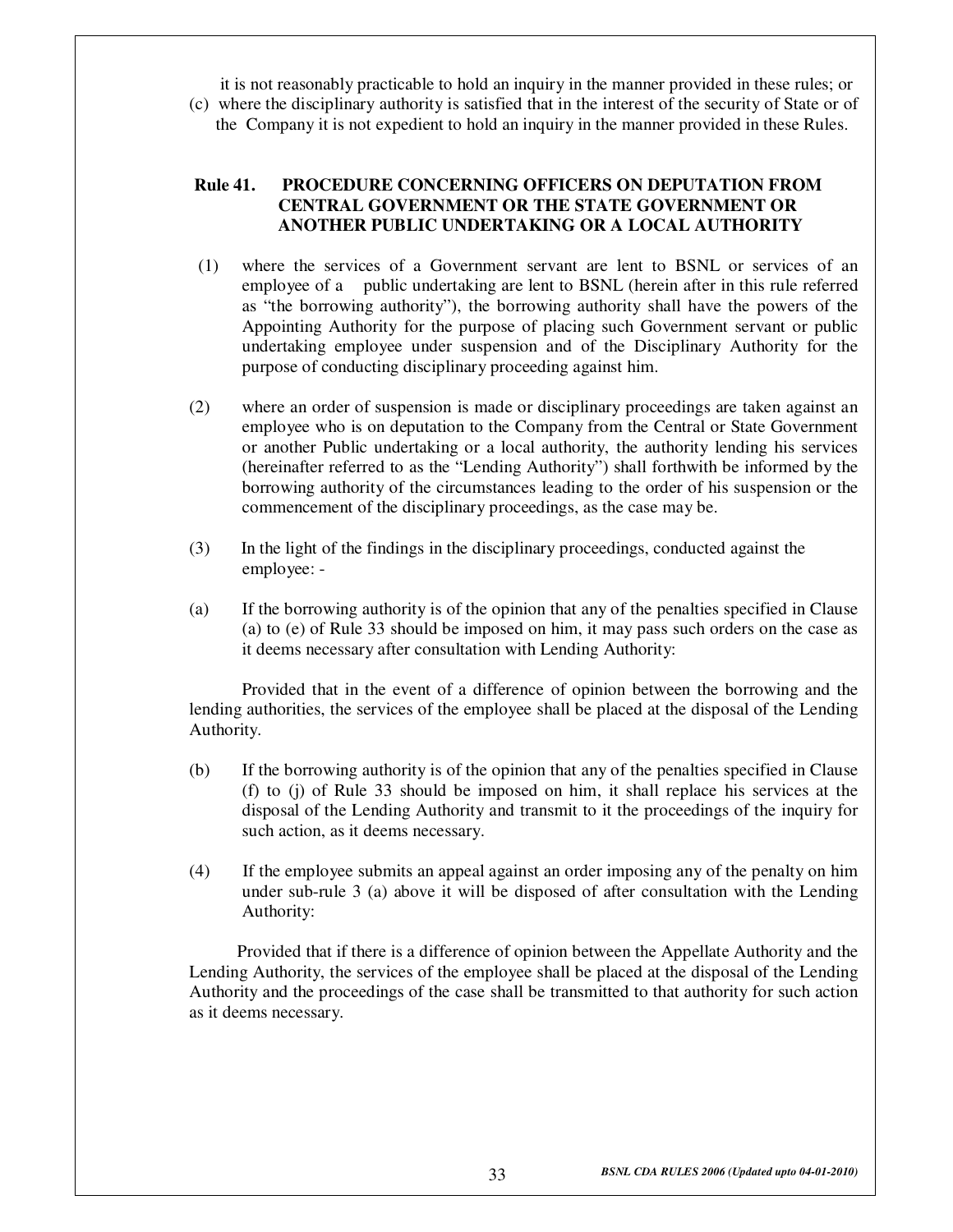#### **Rule 42. PROVISION REGARDING EMPLOYEES LENT TO GOVERNMENT / SUBSIDIARY COMPANY OR OTHER PUBLIC UNDERTAKINGS, ETC.**

- (1) Where the services of an employee are lent to the Government or any authority subordinate, or to a Subsidiary Company or to any other public sector undertaking ( hereinafter referred to as the "borrowing authority") the borrowing authority shall have the powers of the appointing authority for the purpose of placing such an employee under suspension and of the disciplinary authority for the purpose of conducting disciplinary proceedings against him, provided that the borrowing authority shall forth with inform BSNL ( hereinafter referred to as the lending authority ) of the circumstances leading to the order of suspension of an employee or the commencement of the disciplinary proceedings as the case may be.
- (2) In the light of the findings of the inquiring authority against the employee:
	- (i) If the borrowing authority is of the opinion that any of the penalties specified in Clauses (a) to ( e ) of Rule 33 ( minor penalties ) should be imposed on the employee, it may, after consultation with the lending authority, make such orders in the case, as it deems necessary:

 Provided that in the event of a difference of opinion between the borrowing authority and the lending authority, the services of the employee shall be replaced at the disposal of the lending authority.

(ii) If the borrowing authority is of the opinion that any of the penalties specified in clauses (f ) to ( j) of Rule 33 should be imposed on the employee, it shall replace his services at the disposal of the lending authority and transmit the proceedings of the inquiry for such action as deemed necessary to that authority

#### **Explanation:**

.

The disciplinary authority may make an order under this clause on the record of inquiry transmitted to it by the borrowing authority or by holding such further inquiries, as it may deem necessary , as far as may be in accordance with Rule 35,36 or 37

#### **Rule 43. SPECIAL PROVISIONS IN RESPECT OF D.O.T STAFF ON PERMANENT ABSORPTION IN BSNL – CONFERRING SAFEGUARDS RELATING TO SECURITY OF SERVICE ON DISMISSAL/REMOVAL.**

The D.O.T. employees on absorption in BSNL shall be governed by these rules from the date of their absorption in the company/date of issue of these rules. However, dismissal/removal from the service of BSNL after absorption, for any subsequent misconduct shall not amount to forfeiture of his retirement benefits for the service rendered in the Central Govt. Also in the event of dismissal/removal of such an employee from BSNL (i.e. D.O.T. staff permanently absorbed in BSNL), the employee concerned will be allowed protection to the extent that D.O.T. will review such order before final decision is taken by BSNL.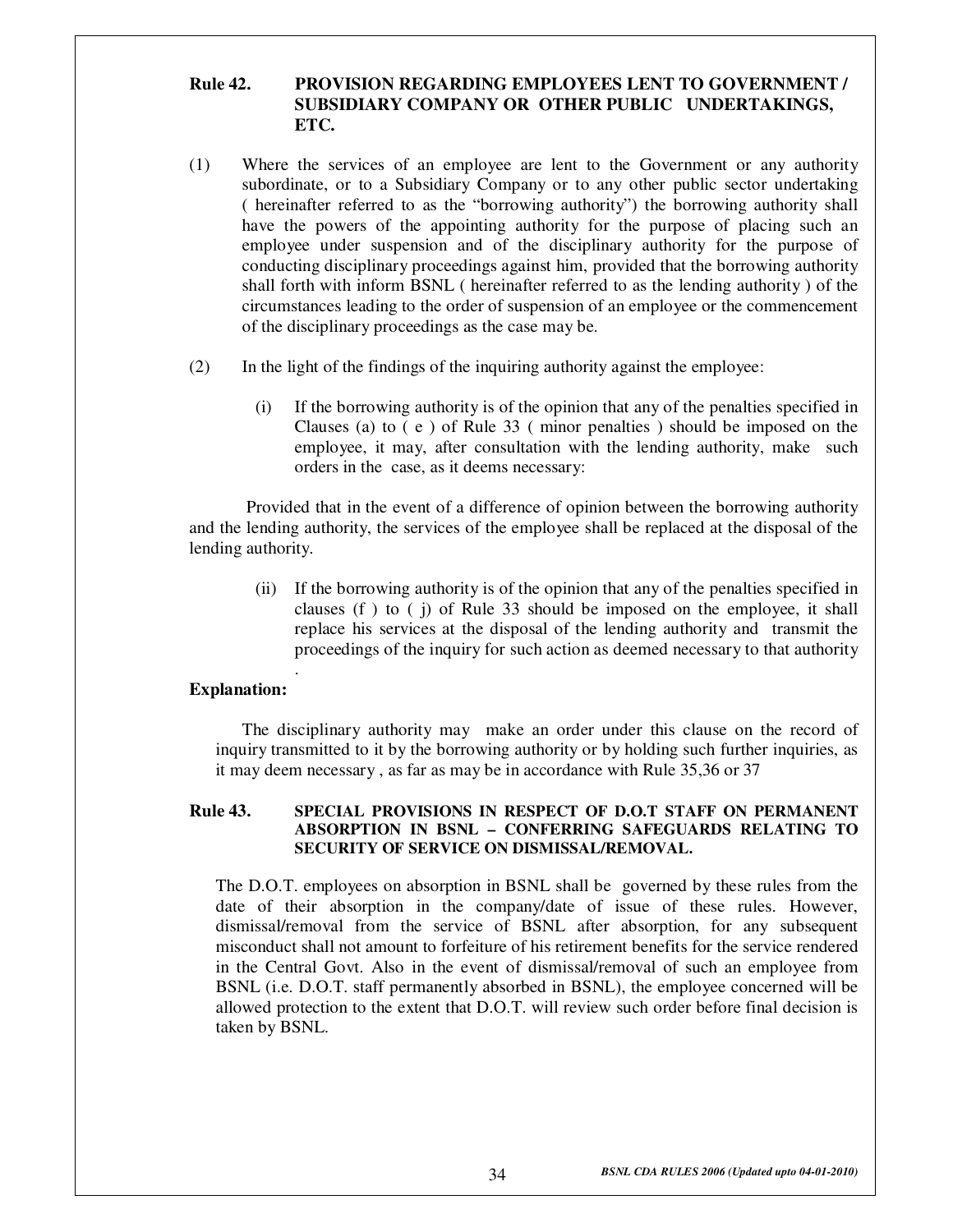#### **Rule 44. ORDERS AGAINST WHICH NO APPEAL LIES.**

Notwithstanding anything contained in Rule 45, no appeal shall lie against –

- (i) Any order of Inquiring Board in the course of an inquiry under these Rules;
- (ii) Any order of an interlocutory nature or of the nature of a step-in-aid of the final disposal of a disciplinary proceedings, other than the order of suspension ;
- (iii) Any order passed by an Inquiring Authority in the course of an inquiry under Rule 36.

#### **Rule 45. ORDERS AGAINST WHICH APPEAL LIES**

Subject to the provision of Rule 44, an employee may prefer an appeal against all or any of the following orders, namely –

- (1) an order of suspension made or deemed to have been made under Rule 30;
- (2) an order imposing any of the penalties specified in Rule 33, whether made by the Disciplinary Authority or by any Appellate or Reviewing Authority;
- (3) an order enhancing any penalty, imposed under Rule 33;
- (4) an order which
	- (a) denies or varies to his disadvantage his pay, allowances, pension or other conditions of service as regulated by rules or by agreement; or
	- (b) interprets to his disadvantage the provisions of any such rule or agreement;
- $(5)$  an order
	- (a) stopping him at the Efficiency Bar in the time-scale of pay on the ground of his unfitness to cross the bar;
	- (b) reverting him while officiating in a higher service, grade or post, to a lower service, grade or post, otherwise than as a penalty;
	- (c) reducing or withholding the pension or denying the maximum pension admissible to him under the rules;
	- (d) determining the subsistence and other allowances to be paid to him for the period of suspension or for the period during which he is deemed to be under suspension or for any portion thereof;
	- (e) determining his pay and allowance-
		- (i) for the period of suspension, or,
		- (ii) for the period from the date of his dismissal, removal or compulsory retirement from service, or from the date of his reduction of a lower service, grade, post, time-scale of pay, to the date of his reinstatement or restoration to his service, grade, or post, or
	- (f) determining whether or not the period from the date of his suspension or from the date of his dismissal, removal, compulsory retirement or reduction to a lower service, grade, post, time- scale or pay or stage in a time-scale of pay to the date of his reinstatement or restoration to his service, grade or post shall be treated as a period spent on duty for any purpose.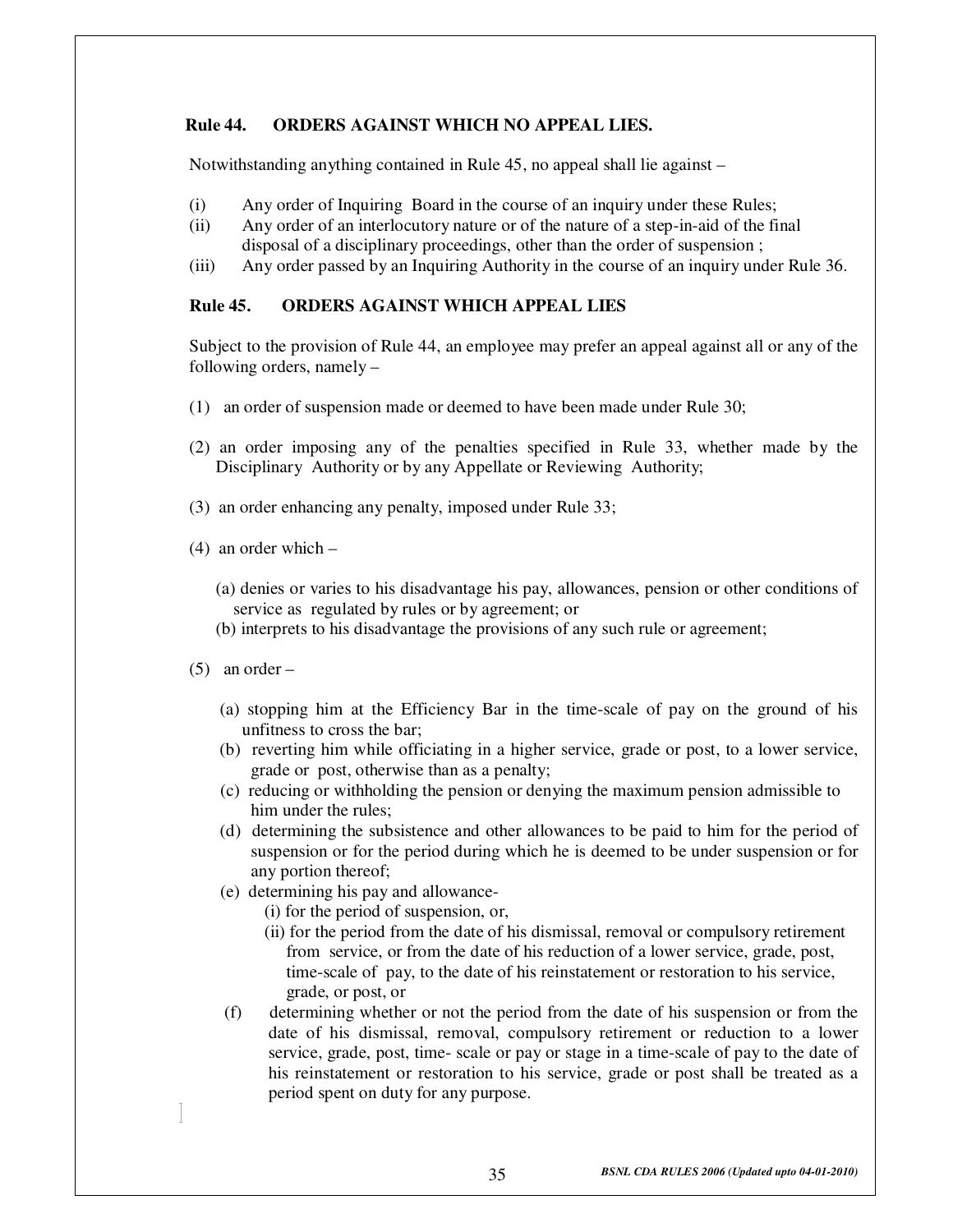#### **EXPLANATION: -** In this rule –

- (i) the expression employee includes a person who has ceased to be in Company's service;
- (ii) the expression 'pension' includes additional pension, gratuity and any other retirement benefit.

#### **Rule 46. APPELLATE AUTHORITY**

- (1) An employee, including a person who has ceased to be in Company's service, may prefer an appeal against all or any of the orders specified in Rule 45 to the authority specified in this behalf in the Schedule.
- (2) Notwithstanding anything contained in sub-rule  $(1)$ 
	- (i) an appeal against an order in a common proceeding held under Rule 39 shall lie to the authority to which the authority functioning as the Disciplinary Authority for the purpose of that proceeding is immediately subordinate;
	- (ii) where the person who made the order appealed against becomes, by virtue of his subsequent appointment or otherwise, the Appellate Authority in respect of such order, an appeal against such order shall lie to the authority to which such person is immediately subordinate.
- (3) An employee may prefer an appeal against order imposing any of the penalties specified in Rule 33 to the Director **(***HR***),** BSNL Board where no such appeal lies to him under Sub Rule 1 or Sub Rule 2, if such penalty is imposed by any authority other than the Director **(***HR*) BSNL Board on such employee in respect of his activities connected with his work as an office bearer of the recognized union / association.

#### **Rule 47. PERIOD OF LIMITATION OF APPEAL**

No appeal preferred under this part shall be entertained unless such appeal is preferred within a period of **30 days** from the date on which a copy of the order appealed against is delivered to the appellant:

 Provided that the Appellate Authority may entertain the appeal after the expiry of the said period, if it is satisfied that the appellant had sufficient cause for not preferring the appeal in time.

#### **Rule 48. FORM AND CONTENTS OF APPEAL**

- (1) Every person preferring an appeal shall do so separately and in his own name.
- (2) The appeal shall be presented to the authority to which the appeal lies, a copy being forwarded by the appellant to the authority that made the order appealed against. It shall contain all material statements and arguments on which the appellant relies, shall not contain any disrespectful or improper language, and shall be complete in itself.
- (3) The authority, which made the order appealed against, shall, on receipt of a copy of the appeal, forward the same with its comments thereon together with the relevant records to the Appellate Authority without any avoidable delay, and without waiting for any direction from the Appellate Authority.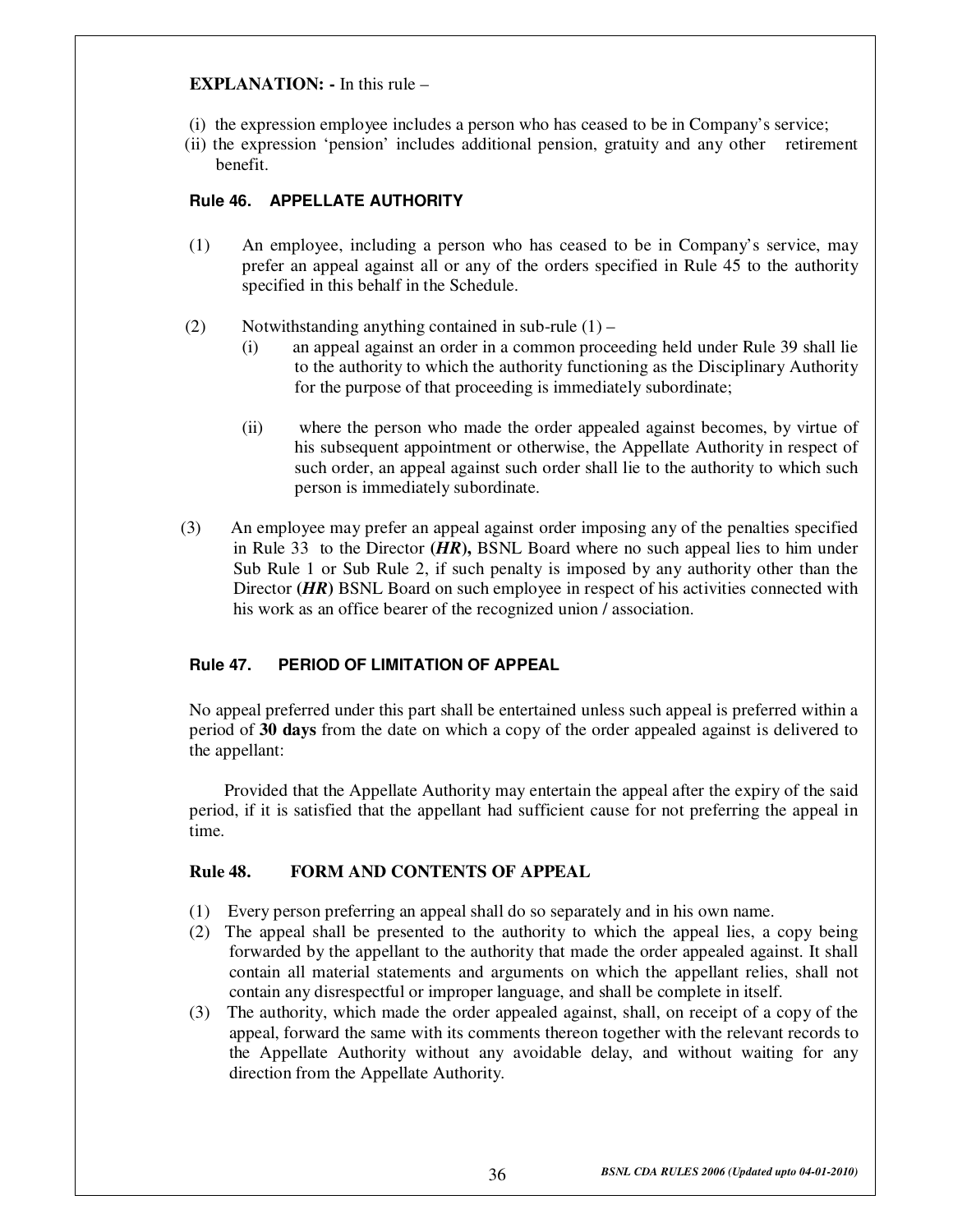#### **Rule 49. WITHOLDING OF APPEAL :**

- (1) The authority which made the order appealed against may withhold the appeal if: (a) it is an appeal against an order for which no appeal lies or:
	- (b) it does not comply with any of the provisions of Rule 48
	- (c) it is not submitted within the period specified in Rule 47 and no reasonable cause is shown for the delay: or
	- (d) it is a repetition of an appeal already decided and no new facts or circumstances are adduced:

 Provided that an appeal withheld on the ground only that it does not comply with the provisions of Rule 48 shall be returned to the appellant, and if resubmitted within one month thereof after compliance with the said provisions, shall not be withheld.

- (2) Where an appeal is withheld, the appellant shall be informed of the facts and reasons thereof.
- (3) At the commencement of each quarter, a list of the appeals withheld by any authority during the previous quarter, together with the reasons, for withholding them, shall be furnished by that authority to the Appellate Authority.

#### **Rule 50. TRANSMISSION OF APPEAL :**

- (1) The Authority which made the order appealed against shall, without any avoidable delay transmit to the Appellate Authority every appeal, which is not withheld under Rule 49 together with its comments thereon and the relevant records.
- (2) The authority to which the appeal lies may direct transmission to it of any appeal withheld under Rule 49 and thereupon such appeal shall be transmitted to that Authority together with the comments of the authority withholding the appeal and the relevant records.

#### **Rule 51. CONSIDERATION OF APPEAL**

- (1) In the case of an appeal against an order of suspension, the Appellate Authority shall consider whether in the light of the provisions of Rule 30 and having regard to the circumstances of the case, the order of suspension is justified or not and confirm or revoke the order accordingly.
- (2) In the case of an appeal against an order imposing any of the penalties specified in Rule 33 or enhancing any penalty imposed under the said rules, the Appellate Authority shall consider –
	- (a) whether the procedure laid down in these rules has been complied with, and if not, whether such non-compliance has resulted in the violation of any provisions of the Constitution of India or in the failure of justice;
	- (b) whether the findings of the Disciplinary Authority are warranted by the evidence on the record; and
	- (c) whether the penalty or the enhanced penalty imposed is adequate, inadequate or severe;

and pass orders –

(i) confirming, enhancing, reducing, or setting aside the penalty; or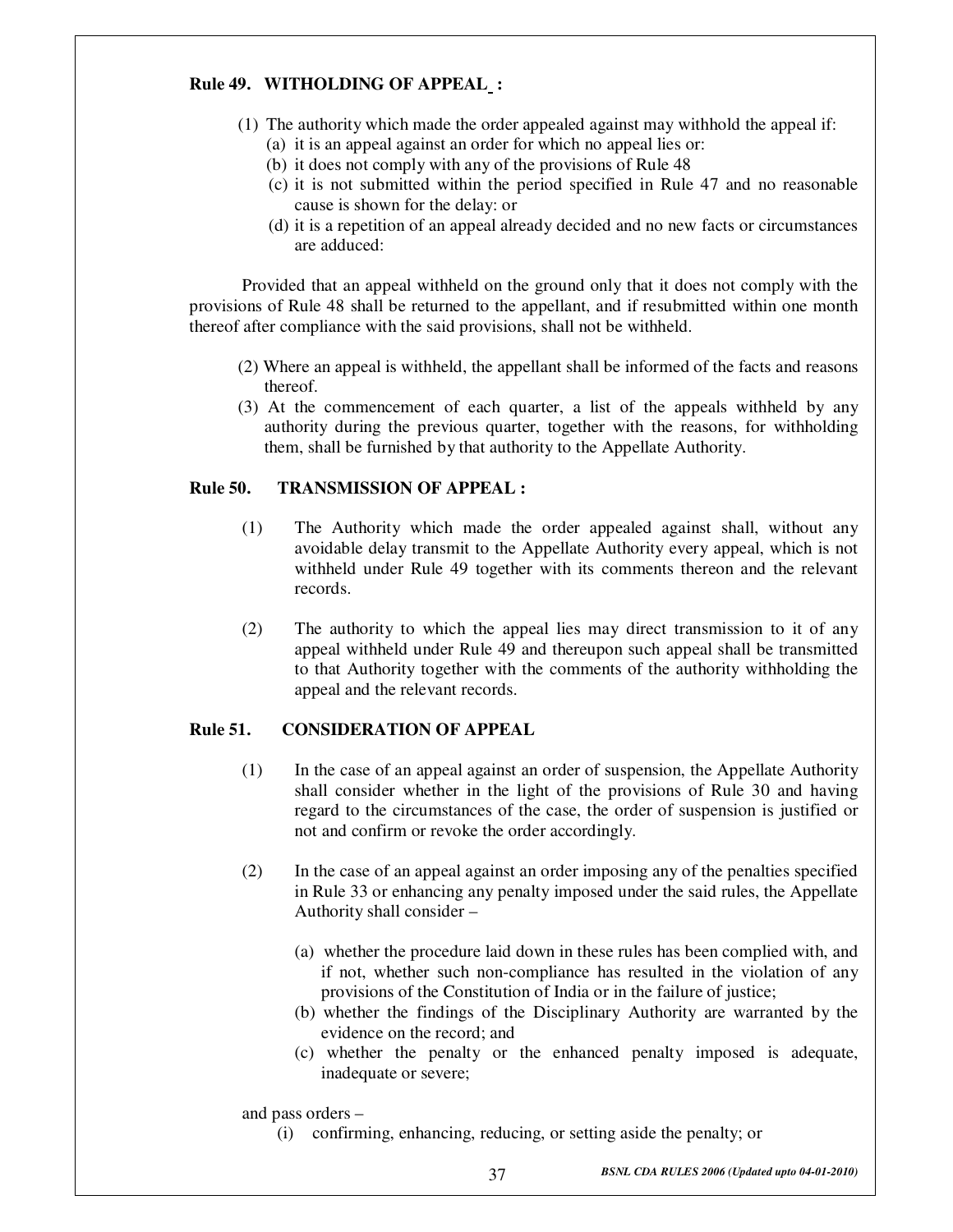(ii) remitting the case to the authority, which imposed or enhanced the penalty or to any other authority with such direction as it may deem fit in the circumstances of the cases;

Provided that –

- (i) if the enhanced penalty which the Appellate Authority proposes to impose is one of the penalties specified in Clause (f) to (j) of Rule 33 and an inquiry under Rule 36 has not already been held in the case, the Appellate Authority shall, subject to the provisions of Rule 40, itself hold such inquiry or direct that such inquiry be held in accordance with the provisions of Rule 36 and thereafter, on a consideration of the proceedings of such inquiry and make such orders as it may deem fit;
- (ii) if the enhanced penalty which the Appellate Authority proposes to impose is one of the penalties specified in Clause (f) to (j) of Rule 33 and an inquiry under Rule 36 has been held in the case, the Appellate Authority shall make such orders as it may deem fit after the appellant has been given a reasonable opportunity of making a representation against the proposed penalty; and,
- (iii) no order imposing an enhanced penalty shall be made in any other case unless the appellant has been given a reasonable opportunity, as far as may be, in accordance with the provisions of Rule 35, of making a representation against such enhanced penalty.
- (3) In an appeal against any other order specified in Rule 45, the Appellate Authority shall consider all the circumstances of the case and make such orders as it may deem just and equitable.

#### **Rule 52. IMPLEMENTATION OF ORDERS IN APPEAL**

The authority, which made the order appealed against, shall give effect to orders passed by the Appellate Authority.

#### **Rule 53. POWER TO RELAX TIME-LIMIT AND TO CONDONE DELAY**

Save as otherwise expressly provided in these Rules, the authority competent under these rules to make any order may, for good and sufficient reasons, or if sufficient cause is shown, extend the time specified in these Rules for anything required to be done under these Rules or condone any delay.

#### **Rule 54. REVIEW**

- (1) Notwithstanding anything contained in these rules, the reviewing authority as specified in the schedule, may at any time, either on his or its own motion or otherwise call for the records of any inquiry and review any order made under these rules or under the rules repealed by Rule 58 from which an appeal is allowed, but from which no appeal has been preferred or from which no appeal is allowed and may -
	- (a) confirm, modify or set aside the order; or
	- (b) confirm, reduce, enhance or set aside the penalty imposed by the order, or impose any penalty where no penalty has been imposed; or
	- (c) remit the case to the authority which made the order or to any other authority directing such authority to make such further enquiry as it may consider proper in the circumstances of the case; or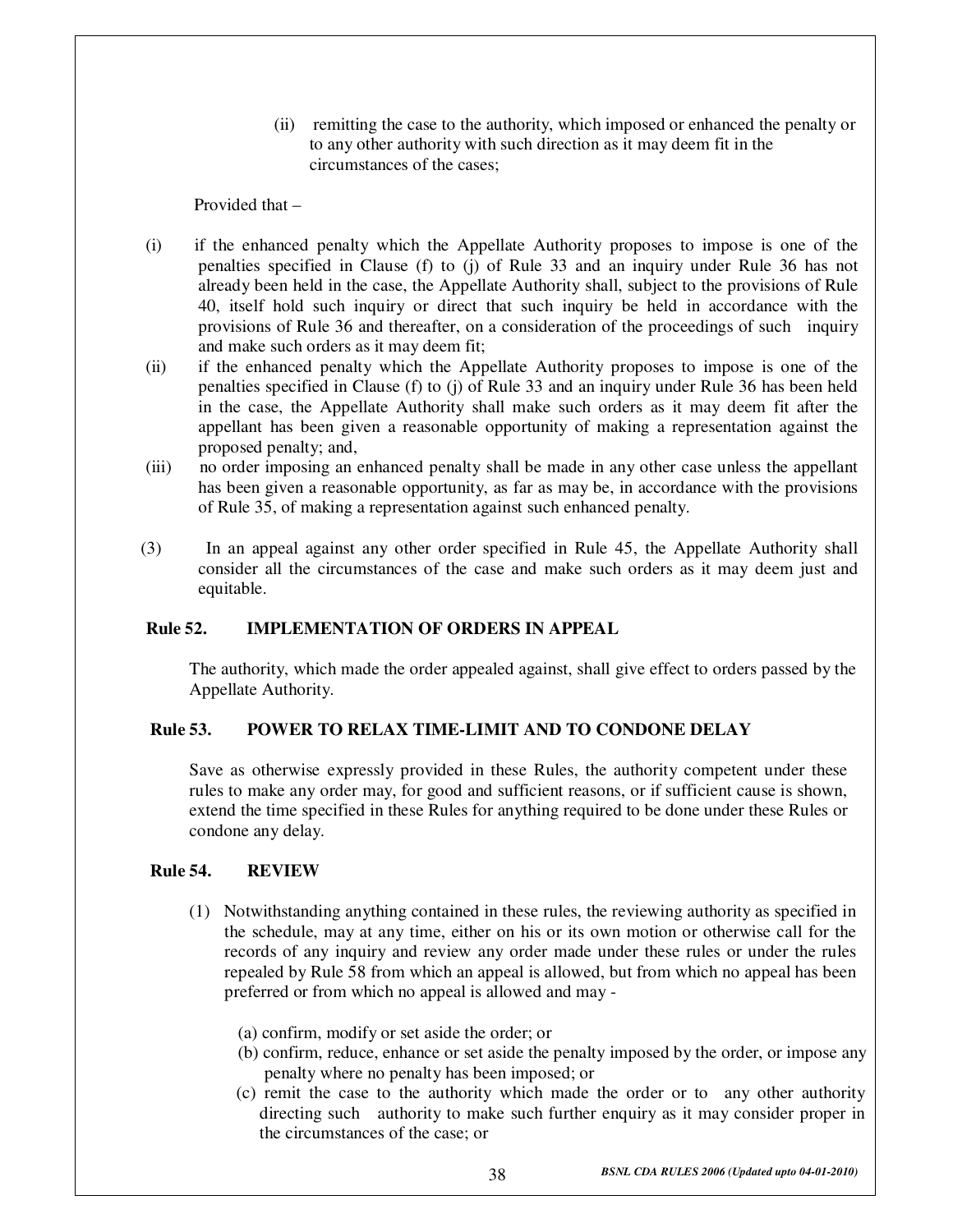(d) pass such other orders as it may deem fit.

Provided that no order imposing or enhancing any penalty shall be made by any Reviewing Authority unless the employee concerned has been given a reasonable opportunity of making a representation against the penalty proposed and where it is proposed to impose any of the penalties specified in Clause (f) to (j) of Rule 33 or to enhance the penalty imposed by the order sought to be reviewed to any of the penalties specified in those Clauses, and if an inquiry under Rule 36 has not already been held in the case, no such penalty shall be imposed except after an inquiry in the manner laid down in Rule 36 subject to the provisions of Rule 40.

Provided further that no power of review shall be exercised unless –

- (i) the authority which made the order in appeal, or
- (ii) the authority, to which an appeal would lie, where no appeal has been preferred, is subordinate to him.
- (2) No proceeding for review shall be commenced until after (i) the expiry of the period of limitation for an appeal, or (ii) the disposal of the appeal, where any such appeal has been preferred.
- (3) An application for review shall be dealt with in the same manner as if it were an appeal under these rules.

#### **Rule 55. RETIREMENT**

#### (i) **On Medical grounds:**

An employee may, at the discretion of the competent authority, be examined by the Medical Officer / Officers as may be approved by the Company, at any time during the course of his employment with the Company to find the employee's fitness or otherwise for continuance of his employment in the company. If the employee is found unfit for continued employment by the competent authority, he shall be compulsorily retired on medical grounds.

#### (ii) **On attaining the age of superannuation:**

- (a) The age of superannuation shall be completion of 60 years and an employee shall retire from service on the last day of the month in which he attains the age of superannuation.
- (b) The company may, if it is in the interest of the Company so to do have the absolute right to retire an employee at any time after he completes the age of 55 years by giving him three months' notice in writing or on payment of three months salary to him in lieu of such notice.
- (c) An employee may also at any time after completing the age of 55 years voluntarily retire by giving three months' notice to the Company.

#### **Rule 56. TERMINATION**

#### (i) **Temporary employees:**

All temporary appointments in the Company are terminable at any time by giving one months' notice by either side viz. either by the employee or by the appointing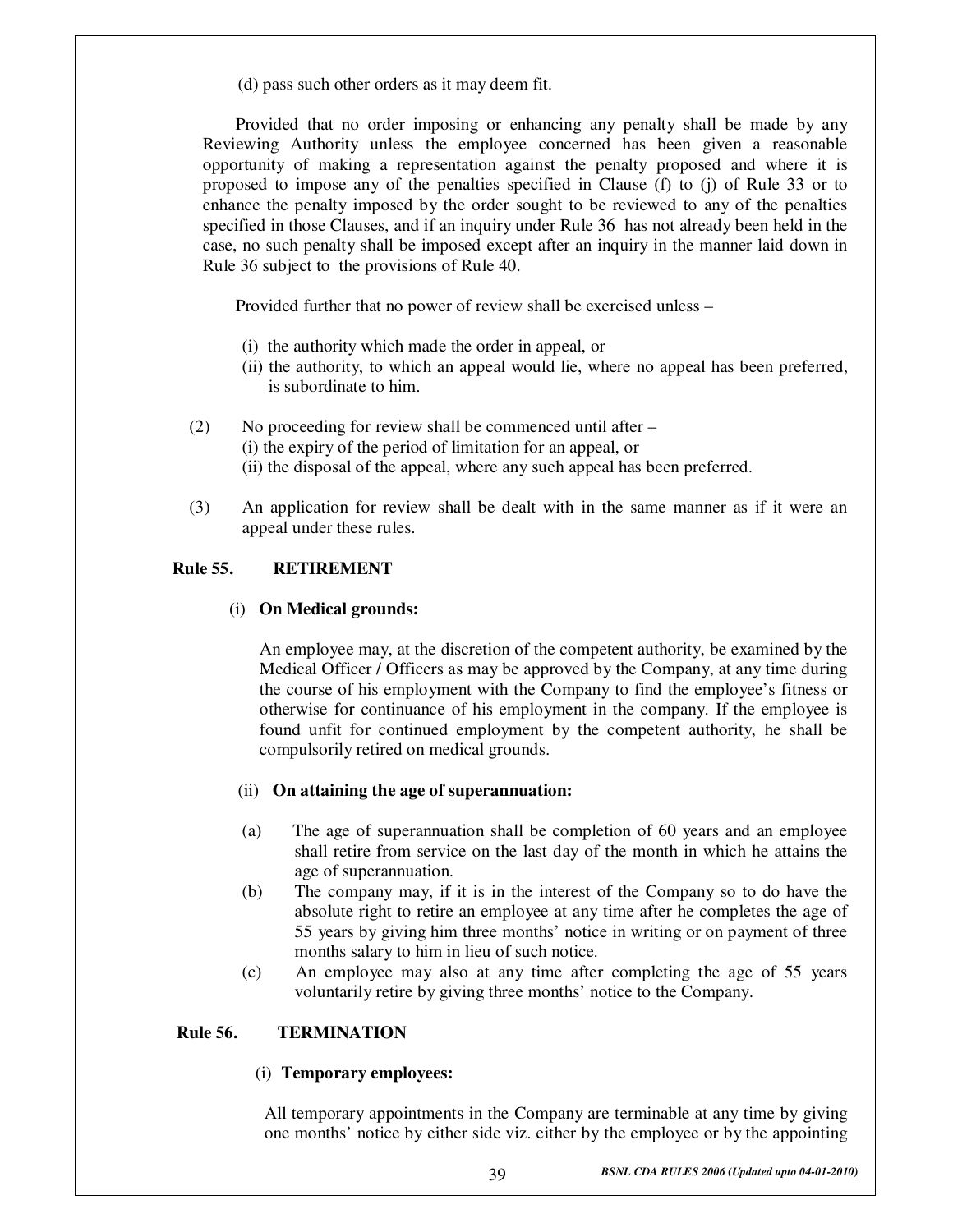authority without assigning any reasons. The Appointing authority however reserves the right of terminating the service of an employee without notice or before the expiry of the stipulated period of notice by making payment to him/her of a sum equivalent to the pay and allowances for the period of notice or the unexpired portion thereof.

#### (ii) **Employees on probation:**

During the period of probation services of an employee are liable to be terminated at any time without assigning any reason whatsoever.

#### (iii) **Permanent employees:**

- (a) If a permanent employee is found guilty of misconduct or is found to be inefficient, his services are terminable only in accordance with the Conduct, Discipline and Appeal Rules of Bharat Sanchar Nigam Limited.
- (b) The services of an employee are terminable in accordance with the terms of appointment or on disciplinary grounds after following the proper procedure.

#### **Rule 57. SERVICE OF ORDERS, NOTICE, ETC.**

 Every order, notice and other process made or issued under these rules shall be served in person on the employee concerned or communicated to him by registered post at his last known address.

#### **Rule 58. REPEAL AND SAVINGS**

- (i) Any rules corresponding to these rules in force immediately before the commencement of these rules and applicable to the employees to whom these rules apply, are hereby repealed, provided that any order made or action taken under the rules so repealed shall be deemed to have been made or taken under the corresponding provisions of these rules, provided further that such repeal shall not affect the previous operation of the rules so repealed and contravention of any of the said rules shall be punishable as if it were a contravention of these rules.
- (ii) An appeal pending at the commencement of these rules against an order made before the commencement of these Rules shall be considered and orders thereon shall be made in accordance with these Rules.
- (iii) The proceedings pending at the commencement of the Rules shall be continued and disposed, as far as may be, in accordance with the provisions of these Rules, as if such proceedings were proceedings under these Rules.
- (iv) Any misconduct, committed prior to the issue of these Rules, which was misconduct under the superseded Rules, shall be deemed to be misconduct under these rules.

#### **Rule 59. INTERPRETATION**

 *In case of any doubt in application of BSNL CDA Rules 2006, the relevant G.O.I. Decisions / Instructions in Model CDA guidelines issued by the DPE, Fundamental Rules / Supplementary Rules, Central Civil Service (Conduct) Rules 1964, and Central Civil Services (Classified, Control and Appeal) Rules, 1965 as amended/modified from time to time shall be referred to, so long as these are not in contradiction with BSNL CDA Rules 2006 as amended time to time.* If any question arises relating to the Interpretation of BSNL CDA rules, it shall be referred to the BSNL Board whose decision thereon shall be final.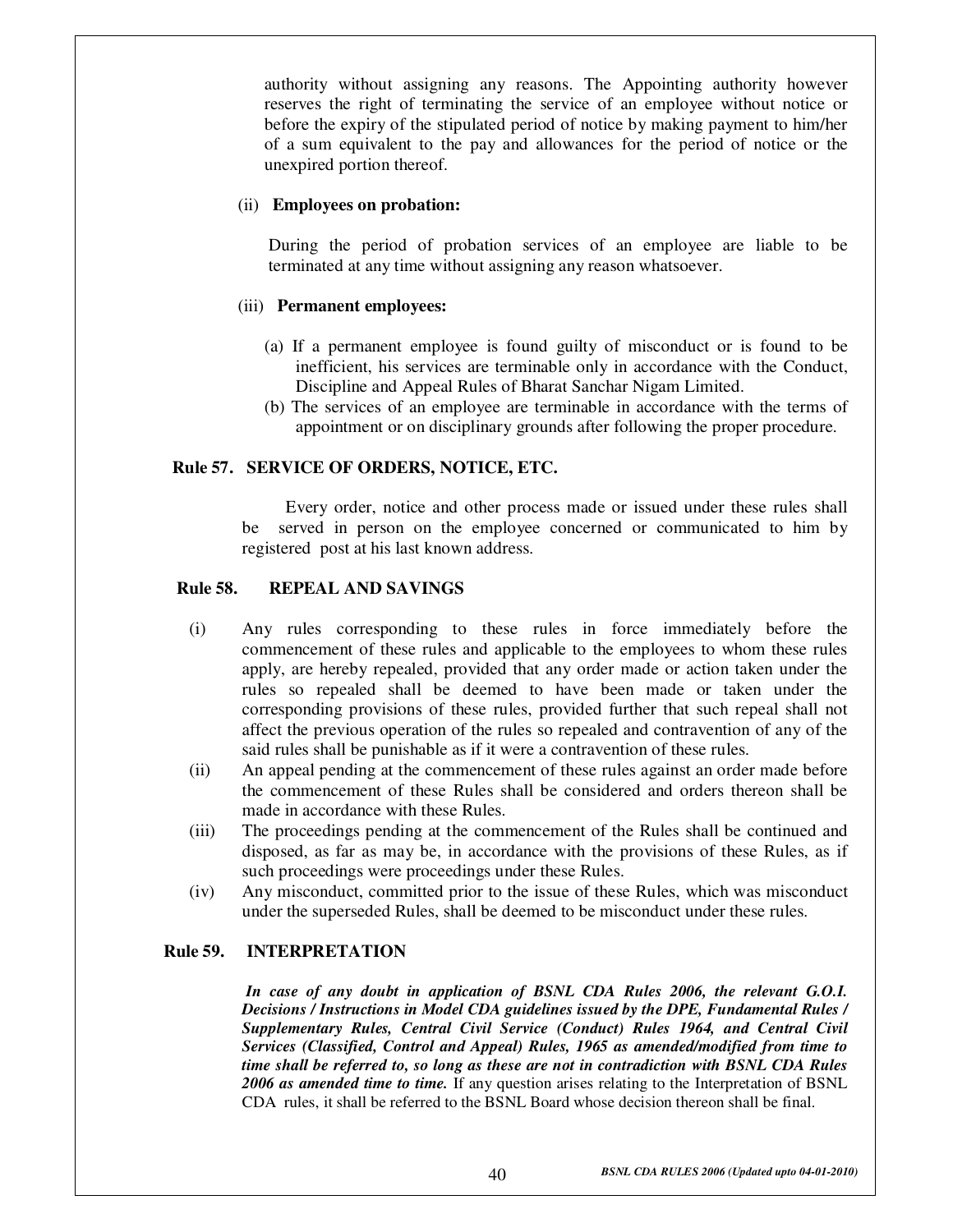#### **Rule 60. AMENDEMENTS**

The Board may amend, modify, alter, relax or add to these Rules, from time to time and all such amendments, modifications, alterations or additions shall take effect from the date stated therein.

#### **Rule 61. DISCIPLINARY PROVISIONS FOR RETIRING EMPLOYEES**

- (1) The departmental Disciplinary proceedings will continue against an employee after his retirement if the same was initiated before his retirement.
- (2) Disciplinary proceedings, if instituted while the employee was in service whether before his retirement or during his re-employment, shall after the retirement of the employee, be deemed to be proceeding under these Rules and shall be continued and concluded by the authority by which it was commenced in the same manner as if the employee had continued in service.
- (3) During the pendency of the disciplinary proceedings the disciplinary authority may withhold payment of gratuity for ordering the recovery from gratuity of the whole or part of any pecuniary loss caused to the company, if the employee is found in the disciplinary proceedings or judicial proceedings to have been guilty of offences/misconduct as mentioned in sub-section (6) of Section 4 of the Payment of Gratuity Act, 1972 or to have caused pecuniary loss to the company by misconduct or negligence, during his service including service rendered on deputation or on reemployment after retirement. However, the provisions of Section 7(3) and 7 (3A) of the payment of Gratuity Act, 1972 should be kept in view in the event of delayed payment, in case the employee is fully exonerated.
- (4) CMD BSNL is the competent authority to issue sanction to institute the departmental proceedings against the absorbed BSNL employees after retirement.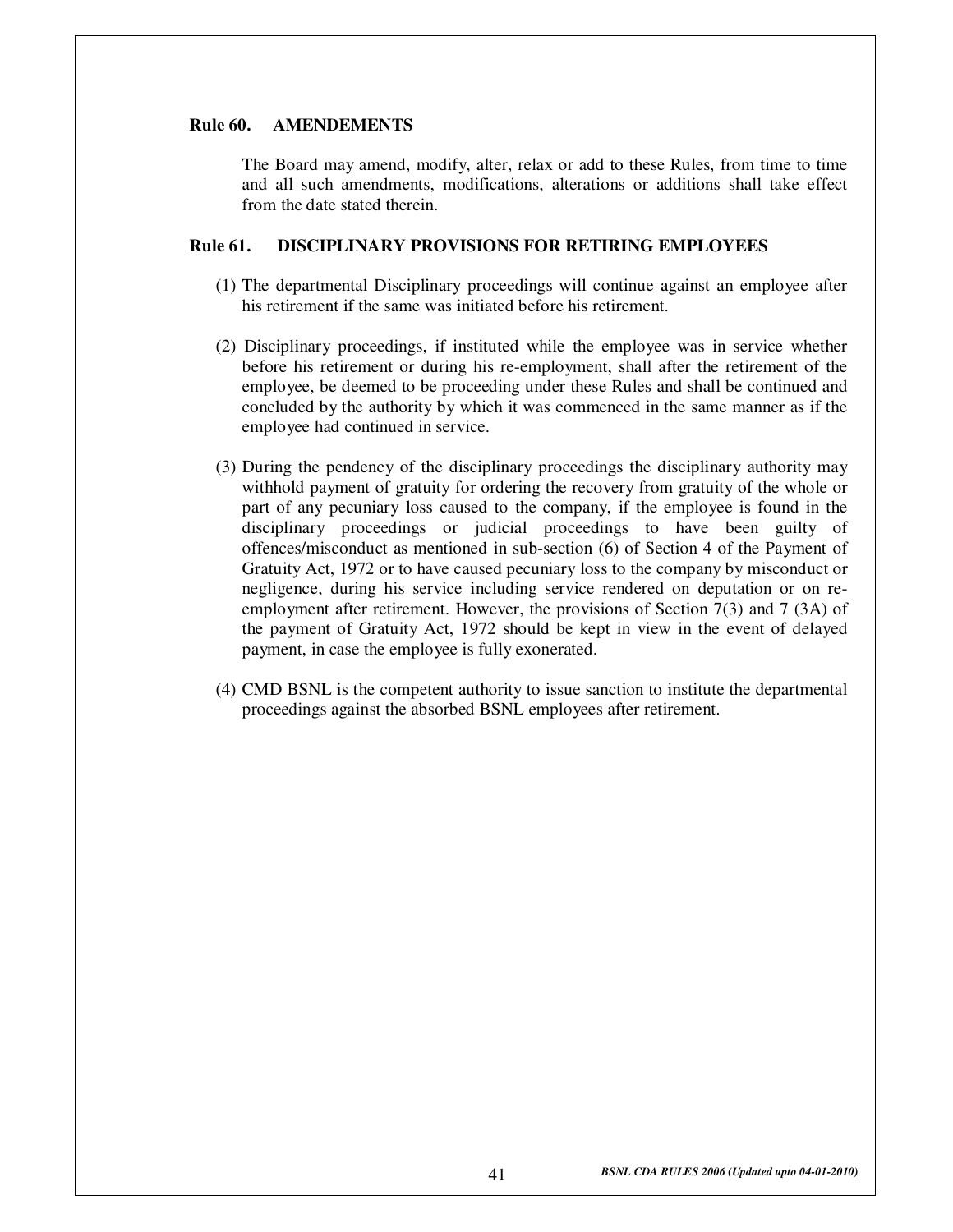#### **FORM-1 Form for giving prior intimation or seeking previous sanction in respect of acquisition/ disposal of Immovable**/**Movable property** (Under Rule 21 of BSNL Conduct, Discipline and Appeal Rules, 2006)

(1) Name (in Full):

(2) Designation:

(3) Posting details: (i) Place of Posting:

 $(ii)$  SSA  $:$ 

(iii) Name of Circle:

(4) Pay Details:

(i) Scale of pay with effective date:

(ii) Present basic pay :

(5) Purpose of application:

(i) Sanction for transaction, or:

(ii) Prior intimation of transaction:

(6) Whether property is being acquired or disposed off :

(7) Probable date of transaction:

(8) Mode of acquisition/disposal (sale/ purchase, gift, mortgage, lease or otherwise):

(9) In case of Immovable property:

 (a) Full details about location, viz., Municipal No., Street/Village/Taluk/ District and State in which situated:

 (b) Extent of property and description, in case of cultivable land wet, dry or garden land:

(c) Whether freehold or leasehold:

 (d) Whether the applicants interest in the property is in full or part (in case of partial interest, the extent of such interest must be indicated):

(10) In case of Moveable property:

(a) Description of Motor vehicle:

(i) Type of Vehicle:

(ii) Make :

(iii) Model:

(iv) Registration No.:

(b) Description of property other than Motor vehicle:

(i) Type of Vehicle:

(ii) Make :

(iii) Model:

(11) Total price of the property:

(Market Value, in case of gifts)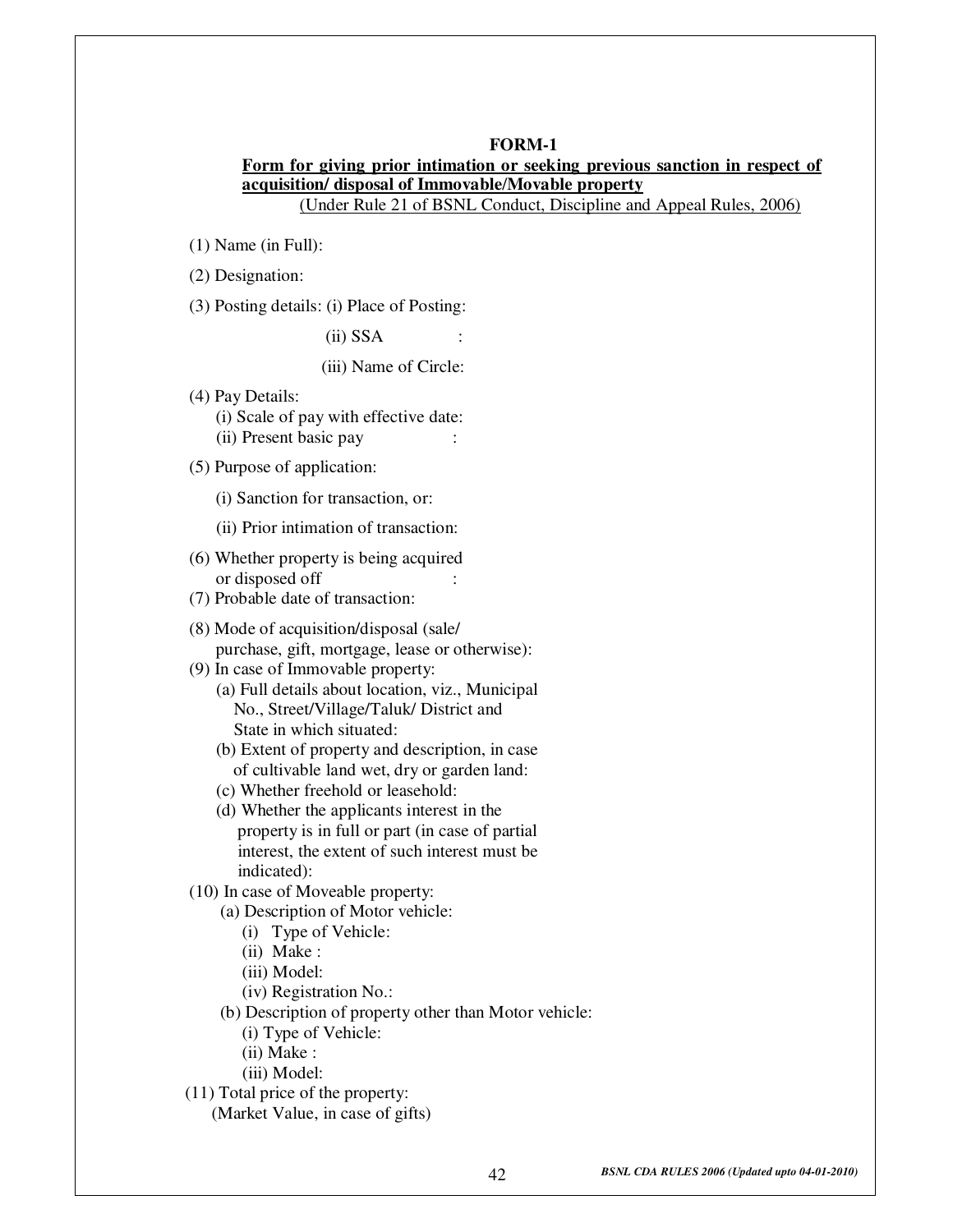(12) In cases of acquisition, source(s) from which financed/ proposed to be financed: (a) Personal savings:

(b) Other sources (giving details):

- (13) In the case of disposal of property, was requisite/sanction/intimation obtained/ given for its acquisition? (A copy of the sanction/acknowledgement should be attached):
- (14) (a) Name and address of the party with whom transaction is proposed to be made:
	- (b) Is the party related to the applicant? If so, state the relationship?
	- (c) Did the applicant have any dealings with the party in his official capacity at any time, or is the applicant likely to have any dealings in near future?
- (15) In case of acquisition by gift, whether sanction/ requisite intimation obtained/ given for its acquisition under Rule 15 of Conduct Rule (If so, copy of the sanction or intimation should be attached) :
- (16) Any other relevant fact which the applicant may like to mention :

#### **DECLARATION**

I, ……………………………………………., hereby declare that the particulars given above are true. I request that I may be given permission to acquire/dispose of property as described above from/to the party whose name is mentioned in Item 14 above.

#### OR

I,……………….…………………………….., hereby intimate the proposed acquisition /disposal of property by me as detailed above. I declare that the particulars given above are true.

#### **Station: Signature:**

**Date:** 

 **Designation:** 

**Note: Where previous sanction is asked for, the application should be submitted at least 30 days before the proposed date of the transaction.**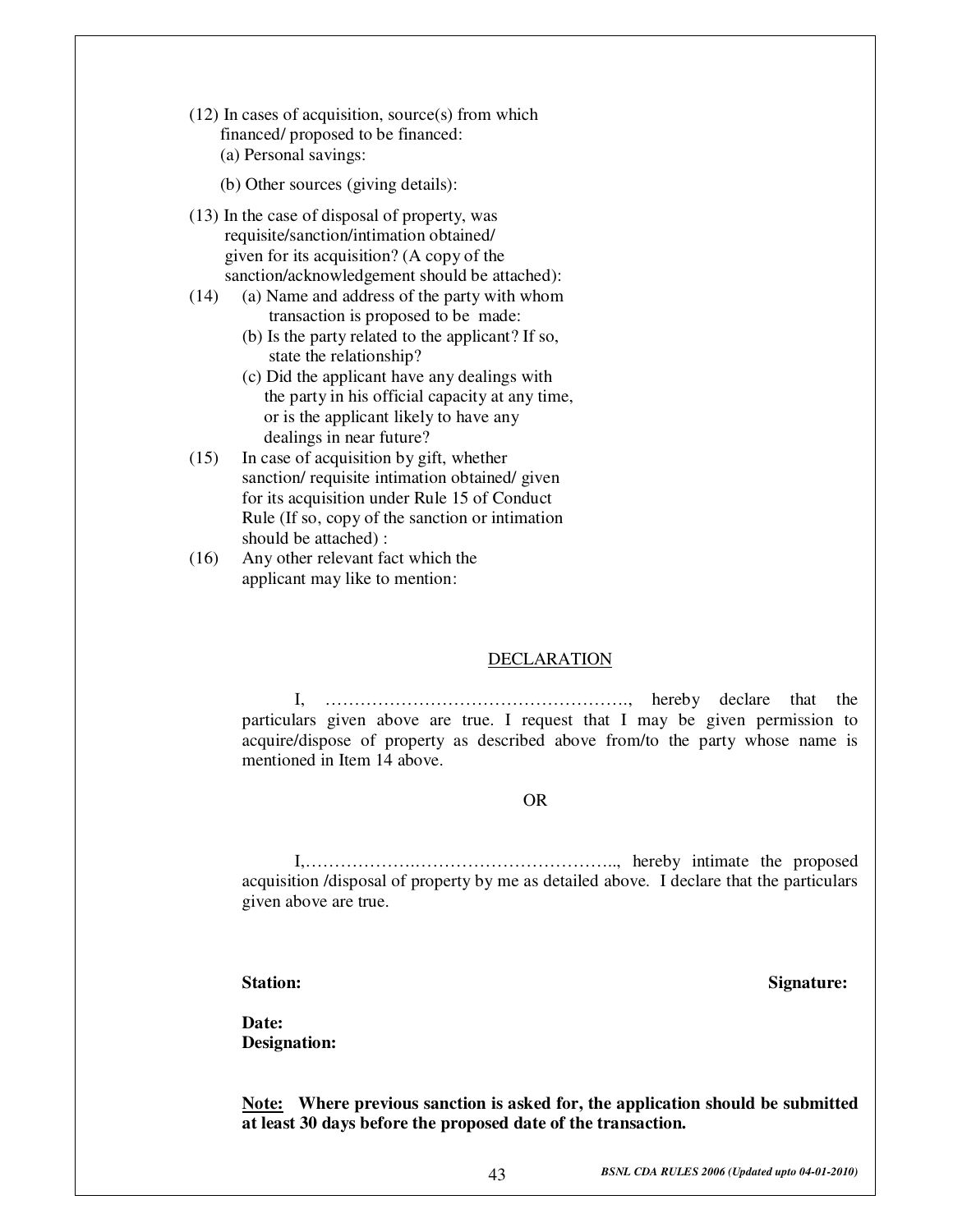### **Form of report/application for permission to the prescribed authority for the building of or addition to a house**

(Under Rule 21 of BSNL Conduct, Discipline and Appeal Rules, 2006)

Date…………………

To,

Sir,

 Permission may be granted to me for the building of a house/the addition to the house. The estimated cost of the land and materials for the construction extension is given below: -

(1) **Land:** 

- (a) Location—
	- (i) Survey number:

\_\_\_\_\_\_\_\_\_\_\_\_\_\_\_\_\_\_\_\_\_\_\_\_\_\_\_\_\_\_\_\_\_\_

\_\_\_\_\_\_\_\_\_\_\_\_\_\_\_\_\_\_\_\_\_\_\_\_\_\_\_\_\_\_\_\_\_\_

\_\_\_\_\_\_\_\_\_\_\_\_\_\_\_\_\_\_\_\_\_\_\_\_\_\_\_\_\_\_\_\_\_\_

- (ii) Village :
- (iii) District :
- (iv) State:
- $(b)$  Area :
- (c) Cost :
- (d) Whether previous sanction obtained in acquiring the land as per rule 21. (Please enclose copy of such sanction):

#### (2) **Estimated Construction Cost:**

- (a) Civil works:
- (b) Electrical works:
- (c) Any other special fittings:

(d) Other costs with details etc:

(e) Total cost of constructions:

|   | The construction will be supervised by myself will be done by |  |  |  |  |  |
|---|---------------------------------------------------------------|--|--|--|--|--|
| × |                                                               |  |  |  |  |  |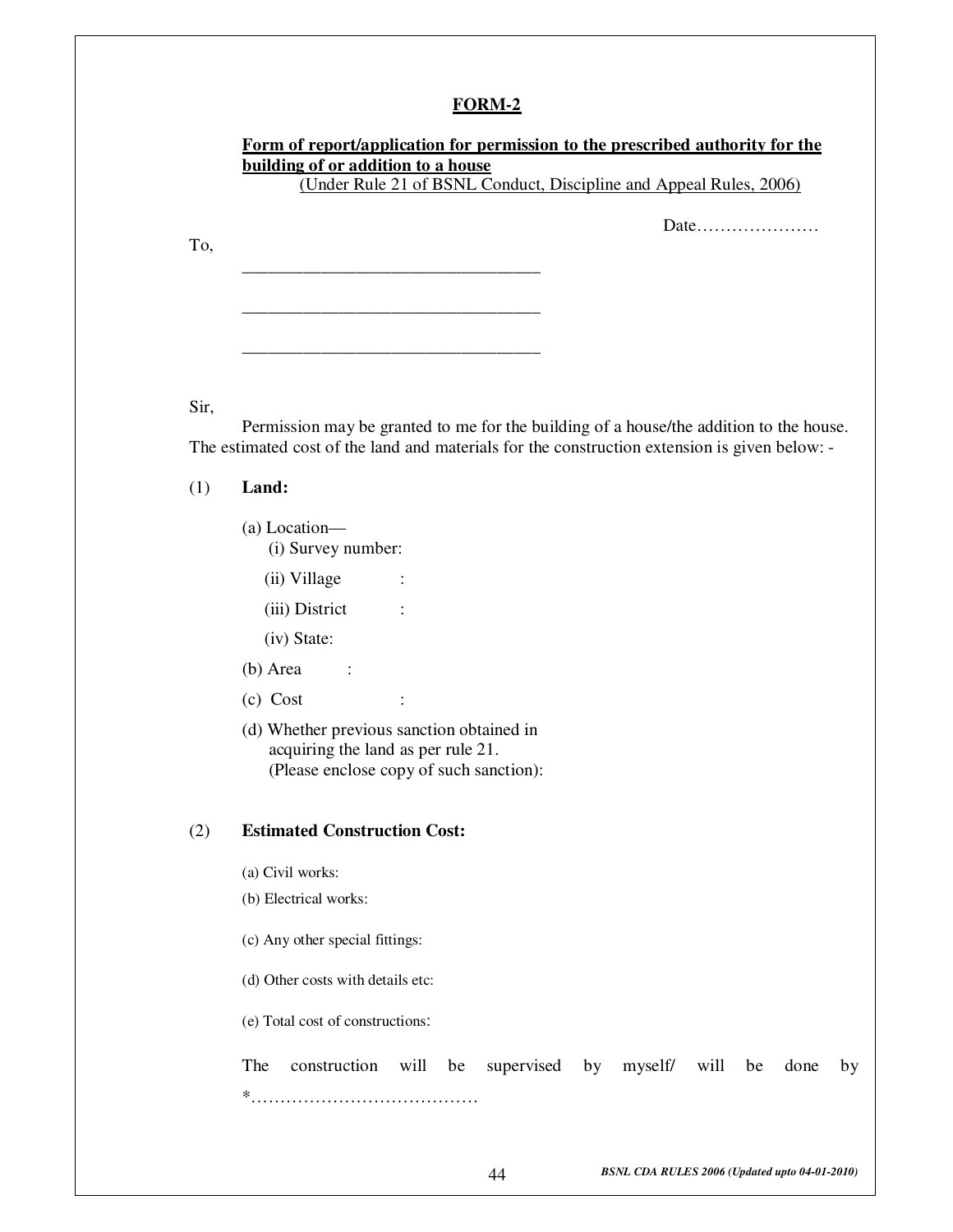\*\* I do not have any official dealings with contractor nor did I have any official dealings with him in the past.

I have/had official dealings with the contractor and the nature of my dealing with him is/was as under:

#### (3) **The financing of the proposed construction will be as under:**

Amount (in Rs.)

- (i) Own savings:
- (ii) Loans/Advance with full details:
- (iii) Other sources with details:

Yours faithfully,

**……………………**

\* Strike out the portions not applicable.

\*\* Enter the name and place of business of the contractor.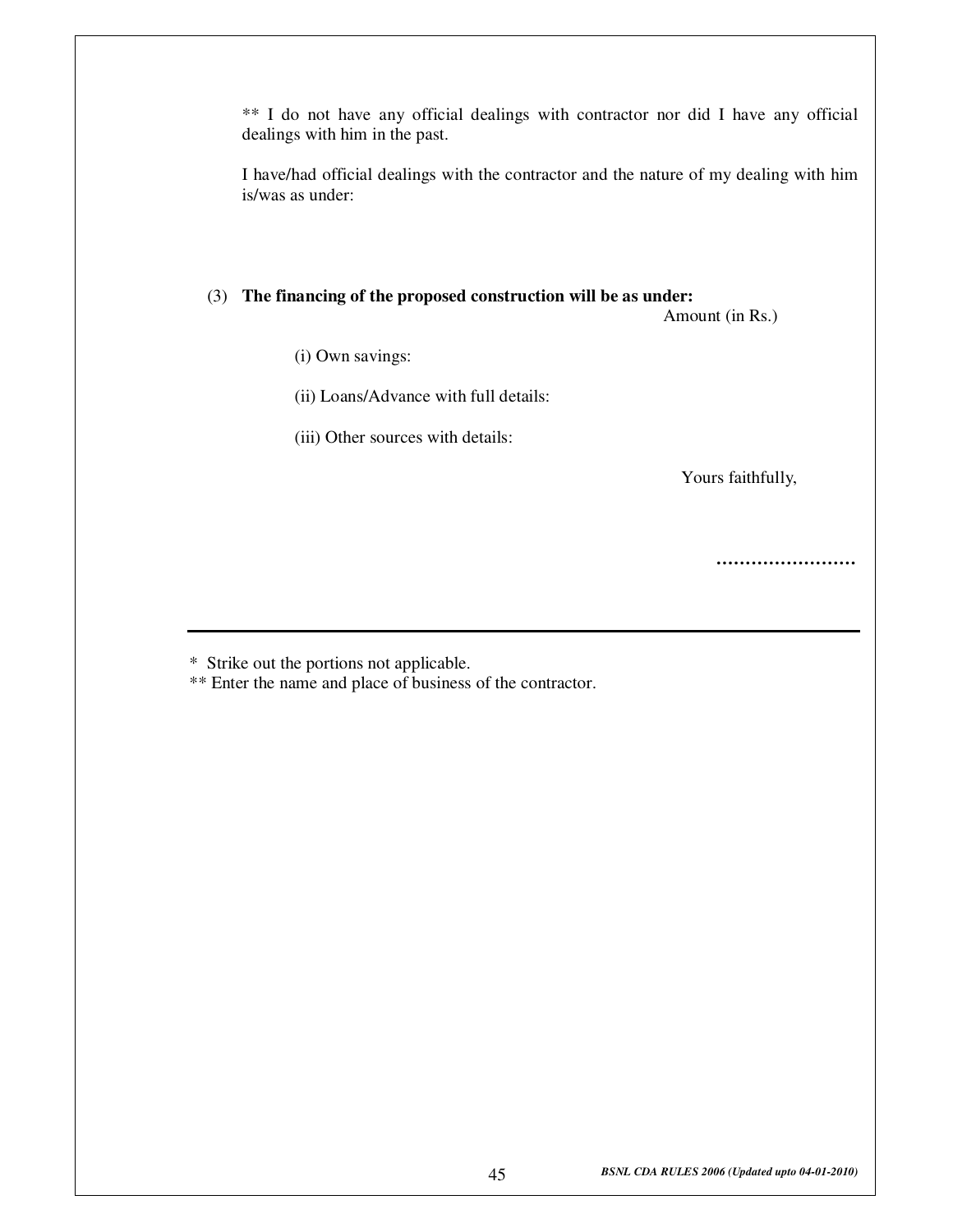|      | Date                                                                                     |
|------|------------------------------------------------------------------------------------------|
| To,  |                                                                                          |
|      |                                                                                          |
|      |                                                                                          |
|      |                                                                                          |
|      |                                                                                          |
| Sir, |                                                                                          |
| (1)  |                                                                                          |
|      |                                                                                          |
|      | (i)<br>Survey No.:                                                                       |
|      | Village:<br>(ii)<br>District:<br>(iii)                                                   |
|      | State:<br>(iv)                                                                           |
| (2)  | The house has since been completed.                                                      |
| (3)  |                                                                                          |
|      | Amount (Rs.)                                                                             |
|      | (i) Own Savings<br>$\ddot{\cdot}$                                                        |
|      | (ii) Loans /Advances with full details:                                                  |
| (4)  |                                                                                          |
|      | Note: Variations in cost of construction, between the figures given above and figures    |
|      | while taking prior sanction, is explained below:                                         |
|      | I hereby undertake to state that the above particulars given by me are true and correct. |
|      | Yours faithfully,                                                                        |
|      |                                                                                          |
|      |                                                                                          |
|      |                                                                                          |
|      |                                                                                          |
|      |                                                                                          |
|      | * Enclose copy of sanction issued.                                                       |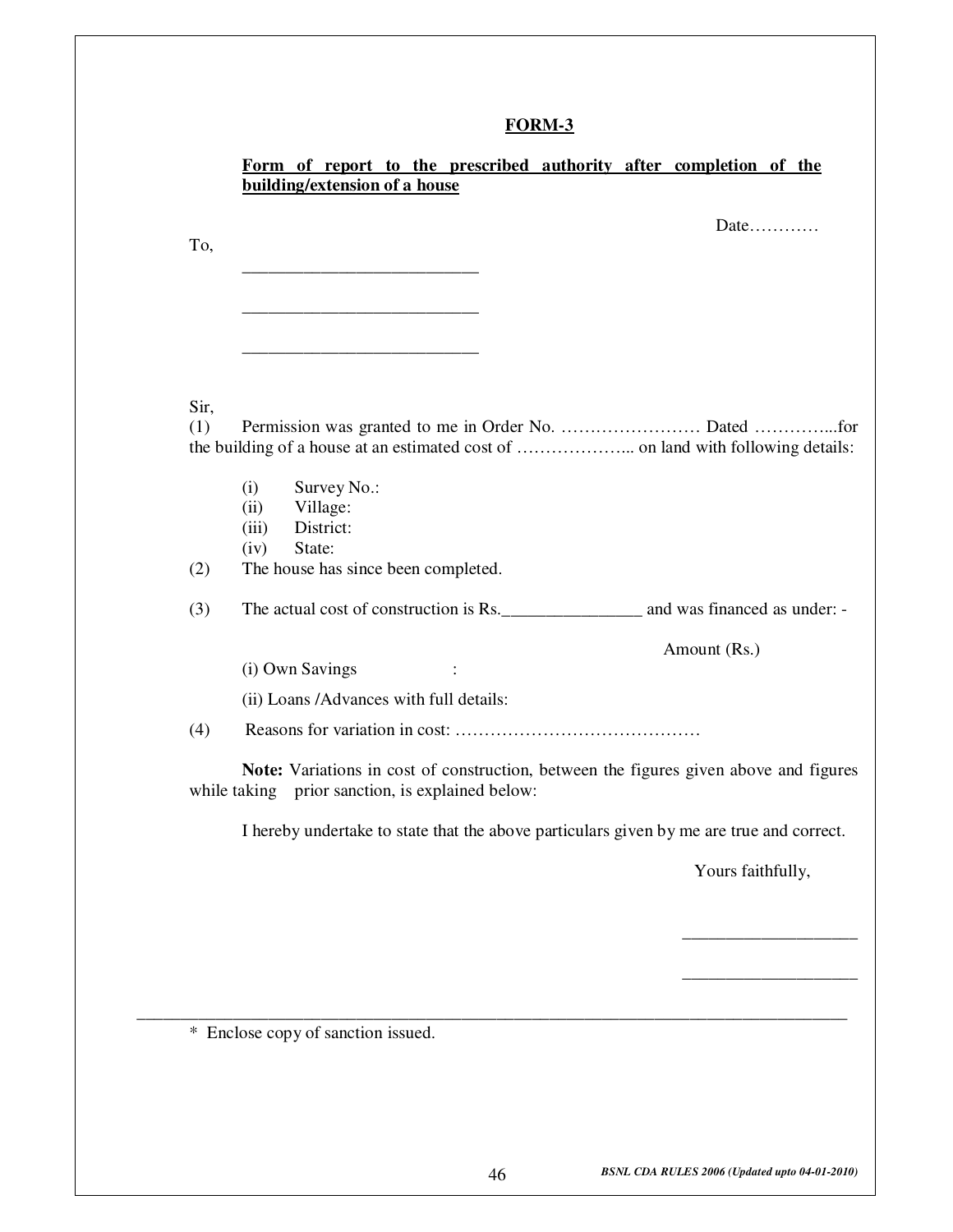#### **STATEMENT OF ANNUAL RETURN OF IMMOVABLE PROPERTY** (Under Rule 21 of BSNL Conduct, Discipline and Appeal Rules, 2006)

 **For the year ending ……………. As on ………………**

(1) **Name of officer (in full) and service to which the officer belongs…………………….** 

|                   |                         |      |                |                         |                             | Present pay   |              |
|-------------------|-------------------------|------|----------------|-------------------------|-----------------------------|---------------|--------------|
| of<br><b>Name</b> | <b>Name and details</b> |      | <b>Present</b> | If not in               | How                         | <b>Annual</b> | $\mathbf R$  |
| District,         | of property             |      | <b>Value</b>   | Own                     | acquired-                   | <b>Income</b> | e            |
| Sub-              |                         |      |                | Name,                   | (Whether<br>by              | from          | m            |
| division,         |                         |      |                | state in                | purchase,                   | property      | a            |
| <b>Taluk</b>      |                         |      |                | whose                   | lease,                      |               | $\mathbf{r}$ |
| and Village       | Housing &               | Land |                | name                    | Mortgage, gift              |               | $\bf k$      |
| in which          | <b>Other building</b>   |      |                | held<br>and             | <sub>or</sub>               |               | S            |
| property          |                         |      |                | his/her                 | Otherwise),                 |               |              |
| is situated       |                         |      |                | relation-               | with date of                |               |              |
|                   |                         |      |                | ship to the<br>employee | acquisition<br>and<br>name, |               |              |
|                   |                         |      |                |                         | with details of             |               |              |
|                   |                         |      |                |                         | persons                     |               |              |
|                   |                         |      |                |                         |                             |               |              |
|                   |                         |      |                |                         |                             |               |              |
|                   |                         |      |                |                         | from<br>whom                |               |              |
| 1                 | $\overline{2}$          | 3    | $\overline{4}$ | 5                       | acquired<br>6               | 7             | 8            |
|                   |                         |      |                |                         |                             |               |              |
|                   |                         |      |                |                         |                             |               |              |
|                   |                         |      |                |                         |                             |               |              |
|                   |                         |      |                |                         |                             |               |              |
|                   |                         |      |                |                         |                             |               |              |
|                   |                         |      |                |                         |                             |               |              |
|                   |                         |      |                |                         |                             |               |              |
|                   |                         |      |                |                         |                             |               |              |

**Date:** 

#### **Signature:**

- (1) Inapplicable clause to be struck out.
- (2) In case where it is not possible to access the value accurately, the approximate value in relation to present conditions may be indicated.
- (3) Includes short terms lease also.

**Note:** The declaration form is required to be filled in and submitted by every employees of BSNL as on the  $1<sup>st</sup>$  January every year giving particulars of all immovable property owned, acquired or inherited by him on lease or mortgage either in his name or in name of any member or in the name of any other person.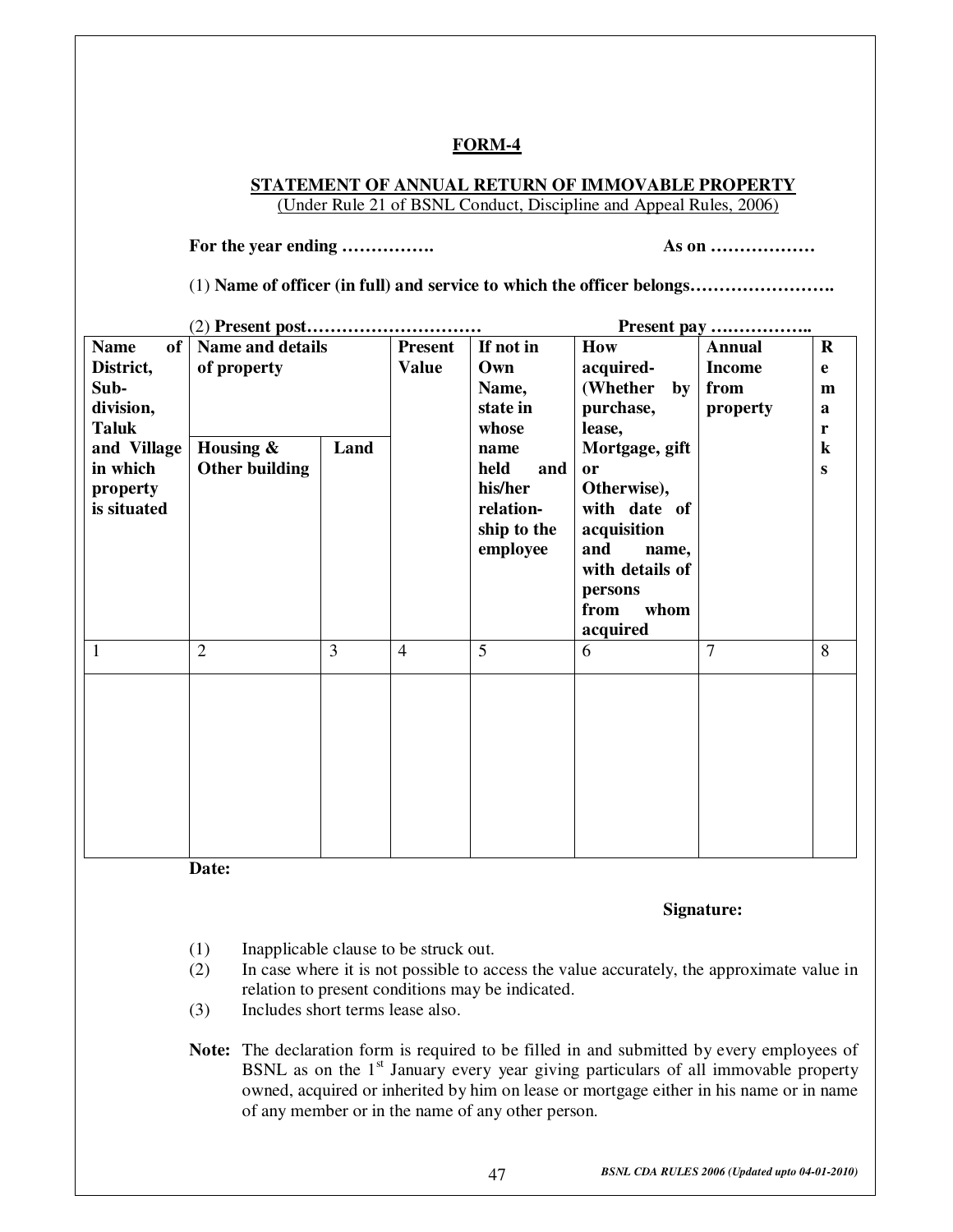#### **VALUATION REPORT**

I/We hereby certify that I/we have valued House………………………………………… ……………………………………………………………………………………………… Constructed by Shri/Smt…………………………………..and I/we give below the values at which I/we estimate the cost of the house under the following headings: -

#### **Heading** Cost (in Rs)

- (1) Bricks
- (2) Cement
- (3) Iron and Steel
- (4) Timber
- (5) Sanitary Fittings
- (6) Electrical Fittings
- (7) Any other Special Fittings
- (8) Labour Charges
- (9) Any other Charges

**Total Cost of the Building \_\_\_\_\_\_\_\_\_\_\_\_\_\_\_\_** 

Date……………… (Signature and Designation of the Valuation Authority)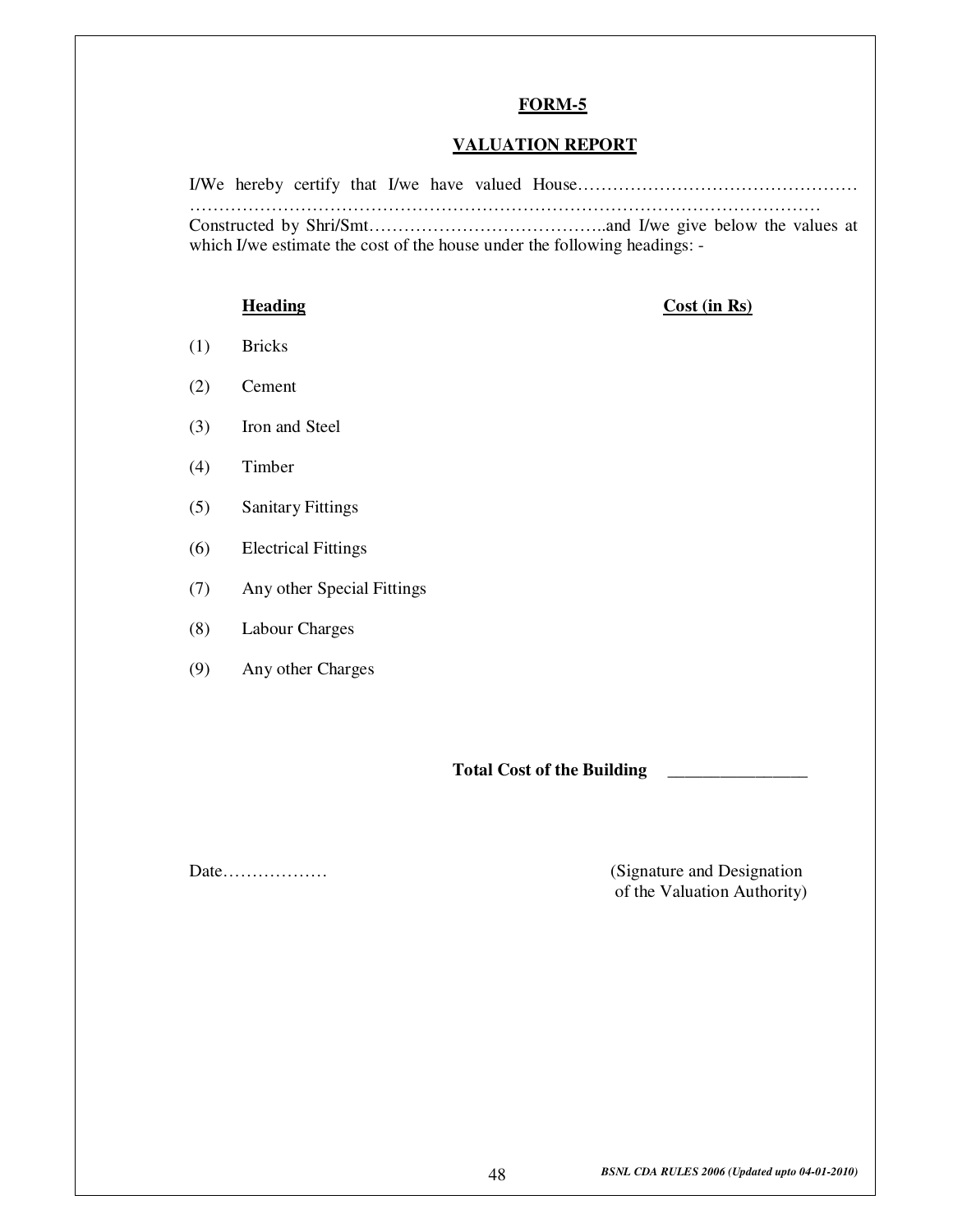#### **Form of application for permission to PSE executives to accept commercial employment within a period of two years after retirement.**

- (1) Name of the Executive … (in BLOCK letters)
- (2) Date of retirement …
- (3) Particulars of the Ministry/Deptt./Office/PSE in which the executive served during the last 5 years preceding retirement (with duration):

| Name of Ministry/<br>Department/Office/PSE | Post held | <b>Duration</b> |    |
|--------------------------------------------|-----------|-----------------|----|
|                                            |           | <b>From</b>     | To |
|                                            |           |                 |    |
|                                            |           |                 |    |

- (4) Post held at the time of retirement and period for which held …
- (5) Pay scale of the post and pay drawn by the Executive at the time of retirement...
- (6) Pensionary benefits:

| Pension expected/sanctioned, if any<br>(communication if any, should be<br>mentioned) | Gratuity, if any |
|---------------------------------------------------------------------------------------|------------------|
|                                                                                       |                  |

|     | (7) Details regarding commercial employment<br>proposed to be taken up - |          |  |
|-----|--------------------------------------------------------------------------|----------|--|
|     | (a) Name of the firm/company/co-operative                                |          |  |
|     | society, etc.                                                            | $\cdots$ |  |
|     | (b) Products being manufactured by the firm/                             |          |  |
|     | type of business carried out by the firm, etc.                           |          |  |
|     | (c) Whether the executive had during his official                        |          |  |
|     | career, any dealings with the firm, etc.                                 | .        |  |
| (d) | Duration and nature of the official                                      |          |  |
|     | dealings with the firm                                                   | .        |  |
| (e) | Whether the PSE in which the executive was                               |          |  |
|     | working had any dealings with the firm, etc.                             |          |  |
|     | if so, give details                                                      |          |  |
|     |                                                                          |          |  |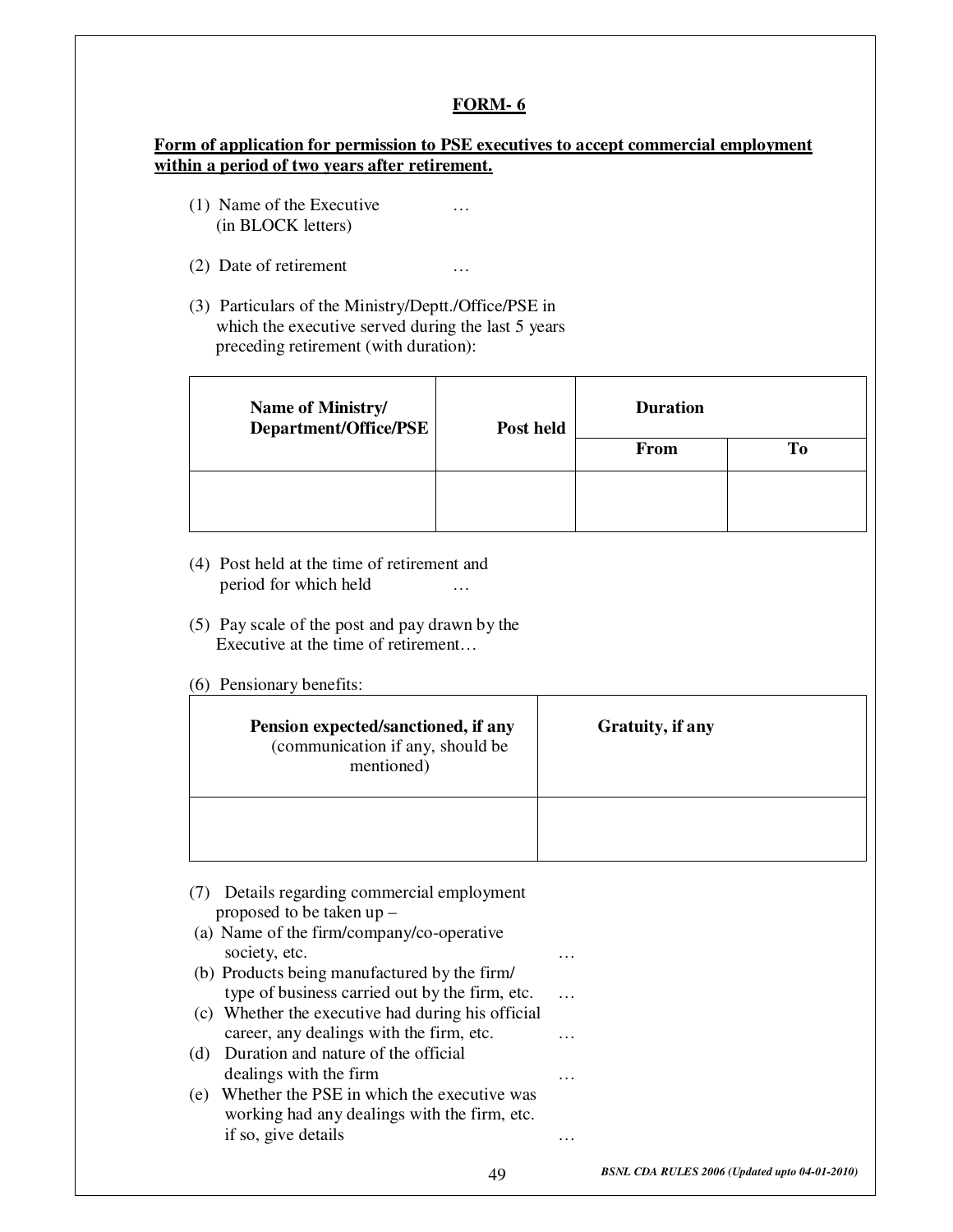| (f) | Name of the job/post offered                    | . |
|-----|-------------------------------------------------|---|
| (g) | Whether post was advertised, if not, how was    |   |
|     | offer made (attach newspaper cutting of the     |   |
|     | advertisement, and a copy of the offer of       |   |
|     |                                                 |   |
|     | appointment, if any)                            | . |
|     | (h) Description of the duties of the job/post   |   |
| (i) | Remuneration offered for post/job               | . |
| (8) | Any information, which the applicant desires to |   |
|     | furnish in support of his request               |   |
|     |                                                 |   |
|     | Declaration:-                                   |   |
|     |                                                 |   |

I hereby declare that –

- (i) the employment, which I propose to take up, will not bring me into conflict with Government/PSE;
- (ii) my commercial duties will not be such that my previous official position or knowledge or experience under Government/PSE could be used to give my proposed employer an unfair advantage;
- (iii) my commercial duties will not involve liaison or contact with the Government departments/ PSEs.

**Signature of the applicant** 

Dated:

Address: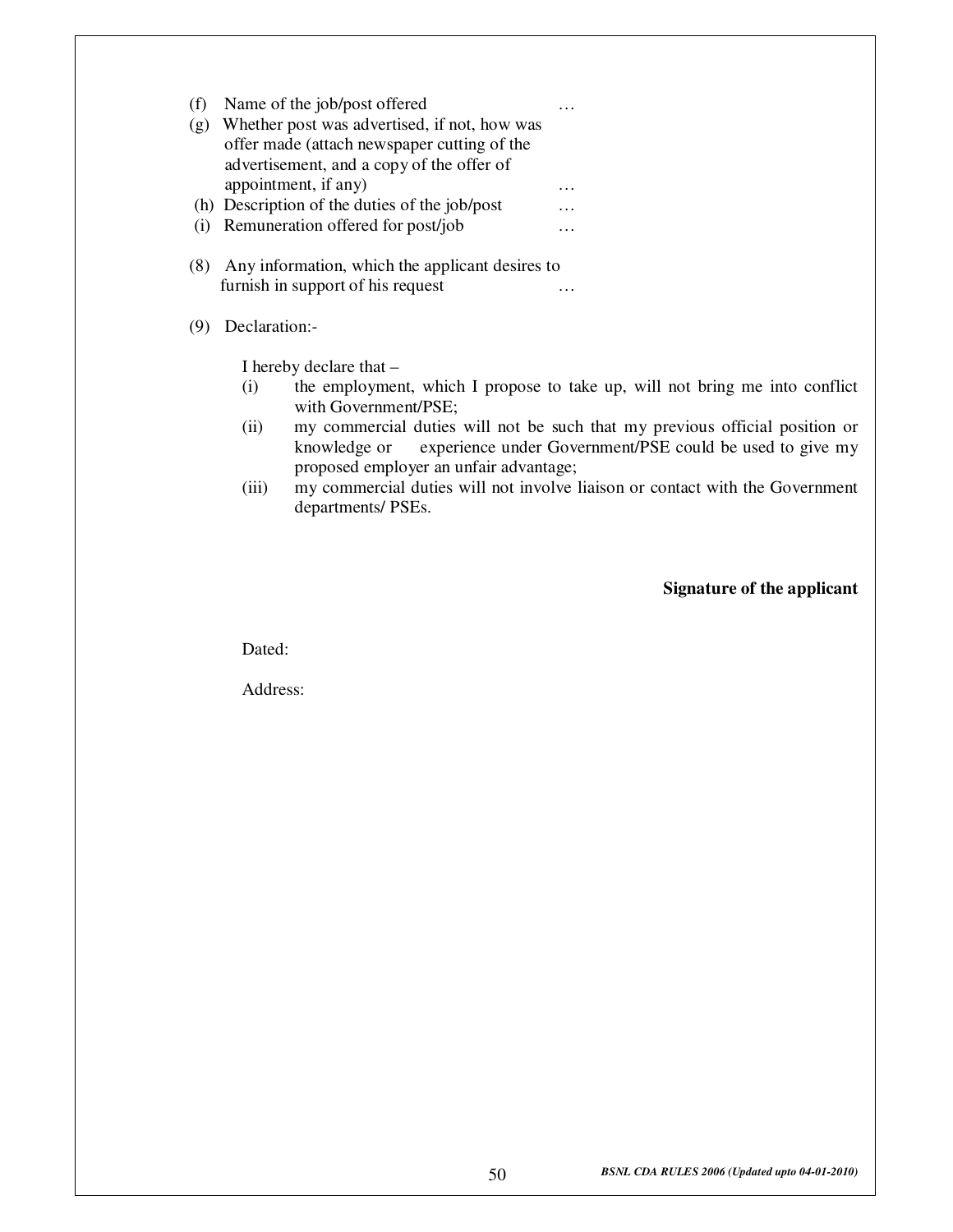#### **FORM TO BE FILLED BY BSNL EMPLOYEES ABOUT FAMILY DETAILS ON FIRST EMPLOYMENT**

(Under Rule 6 of BSNL Conduct, Discipline and Appeal Rules, 2006)

| (1) Close relatives who are<br>nationals of/or are<br>domiciled in other countries                                                     | Name | Nationality | Present<br>address | Place of<br><b>Birth</b> | Occupation* |
|----------------------------------------------------------------------------------------------------------------------------------------|------|-------------|--------------------|--------------------------|-------------|
| (i) Father<br>(ii) Mother<br>(iii) Wife/Husband<br>$(iv)$ Son $(s)$<br>$(v)$ Daughter $(s)$<br>$(vi)$ Brother $(s)$<br>(vii) Sister(s) |      |             |                    |                          |             |
| (2) Close relatives resident<br>in India, who are of<br>non-Indian origin                                                              | Name | Nationality | Present<br>address | Place of<br><b>Birth</b> | Occupation* |
| (i) Father<br>(ii) Mother<br>(iii) Wife/Husband<br>$(iv)$ Son $(s)$<br>(v) Daughter(s)<br>$(vi)$ Brother $(s)$<br>(vii) Sister(s)      |      |             |                    |                          |             |

belief.

Signature………………… Designation…………………… Date……………………………

\*If public service, give full particulars regarding designation of the post held, name of department/office, etc., where employed and the date of such employment.

Note 1. - Suppression of information in this form will be considered a major departmental offence for which the punishment may extend to dismissal from service. Note 2. – Subsequent changes, if any, in the above data should be reported to the Head of Office/Department, at the end of each year.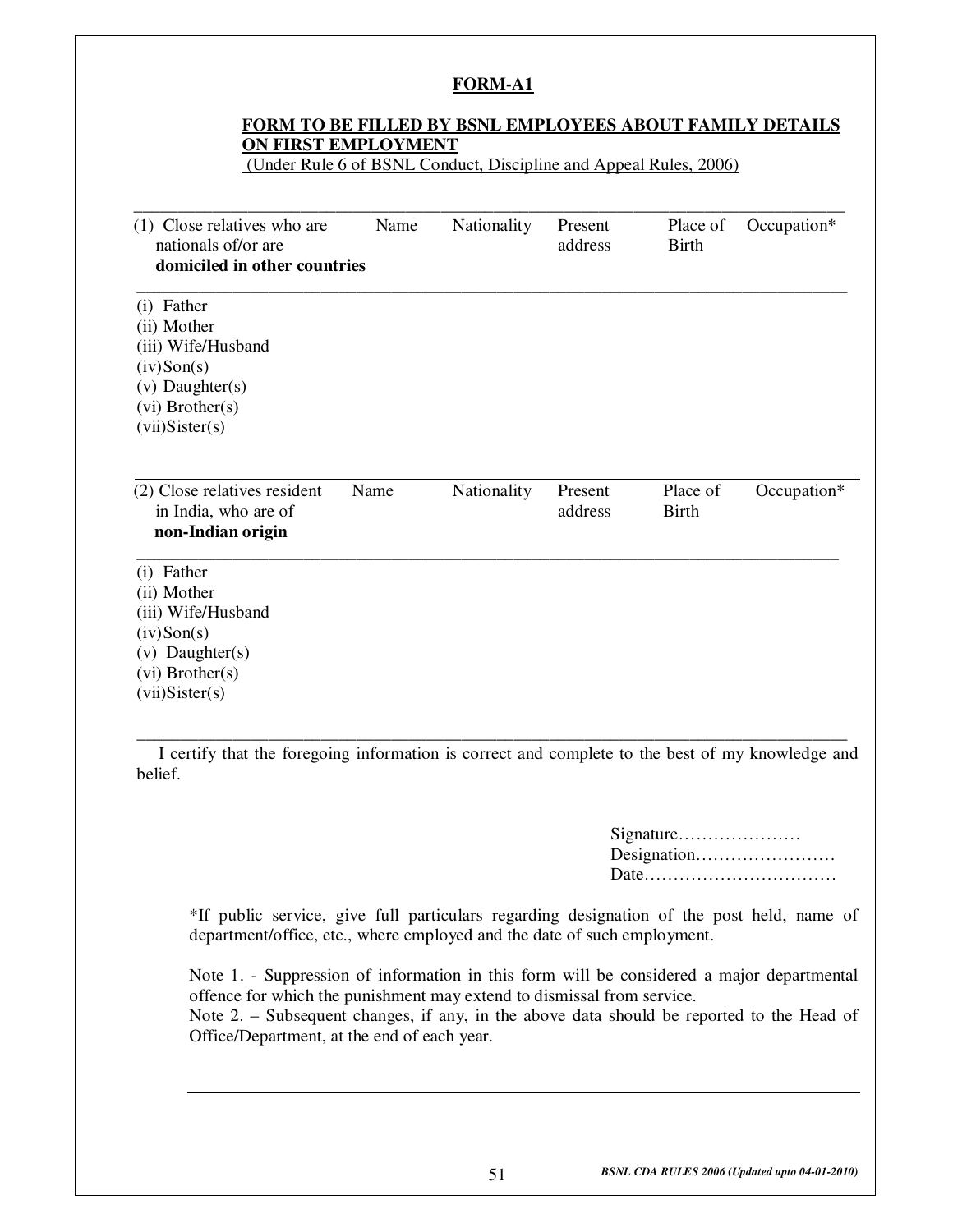#### **ANNEXURE-I**

#### **EXTRACT FROM INDIAN COMPANIES ACT, 1956**

SECTION  $6$  – Meaning of 'Relative' – A person shall be deemed to be a relative of another if, and only if

- (a) They are members of a Hindu Undivided family; or
- (b) They are husband and wife; or

}

}

(c) The one is related to the other in the manner indicated in Schedule (I-A) below: -

} Grand parents (both paternal and maternal)

#### **SCHEDULE I-A**

#### **List of Relatives:**

Father's father

Father

Mother (including step-mother) Son (including step-son)

Son's wife (Daughter-in-law)

Daughter (including step-daughter)

Father's mother  $\}$ 

Mother's mother  $\}$ 

Mother's father  $\{$ 

Son's son (Grand son)

Son's son's wife (Grand daughter-in-law)

Son's daughter (Grand daughter)

Son's daughter's husband (Grand-son-in-law)

Daughter's husband (son-in-law)

Daughter's son (Grand son)

Daughter's son's wife (Grand daughter-in-law)

Daughter's daughter (Grand daughter)

Daughter's daughter's husband (Grand son-in-law)

Brother (including step-brother)

Brother's wife (sister-in-law)

Sister (including step-sister)

Sister's husband (brother-in-law)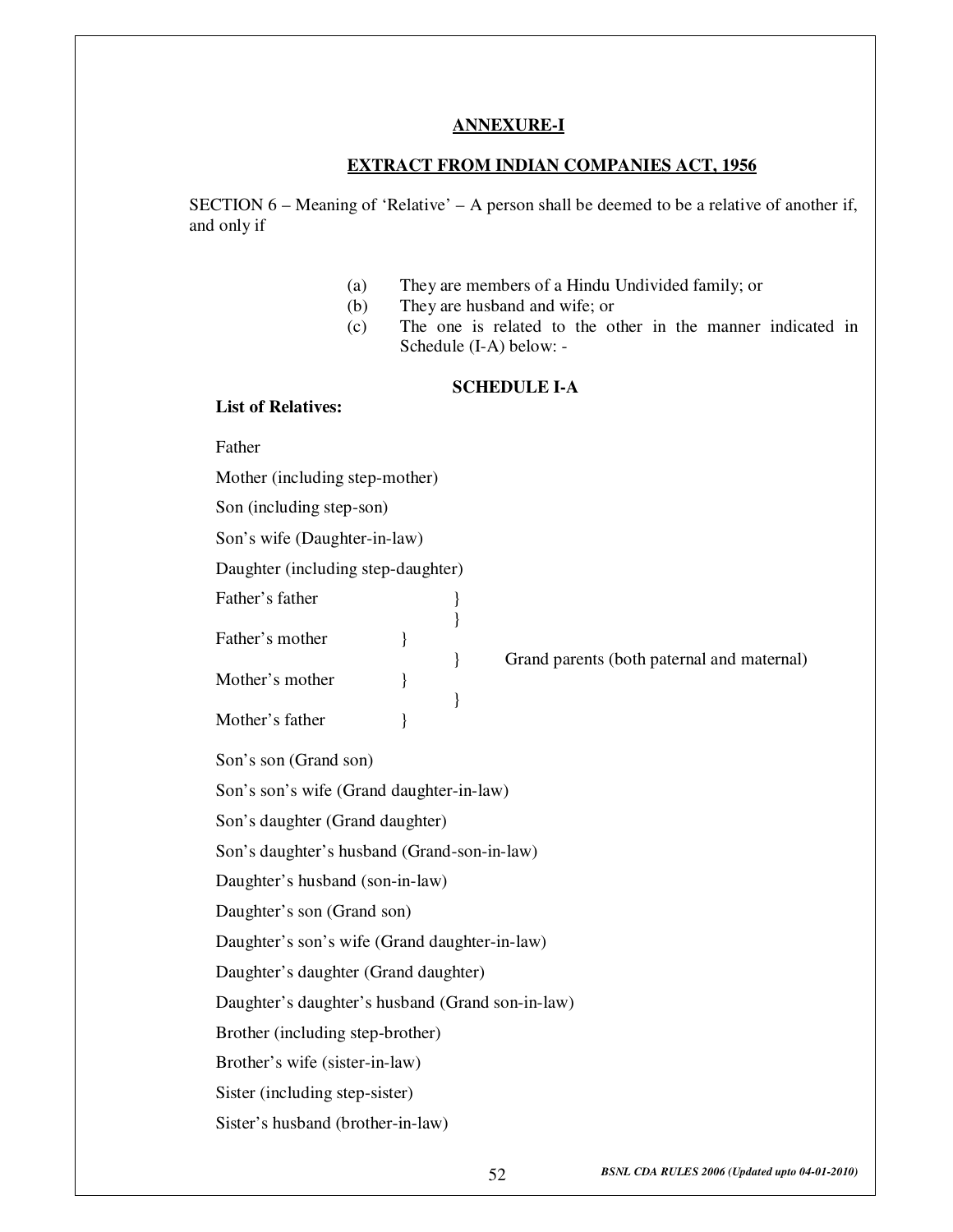## **FORM FOR BSNL EMPLOYEES IN RESPECT OF DEPENDENT STATUS ON FIRST APPOINTMENT**

(Under Rule 21 of BSNL Conduct, Discipline and Appeal Rules, 2006)

- **(1) Name: (2) Employee No:**
- 
- 
- 
- **(3) Designation: (4) Date of Birth:**
- **(5) Date of Entry in the Department: (6) Family Status as-**

| Sl.       | Name           |  | of the $\left $ Relationship |     | Whether   | Nationality | Age | Occu-  | Residential |
|-----------|----------------|--|------------------------------|-----|-----------|-------------|-----|--------|-------------|
| $\rm No$  | family members |  | with                         | the | Dependent |             |     | pation | Address     |
| $\bullet$ |                |  | employee                     |     | or not    |             |     |        |             |
|           |                |  |                              |     |           |             |     |        |             |
|           |                |  |                              |     |           |             |     |        |             |
|           |                |  |                              |     |           |             |     |        |             |
|           |                |  |                              |     |           |             |     |        |             |
|           |                |  |                              |     |           |             |     |        |             |
|           |                |  |                              |     |           |             |     |        |             |
|           |                |  |                              |     |           |             |     |        |             |
|           |                |  |                              |     |           |             |     |        |             |
|           |                |  |                              |     |           |             |     |        |             |
|           |                |  |                              |     |           |             |     |        |             |
|           |                |  |                              |     |           |             |     |        |             |
|           |                |  |                              |     |           |             |     |        |             |
|           |                |  |                              |     |           |             |     |        |             |

 I \_\_\_\_\_\_\_\_\_\_\_\_\_\_\_\_\_\_\_\_\_\_\_\_\_\_\_\_\_\_\_\_ hereby declare that I have no illegal marital status and the particulars furnished above are complete, true and correct as on date and undertake to keep the above particulars upto date by notifying to Head of Office any addition or alteration.

**Place:** 

**Date: Signature:**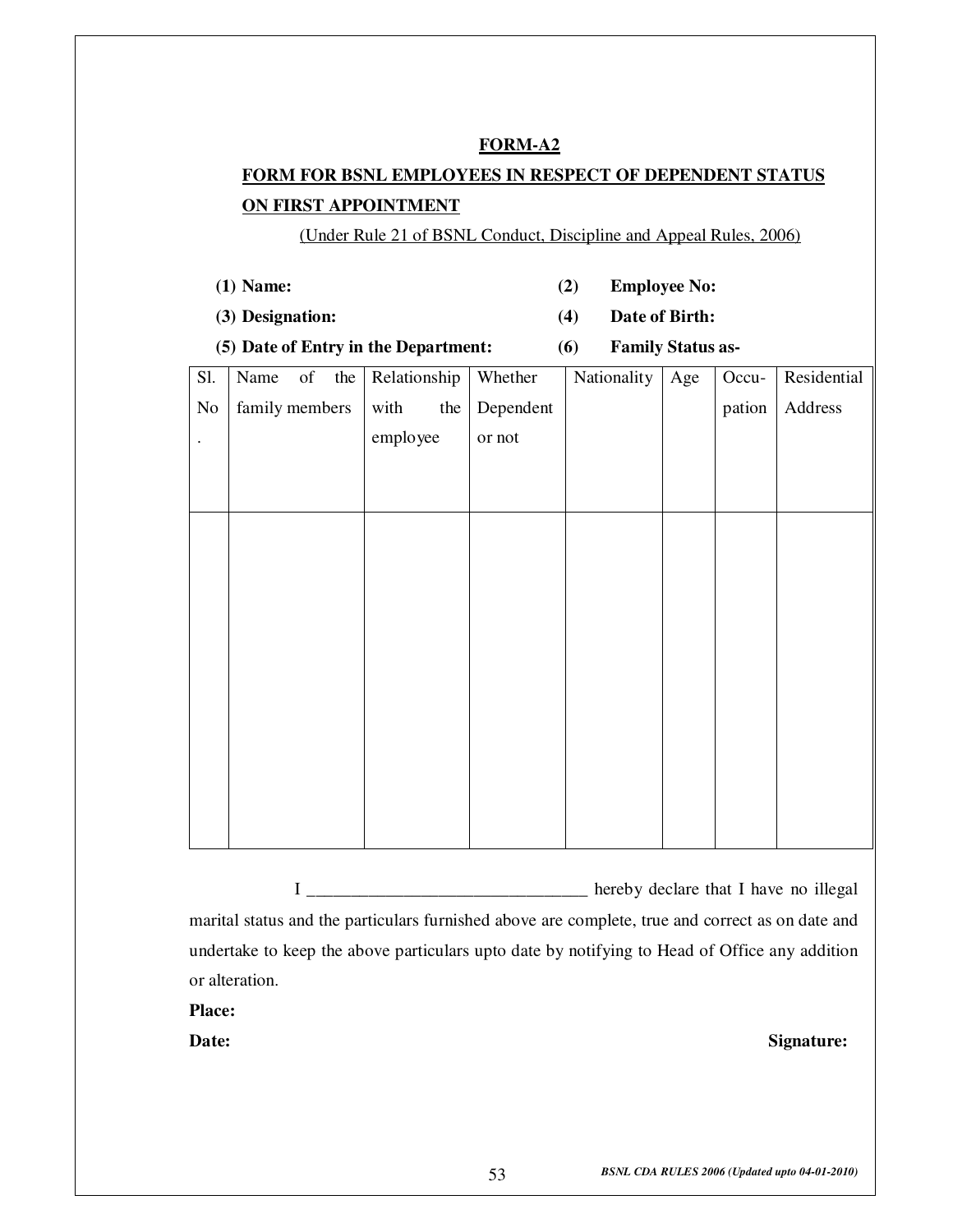# **FORM FOR BSNL EMPLOYEES ON FIRST APPOINTMENT FOR NOMINATION IN RESPECT OF GRATUITY/LEAVE ENCHASEMENT AND OTHER ADMISSIBLE CLAIMS ON RETIREMENT/ DEATH**

(Under Rule 21 of BSNL Conduct, Discipline and Appeal Rules, 2006)

I,\_\_\_\_\_\_\_\_\_\_\_\_\_\_\_\_\_\_\_\_\_\_\_\_\_\_\_\_\_\_\_\_\_, hereby nominate the person(s) noted below and confer the right to receive the retirement/death gratuity and other claims etc. as might be admissible in the event of my death after retirement but in case of pending settlement or in case of death while in service.

| Claim*            | Particulars of        | Relationship | Age | <b>Share</b> | <b>Alternate</b> | <b>Share</b> |
|-------------------|-----------------------|--------------|-----|--------------|------------------|--------------|
|                   | $n \text{ominees(s)}$ |              |     | payable      | Nominee, if Ist  | payable      |
|                   |                       |              |     |              | nominee<br>is    |              |
|                   |                       |              |     |              | pre-deceased     |              |
| Gratuity          |                       |              |     |              |                  |              |
|                   |                       |              |     |              |                  |              |
| Leave             |                       |              |     |              |                  |              |
| <b>Encasement</b> |                       |              |     |              |                  |              |
| <b>Others</b>     |                       |              |     |              |                  |              |
|                   |                       |              |     |              |                  |              |
| (if any           |                       |              |     |              |                  |              |
| admissible)       |                       |              |     |              |                  |              |

This nomination supersedes any nomination made earlier.

Dated the  $\qquad \qquad$  day of  $\qquad \qquad$  at  $\qquad \qquad$ 

Signature of the employee

**WITNESS:** Name & Designation:

(1)\_\_\_\_\_\_\_\_\_\_\_\_\_\_\_\_\_\_\_\_\_\_\_\_ Employee No:

Office Address:

 $(2)$ 

Signature of Head of Office

Designation:

\* As admissible from time to time as per BSNL Rules.

*BSNL CDA RULES 2006 (Updated upto 04-01-2010)* 54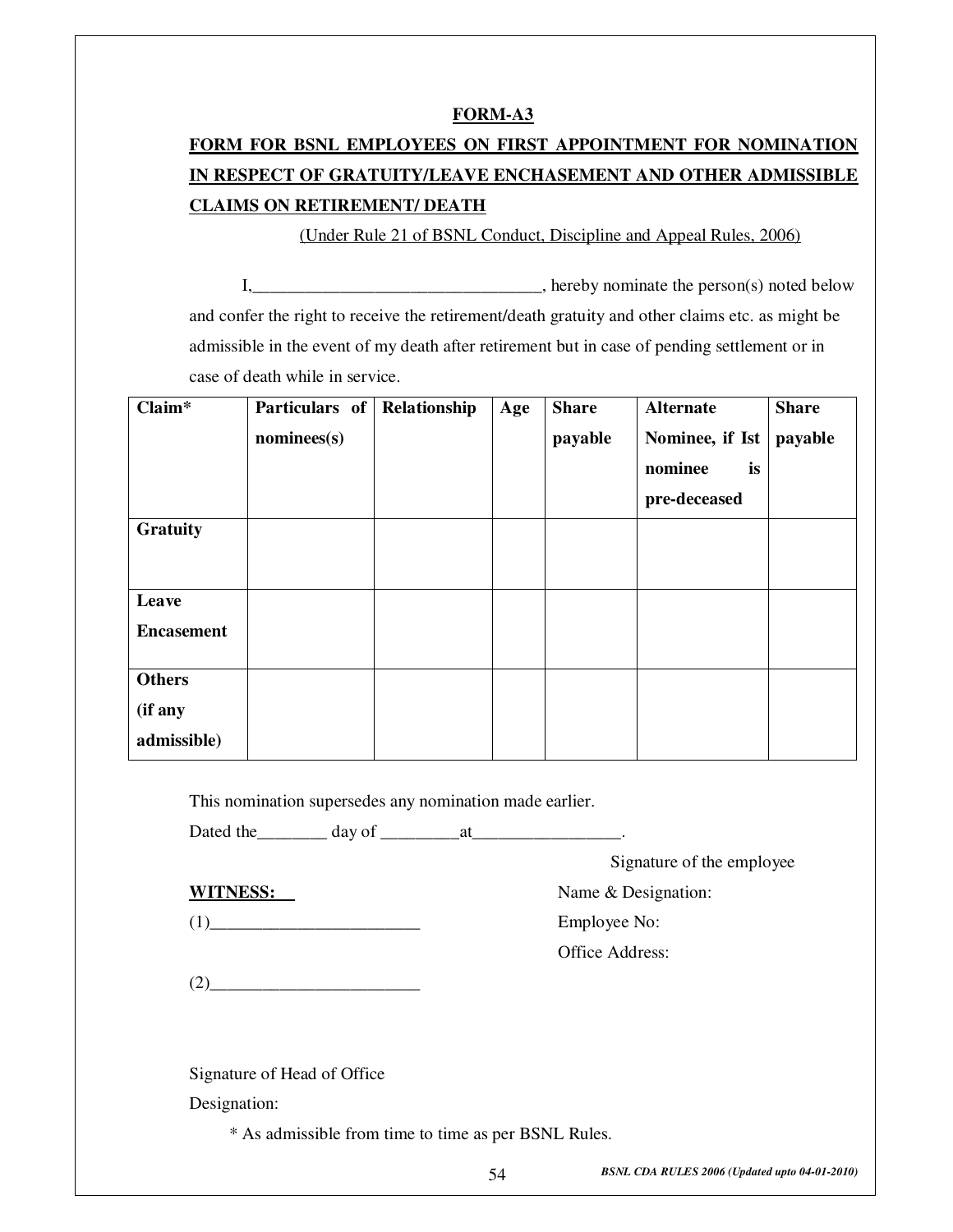#### **STATEMENT OF MOVABLE PROPERTY ON FIRST APPOINTMENT**

(Under Rule 21 of BSNL Conduct, Discipline and Appeal Rules, 2006)

- 
- **(1) Name (in full): (2) Employee No:**
- **(3) Designation: (4) Present Basic Pay:**
- **(5) Department: (6) Scale of Pay:**
- 

**(7) Date of Appointment:** 

| SI.<br>No. | <b>Description</b><br><b>Items</b><br>(Shares,<br>Securities,<br>Debentures,<br>Jewellary,<br>and<br>other<br>movable<br><b>Property</b><br>like<br><b>Motor</b><br>vehicle,<br>$etc.$ ) | time<br>of<br>the<br>acquisition and/or<br>the total payments<br>made upto<br>the<br>date of return, as<br>the case may be, in<br>of articles<br>case<br>purchased on hire-<br>purchase<br>or<br>installment basis | of   Price or value at   If not in own name, $ $<br>the<br>name<br>and<br>address of person in<br>whose name held<br>and<br>his/her<br>relationship<br>with<br>the employee | How<br>acquired<br>with<br>approxim<br>ate<br>date<br><b>of</b><br>acquisitio<br>$\mathbf n$ | <b>Remarks</b> |
|------------|------------------------------------------------------------------------------------------------------------------------------------------------------------------------------------------|--------------------------------------------------------------------------------------------------------------------------------------------------------------------------------------------------------------------|-----------------------------------------------------------------------------------------------------------------------------------------------------------------------------|----------------------------------------------------------------------------------------------|----------------|
| 1          | $\overline{2}$                                                                                                                                                                           | 3                                                                                                                                                                                                                  | $\overline{4}$                                                                                                                                                              | 5                                                                                            | 6              |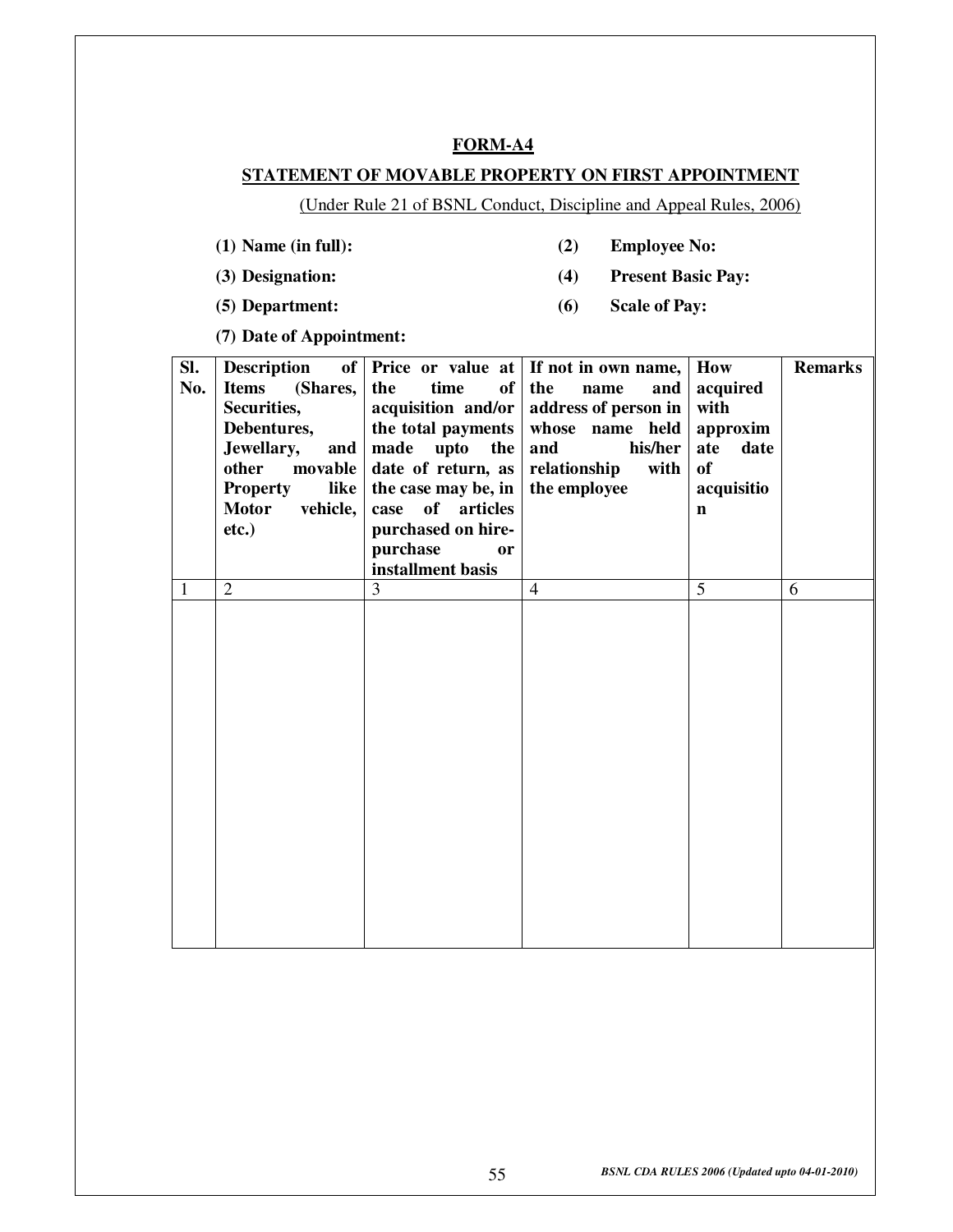I,\_\_\_\_\_\_\_\_\_\_\_\_\_\_\_\_\_\_\_\_\_\_\_\_\_\_\_\_\_\_\_, hereby declare that the particulars furnished above are complete, true and correct to my knowledge and belief.

 **Date:** 

**Place:** 

 **Signature:** 

**Note:** In this-

- (1) Jewellary owned by him (total value).
- (2) Silver and other precious metals and precious stones owned by him not forming part of jewellary (total value).
- (3) (i) Motor Car, (ii) Scooters/Motor Cycles, (iii) Refrigerators/Air-conditioners, (iv) Radios, Radiograms, Television sets and any other article, the value of which individually exceeds the amount of Rs.25, 000/-.
- (4) Value of terms of movable property individuals worth less than Rs.25, 000/- other than articles of daily use such as clothes, utensils, books, crockery, etc. added together as lump sum.
- (5) In columns 5, may be indicated whether the property was acquired by purchase, inheritance, gift or otherwise.
- (6) In column 6, particulars regarding sanction obtained or report made in respect of various transactions may be given.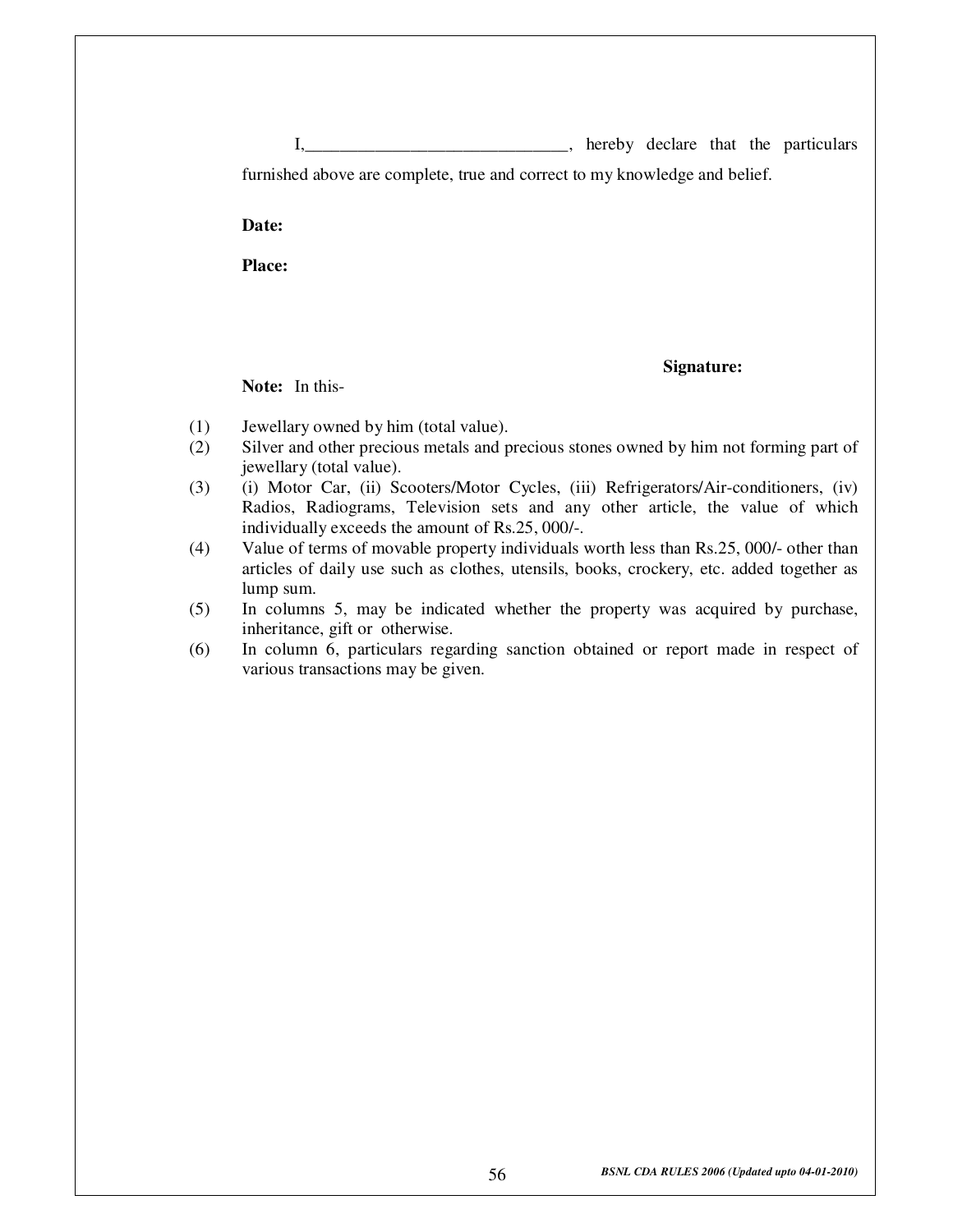### **STATEMENT OF IMMOVABLE PROPERTY ON FIRST APPOINTMENT (e.g. Lands, House, Shops, Other Buildings, etc.) as on 1st January 20\_\_\_\_**

(Under Rule 21 of BSNL Conduct, Discipline and Appeal Rules, 2006)

- **(1) Name of officer (in full) and service to which the officer belongs……………………**
- **(2) Present post………………… Present pay………………**
- **(3) Date of Joining ……………………………..**

| SI.No. | including<br>property<br>the<br>under construction<br>of<br>Descriptions | Taluk and Village in which property is<br>situated and also its distinctive number,<br>Precise Location (Name of District,<br>etc) | Area of land in case of land and buildings | Nature of land in case of landed property | <b>Extent of interest</b> | If not in Own Name, state in whose name<br>relation-ship to the employee<br>held and his/her | Date of Acquisition | purchase,<br>Otherwise), with date of acquisition and<br>name, with details of persons from whom<br>$\mathbf{\hat{q}}$<br>acquired-(Whether<br>lease, Mortgage, gift or<br>acquired<br>How | How<br>and<br>financed(Pl. see Note 2 below)<br>property<br>the<br>$\sigma$<br>Value | prescribed<br>J<br>sanction<br>authority, if any<br>$\mathbf{\hat{d}}$<br>Particulars | Total annual Income from the property | Remarks |
|--------|--------------------------------------------------------------------------|------------------------------------------------------------------------------------------------------------------------------------|--------------------------------------------|-------------------------------------------|---------------------------|----------------------------------------------------------------------------------------------|---------------------|--------------------------------------------------------------------------------------------------------------------------------------------------------------------------------------------|--------------------------------------------------------------------------------------|---------------------------------------------------------------------------------------|---------------------------------------|---------|
| 1      | $\overline{c}$                                                           | 3                                                                                                                                  | $\overline{4}$                             | 5                                         | 6                         | 7                                                                                            | 8                   | 9                                                                                                                                                                                          | 10                                                                                   | 11                                                                                    | 12                                    | 13      |
|        |                                                                          |                                                                                                                                    |                                            |                                           |                           |                                                                                              |                     |                                                                                                                                                                                            |                                                                                      |                                                                                       |                                       |         |

**Date:** 

#### **Signature:**

#### **Note:**

- (1) For the purposes of Column 9, the term "lease" would mean a lease of immovable property from year to year or for any term exceeding one year or receiving a yearly rent. Where, however, the lease of immovable property is obtained from a person having official dealings with the employee, such a lease should be shown in this column irrespective of the term of lease, whether it is short term or long term and the periodicity of the payment of rent.
- (2) In Column 10, following should be shown:
	- (a) Where the property has been acquired by purchase, construction, mortgage or lease, the price of premium paid for such acquisition;
	- (b) Where it has been acquired by lease, the total annual rent thereof also; and
	- (c) Where the acquisition is by inheritance, gift or exchange, the approximate value of the property so acquired.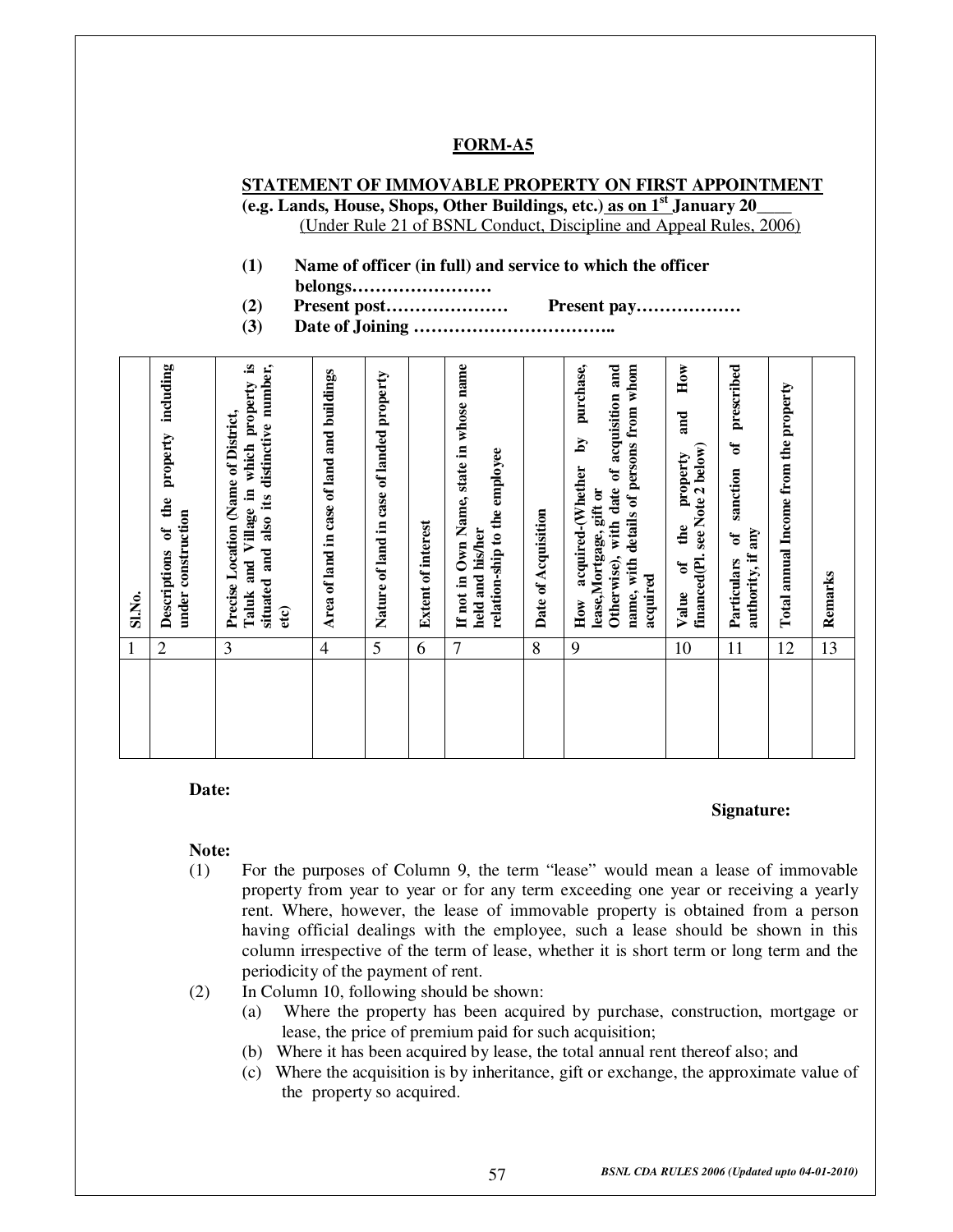#### **STATEMENT OF LIQUID ASSETS ON FIRSTAPPOINTMENT**

 **as on 1st January 20\_\_\_\_** 

(Under Rule 21 of BSNL Conduct, Discipline and Appeal Rules, 2006)

- **(1) Name of officer (in full) and service to which the officer belongs…………….**
- **(2) Present post ……………………………Present pay ……………………………**
- **(3) Date of Joining ……………………………..**

| SI.<br>No    | <b>Description (Cash</b><br>and Bank balance<br>3 <sup>1</sup><br>exceeding<br>month's<br>emoluments) | <b>Name</b><br>and<br>of<br>address<br>Company, Bank,<br>etc. | Amount         | If not in own name, the<br>name and address of<br>person in whose name<br>held<br>and<br>his/her<br>relationship with the<br>employee | <b>Annual</b><br>income<br>derived | Rema<br>rks    |
|--------------|-------------------------------------------------------------------------------------------------------|---------------------------------------------------------------|----------------|---------------------------------------------------------------------------------------------------------------------------------------|------------------------------------|----------------|
| $\mathbf{1}$ | $\overline{2}$                                                                                        | $\overline{3}$                                                | $\overline{4}$ | $\overline{5}$                                                                                                                        | 6                                  | $\overline{7}$ |
|              |                                                                                                       |                                                               |                |                                                                                                                                       |                                    |                |

**Date:** 

**Signature:** 

#### **Note:**

- (1) The term 'emoluments' means the pay and allowances received by the employee.
- (2) In Column 7, particulars regarding sanction obtained or report made in respect of the various transactions may be given.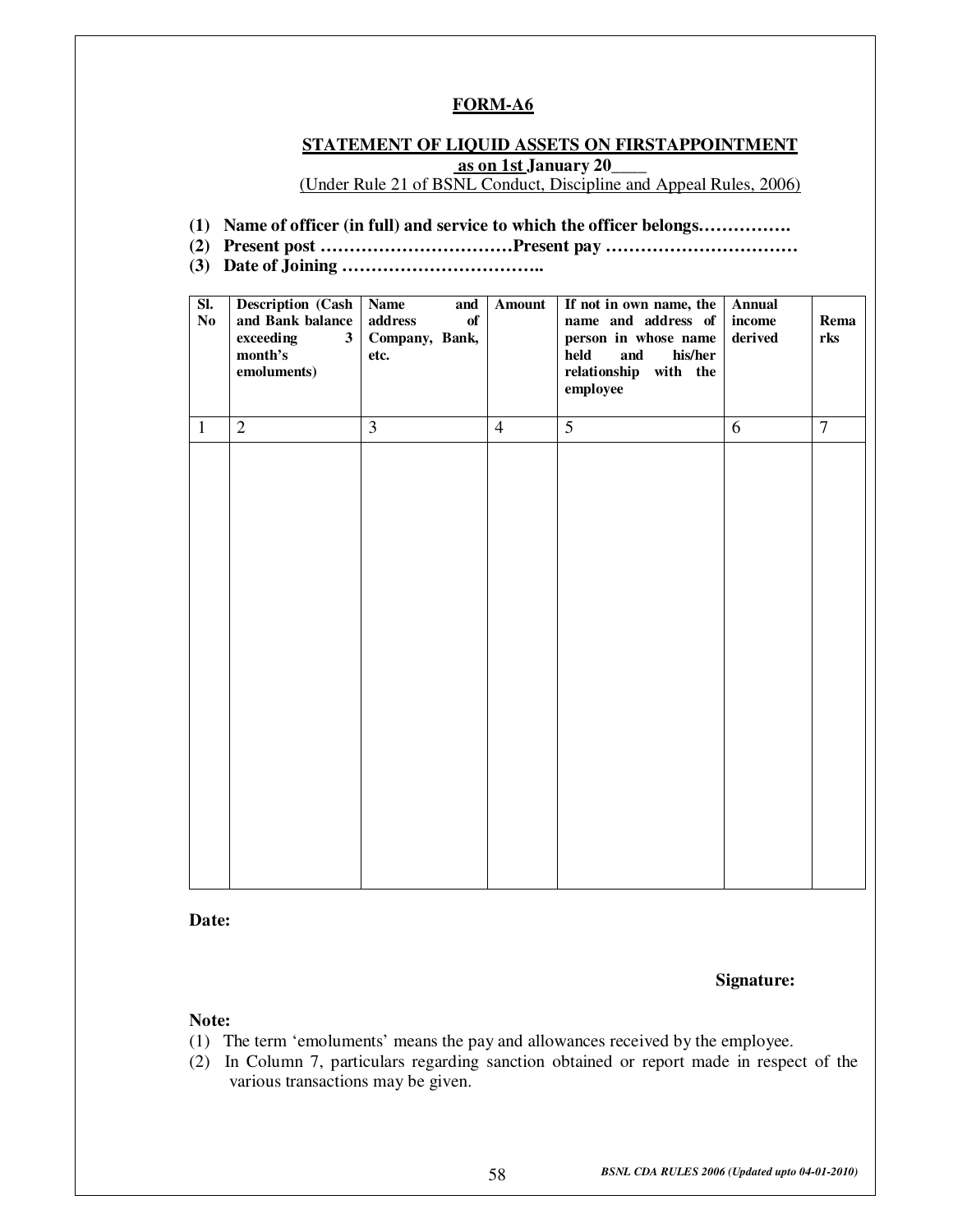#### **STATEMENT SHOWING LIFE INSURANCE POLICY/POLICIES ON FIRST APPOINTMENT as on 1st January 20\_\_\_**

(Under Rule 21 of BSNL Conduct, Discipline and Appeal Rules, 2006)

- **(1) Name of officer (in full) and service to which the officer belongs…………………….**
- **(2) Present post ……………………………Present pay ………………………………..**
- **(3) Date of Joining ……………………………..**

| Sl.No.       | Policy No. and<br>Date of Policy | <b>Name</b><br>of<br><b>Insurance</b> | <b>Sum</b><br>Insured/  | Amount of<br><b>Annual</b> | <b>Remarks</b> |
|--------------|----------------------------------|---------------------------------------|-------------------------|----------------------------|----------------|
|              |                                  | Company                               | date<br><b>Maturity</b> | of Premium                 |                |
| $\mathbf{1}$ | $\overline{2}$                   | 3                                     | $\overline{4}$          | 5                          | 6              |
|              |                                  |                                       |                         |                            |                |
|              |                                  |                                       |                         |                            |                |
|              |                                  |                                       |                         |                            |                |
|              |                                  |                                       |                         |                            |                |
|              |                                  |                                       |                         |                            |                |
|              |                                  |                                       |                         |                            |                |
|              |                                  |                                       |                         |                            |                |
|              |                                  |                                       |                         |                            |                |
|              |                                  |                                       |                         |                            |                |
|              |                                  |                                       |                         |                            |                |
|              |                                  |                                       |                         |                            |                |
|              |                                  |                                       |                         |                            |                |
|              |                                  |                                       |                         |                            |                |
|              |                                  |                                       |                         |                            |                |
|              |                                  |                                       |                         |                            |                |
|              |                                  |                                       |                         |                            |                |

**Date:** 

 **Signature:** 

Note: Insurance policies, the annual premium of which exceeds Rs.10, 000/- or one sixth of the annual emoluments received from the company whichever is less are to be included in this statement.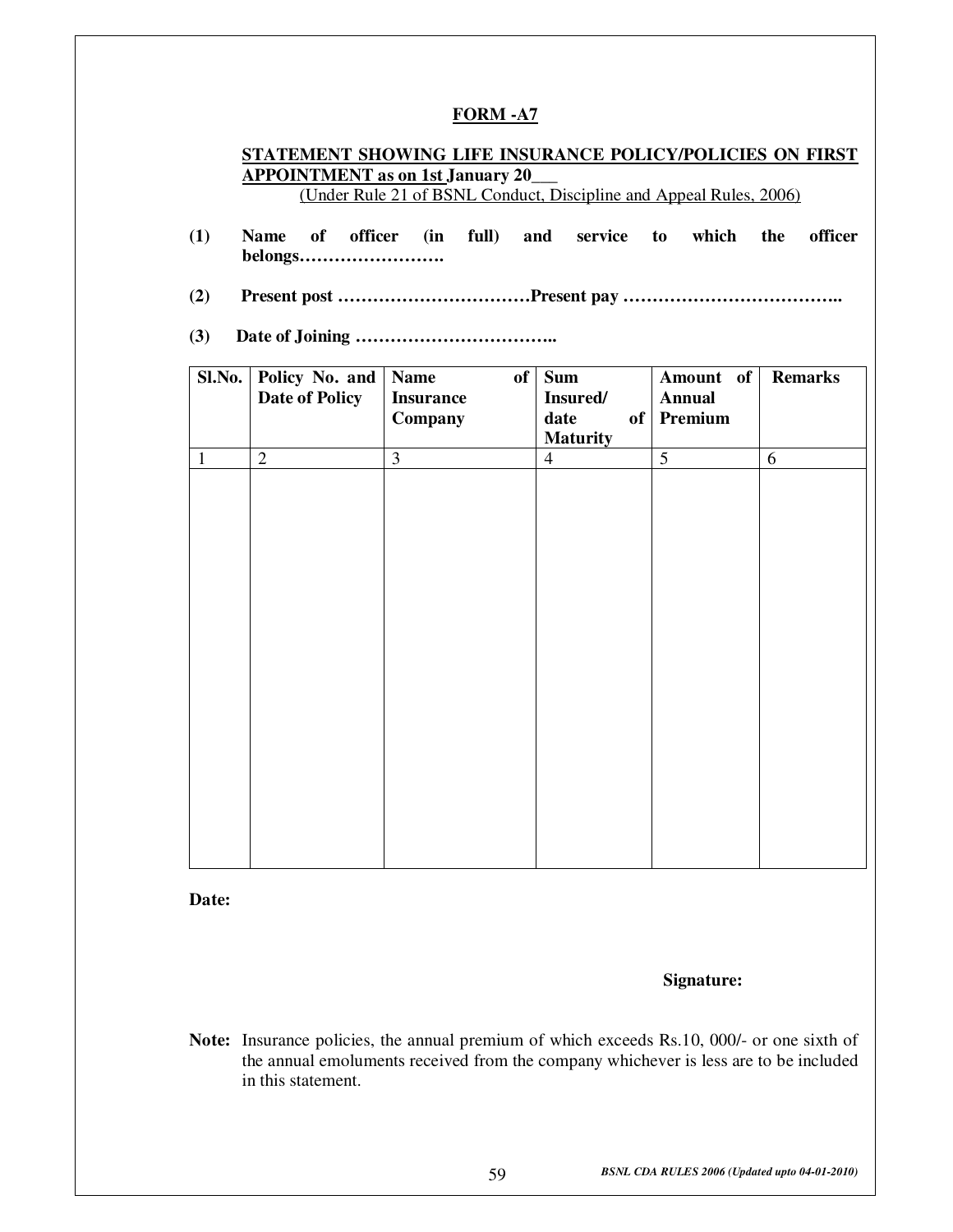#### **FORM – A 8**

#### **STATEMENT OF DEBTS AND OTHER LIABILITIES ON FIRST APPOINTMENT as on 1st January 20\_\_\_**

(Under Rule 21 of BSNL Conduct, Discipline and Appeal Rules, 2006)

- **(1) Name of officer (in full) and service to which the officer belongs…………………….**
- **(2) Present post ……………………………Present pay ………………………………..**
- **(3) Date of Joining ……………………………..**

| SI.<br>$\bf No$ | Amount         | <b>Name</b><br>address<br>of<br><b>Creditor</b> | of<br>and   Date<br>incurring<br>liability | of<br><b>Details</b><br>transactions | <b>Remarks</b> |
|-----------------|----------------|-------------------------------------------------|--------------------------------------------|--------------------------------------|----------------|
| 1               | $\overline{2}$ | 3                                               | 4                                          | 5                                    | 6              |
|                 |                |                                                 |                                            |                                      |                |
|                 |                |                                                 |                                            |                                      |                |
|                 |                |                                                 |                                            |                                      |                |
|                 |                |                                                 |                                            |                                      |                |
|                 |                |                                                 |                                            |                                      |                |
|                 |                |                                                 |                                            |                                      |                |
|                 |                |                                                 |                                            |                                      |                |
|                 |                |                                                 |                                            |                                      |                |

**Date:** 

#### **Signature:**

#### **Note:**

- (1) Individual items of loans not exceeding Rs.5, 000/- need not be included.
- (2) In column 6, information regarding permission, if any, obtained from or report made to the competent authority may also be given.
- (3) The statement should also include various loans and advances available to employees like advance for purchase of conveyance, etc. (other than advances of pay and traveling allowances, advances from the Provident fund, and loans on Life Insurance Policies and Fixed Deposits.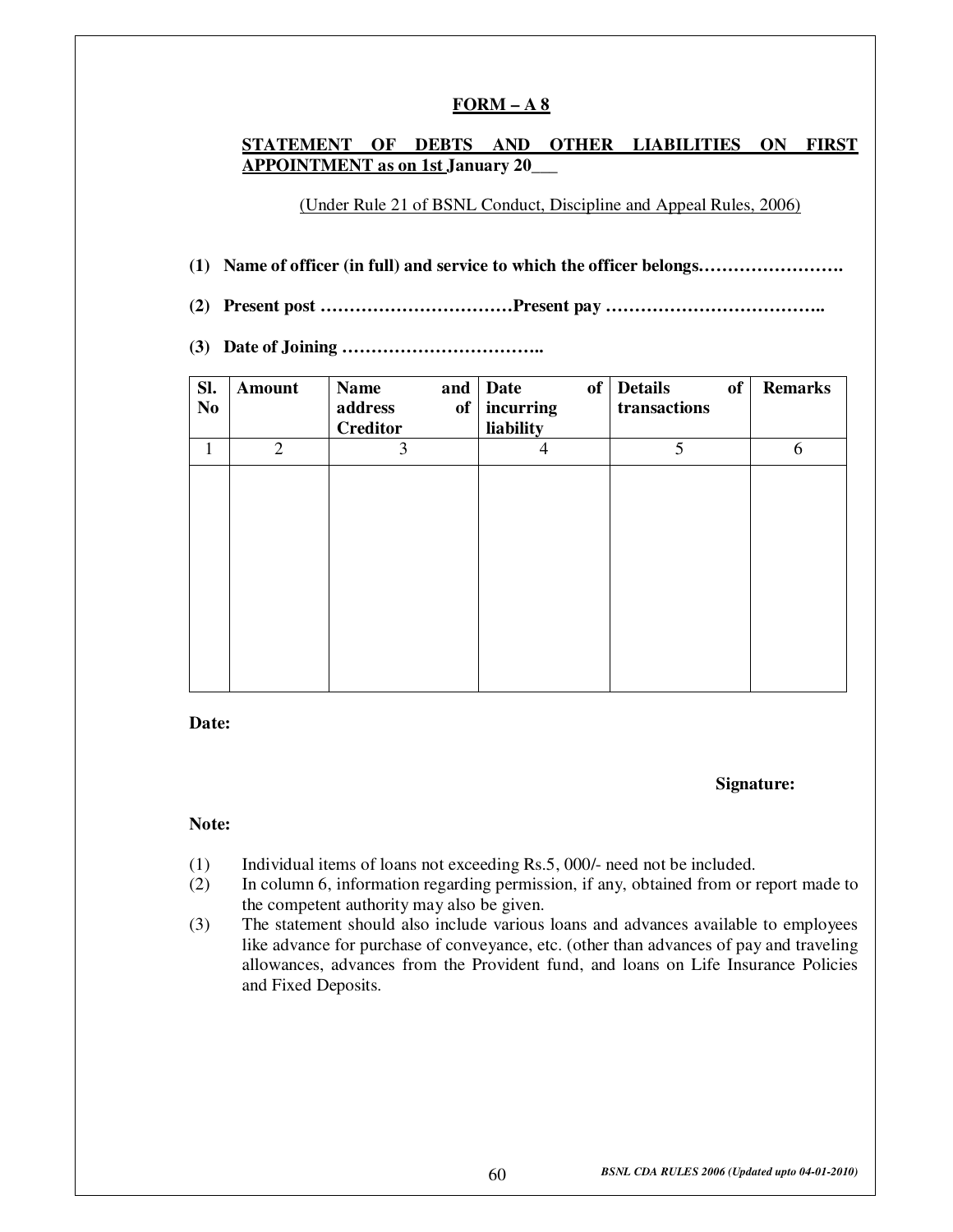#### **SCHEDULE OF APPOINTING, DISCIPLINARY, APPELATE AND REVIEWING AUTHORITIES IN BSNL FOR NON-EXECUTIVES**

| Sl.No.           | Group Category &                                                                | <b>Appointing</b>                                               |                                                                   | <b>Disciplinary Authority</b>                                                | <b>Appellate</b>                                                                                                         | <b>Reviewing</b>                                |
|------------------|---------------------------------------------------------------------------------|-----------------------------------------------------------------|-------------------------------------------------------------------|------------------------------------------------------------------------------|--------------------------------------------------------------------------------------------------------------------------|-------------------------------------------------|
|                  | Pay Grade                                                                       | <b>Authority</b>                                                | <b>Minor Penalty</b>                                              | Major Penalty &<br>Appellate<br><b>Authority for</b><br><b>Minor Penalty</b> | <b>Authority</b><br>for<br><b>Major Penalty</b><br>&<br><b>Reviewing</b><br><b>Authority for</b><br><b>Minor Penalty</b> | <b>Authority</b><br>for<br><b>Major Penalty</b> |
| 1.               | NE-1 to NE-4 $*$ ,<br>(Group 'D')<br>Maximum of scale<br>up to<br>$Rs.6, 200/-$ | STS Group<br>$A^{\prime}$<br>/DE/CAO/<br>Equivalent<br>officer. | JTS Group'A'/<br>SrSDE/SDE/<br>SrAO/AO/<br>Equivalent<br>officer. | STS Group 'A'/<br>DE/CAO/<br>Equivalent officer.                             | <b>DGM</b><br>concerned/SE/<br>Equivalent officer.                                                                       | GM<br>concerned/CE/<br>Equivalent<br>officer.   |
| $\overline{2}$ . | NE-5 to NE-11 $*$ ,<br>(Group 'C')<br>Maximum of scale<br>up to<br>Rs.12, 245/- | DGM<br>concerned/S<br>E/<br>Equivalent<br>officer.              | STS Group 'A' /<br>DE/CAO/<br>Equivalent<br>officer.              | <b>DGM</b><br>concerned/SE/<br>Equivalent officer.                           | GM concerned/CE/<br>Equivalent officer.                                                                                  | CGM<br>concerned/<br>Equivalent<br>officer.     |

#### **(FOR ABSORBED GROUP 'C'& 'D'& EQUIVALENT DIRECTLY RECRUITED NON-EXECUTIVES )**

**Note:**

 (1) All above mentioned officers and their equivalents shall exercise the powers of disciplinary authorities in respect of employees working under them. (including officers on deputation/deemed deputation ).

- (2) Where officers of the level indicated in the schedule are not available, then the officers in the higher scale(s)/grade shall exercise these powers.
- (3) These authorities are for all Non Executive employees in all wings, i.e. Civil, Electrical, Arch., Finance & Telecom.
- (4)\*An appeal against an order of punishment specified in Rule 33 of the BSNL Conduct/Discipline and Appeal Rule 2006 , shall henceforth be made by the concerned office bearer of the recognized union/association to the Director(*HR*),BSNL Board under the provisions of Rule 46(3) of the BSNL Conduct/Discipline and Appeal Rule 2006 .

| <b>Equivalent to Cadre in</b><br><b>CDA/Categories of Non</b><br>Executives* | <b>Scale of Pay Scale</b><br>In CDA | <b>Corresponding IDA</b><br>Pay scale |
|------------------------------------------------------------------------------|-------------------------------------|---------------------------------------|
| $NE-1$                                                                       | 2550-55-2660-60-3200                | 4000-120-5800                         |
| $NE-2$                                                                       | 2610-60-3150-65-3540                | 4060-125-5935                         |
| $NE-3$                                                                       | 2650-65-3300-70-4000                | 4100-125-5975                         |
| $NE-4$                                                                       | 2750-70-3800-75-4400                | 4250-130-6200                         |
| $NE-5$                                                                       | 3050-75-3950-80-4590                | 4550-140-6650                         |
| $NE-6$                                                                       | 3200-85-4900                        | 4720-150-6970                         |
| <b>NE-7</b>                                                                  | 4000-100-6000                       | 5700-160-8100                         |
| $NE-8$                                                                       | 4500-125-7000                       | 6550-185-9325                         |
| $NE-9$                                                                       | 5000-150-8000                       | 7100-200-10100                        |
| <b>NF-10</b>                                                                 | 5500-175-9000                       | 7800-225-11175                        |
| <b>NE-11</b>                                                                 | 6500-200-10500                      | 8570-245-12245                        |

**Note : These Authorities will come in to force with effect from date of absorption/appointment of the employee in the company.**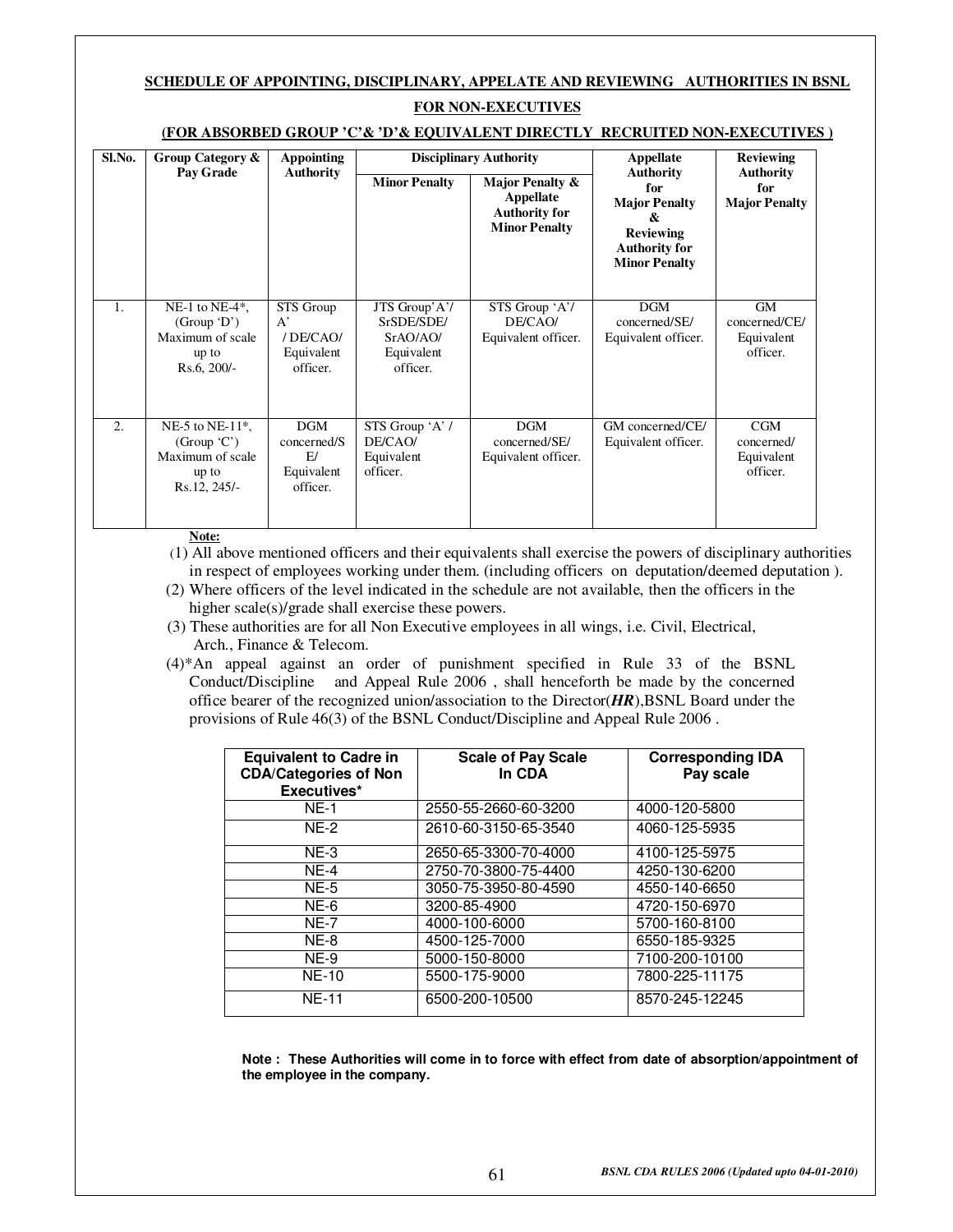#### **SCHEDULE OF APPOINTING, DISCIPLINARY, APPELATE AND REVIEWING AUTHORITIES IN BSNL FOR EXECUTIVES (FOR ABSORBED GROUP 'B' OFFICERS & EQUIVALENT DIRECTLY**

|                            |       |              |                 | (A)                  | <b>FOR MINOR PENALTY</b> |                      |                      |                  |
|----------------------------|-------|--------------|-----------------|----------------------|--------------------------|----------------------|----------------------|------------------|
| <b>Equivalent to</b>       |       | Pay Scale    |                 | Corresponding        | <b>APPOINTING</b>        | <b>DISCIPLINARY</b>  | <b>APPELLATE</b>     | <b>REVIEWING</b> |
| <b>Cadre in CDA</b>        |       | In CDA       |                 | <b>IDA Pay scale</b> | <b>AUTHORITY</b>         | <b>AUTHORITY</b>     | <b>AUTHORITY</b>     | <b>AUTHORITY</b> |
| Assistant, PA, JAO,        |       | 6500-200-    |                 | 9850-250-14600       | GM/Equivalent            | DGM/ equivalent      | Director @           | CMD@             |
| $JTO(Telecom)$ &           | 10500 |              |                 |                      | Dealing with             | officer dealing with | GM/                  | CGM/             |
| Equivalent,                |       |              |                 |                      | HR in the circle         | HR.                  | Equivalent           | Equivalent       |
| $AD(OL)$ , $AD(PR)$        |       |              |                 |                      | office                   |                      |                      |                  |
| AAO/AO/SO/PS/              |       | 7500-250-    |                 | 11875-300-17275      | Director                 | GM/Equivalent        | Directory@           | CMD@             |
| $SDE(T)$ &                 | 12000 |              |                 |                      |                          | officer dealing with | CGM/                 | Director         |
| Equivalent                 |       |              |                 |                      |                          | <b>HR</b>            | Equivalent           |                  |
| Sr.SDE/Sr.AO/SO            |       | 8000-275-    | 13000-350-18250 |                      | Director                 | GM/Equivalent        | $\text{Directory} @$ | CMD@             |
| (With 4 Year of            | 13500 |              |                 |                      | officer dealing with     | CGM/                 | Director             |                  |
| regular Service)/          |       |              |                 |                      | <b>HR</b>                | Equivalent           |                      |                  |
| Adhoc -                    |       | 10000-325-   |                 | 14500-350-18700      | Director                 | GM/Equivalent        | $\text{Directory} @$ | CMD@             |
| CAO, PPS, STS &            | 15200 |              |                 |                      |                          | officer dealing with | CGM/                 | Director         |
| Equivalent                 |       |              |                 |                      |                          | <b>HR</b>            | Equivalent           |                  |
|                            |       |              |                 |                      | (B) FOR MAJOR PENALTY    |                      |                      |                  |
| <b>Equivalent to Cadre</b> |       | Pay          |                 | Correspond           | <b>APPOINTING</b>        | <b>DISCIPLINARY</b>  | <b>APPELLATE</b>     | <b>REVIEW</b>    |
| in CDA                     |       | <b>Scale</b> |                 | ing                  | <b>AUTHORITY</b>         | <b>AUTHORITY</b>     | <b>AUTHORIT</b>      | <b>ING</b>       |
|                            |       | In CDA       |                 | <b>IDA Pay</b>       |                          |                      | Y                    | <b>AUTHO</b>     |
|                            |       |              |                 | scale                |                          |                      |                      | <b>RITY</b>      |
| Assistant, PA, JAO,        |       | 6500-200-    |                 | 9850-250-            | GM/Equivalent            | GM/ equivalent       | Director @           | CMD@             |

#### **RECRUITED EXECUTIVES)**

**Note 1.** : JTO/SDE/ Sr. SDE shall cover all JTO/ SDEs / Sr. SDEs of all wings i.e. Civil, Electrical, Arch. & Telecom.

Dealing with HR in the circle office

officer dealing with

officer dealing with

officer dealing with

officer dealing with

CGM/ Equivalent

Director CMD

Director CMD

Director CMD

Director

HR.

HR

HR

HR

Director CGM/Equivalent

Director CGM/Equivalent

Director **CGM/Equivalent** 

#### **Note 2.**

**Adhoc -**CAO,PPS,STS &

JTO(Telecom) & Equivalent, AD(OL),

AAO/AO/SO/PS/ SDE(T) & Equivalent

Sr.SDE/Sr.AO/SO (With 4 Year of regular 10500

7500-250- 12000

8000-275- 13500

10000- 325-15200 14600

11875-300- 17275

13000-350- 18250

14500-350- 18700

AD(PR)

Service)/

Equivalent

- **(a)** All above mentioned officers and their equivalents shall exercise the powers of disciplinary authorities in respect of employees working under them. ( includes officers on deputation/deemed deputation)
- **(b)** Where officers of the level indicated in the schedule are not available, then the officers in the higher scale(s)/grade shall exercise these powers in the above schedule.
- **(c)** Where pay scale is not figured in between above range of pay scales in the above schedule, the Disciplinary/Appellate/Reviewing Authorities of next higher pay scale shall be applicable.
- **(d)** The above Disciplinary/Appointing/Appellate/Reviewing Authorities in the case of recently absorbed Group 'B Officers/ Direct recruited officers shall be exercised as per BSNL Conduct, Discipline and Appeal Rules 2006.

#### **Note 3.** *Director means the Functional Director Dealing with the HR of the Company***.**

- **@ Note4: These will be the Authorities for the cases dealt during their period in DOT/DTS/DTO.** 
	- **Note5: These Authorities will come in to force with effect from date of absorption/appointment of the officer (Executive) in the company.**